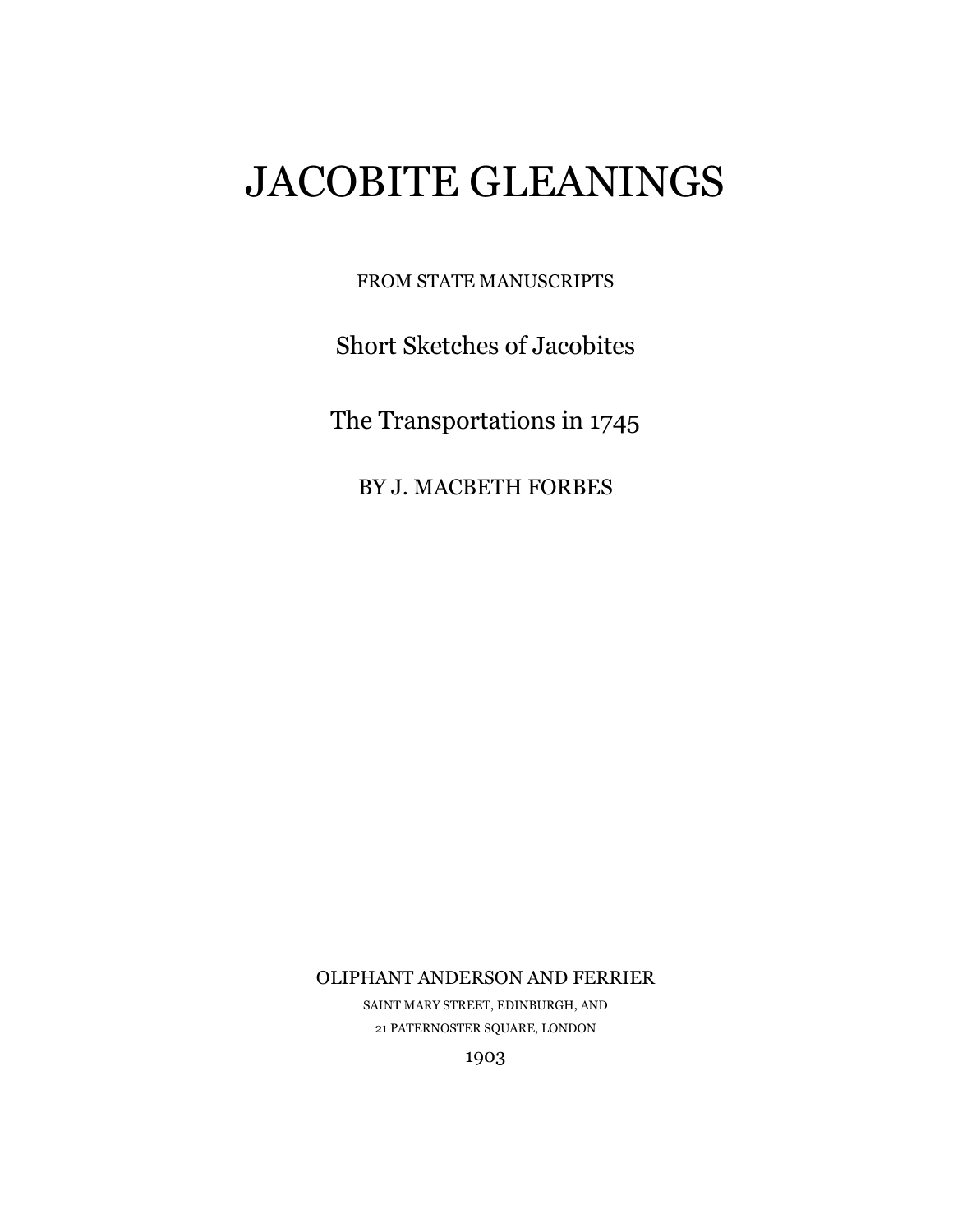**SHORT SKETCHES OF JACOBITES**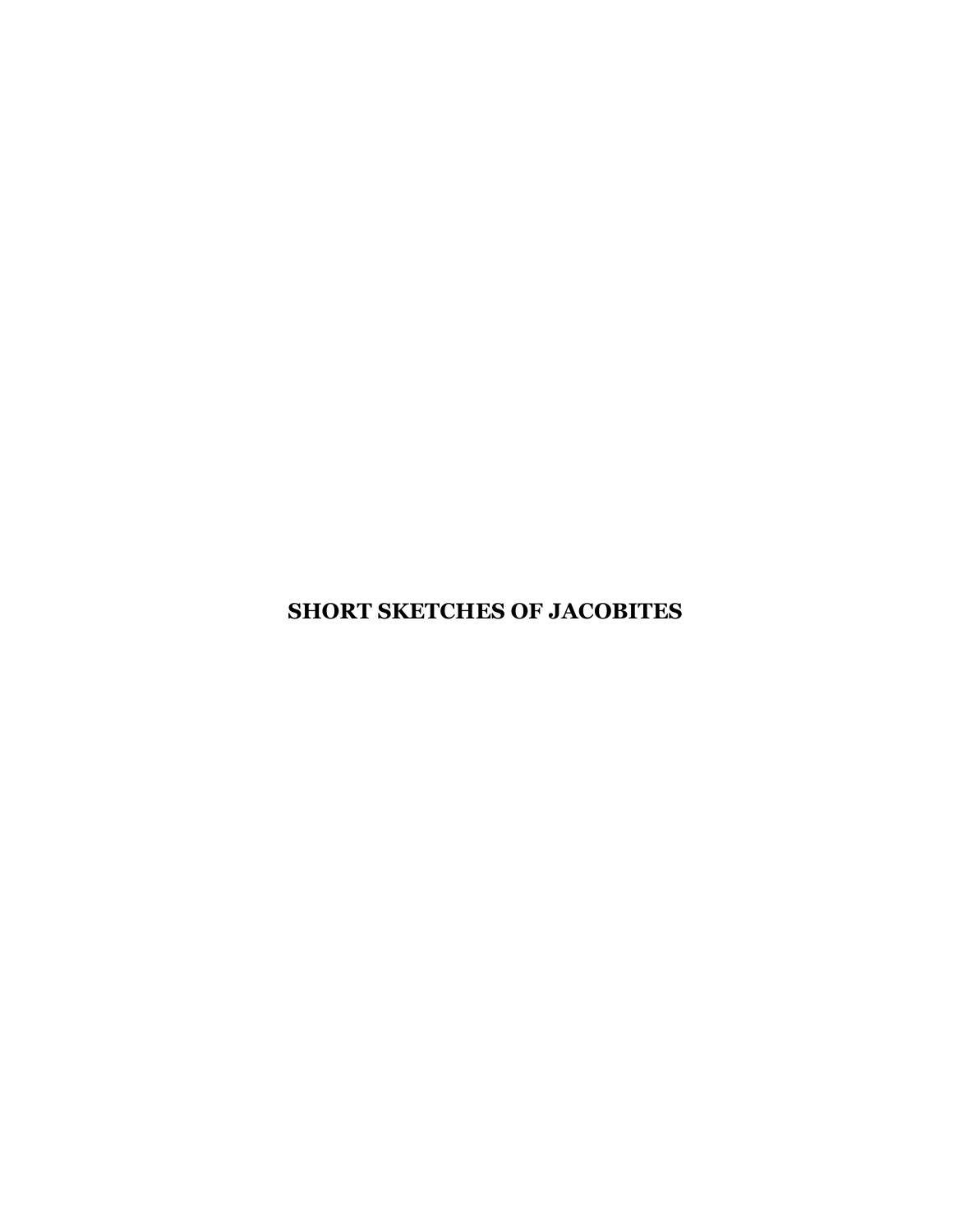),<br>John Horfben Ery".<br>John Horford<br>Denobel Forbes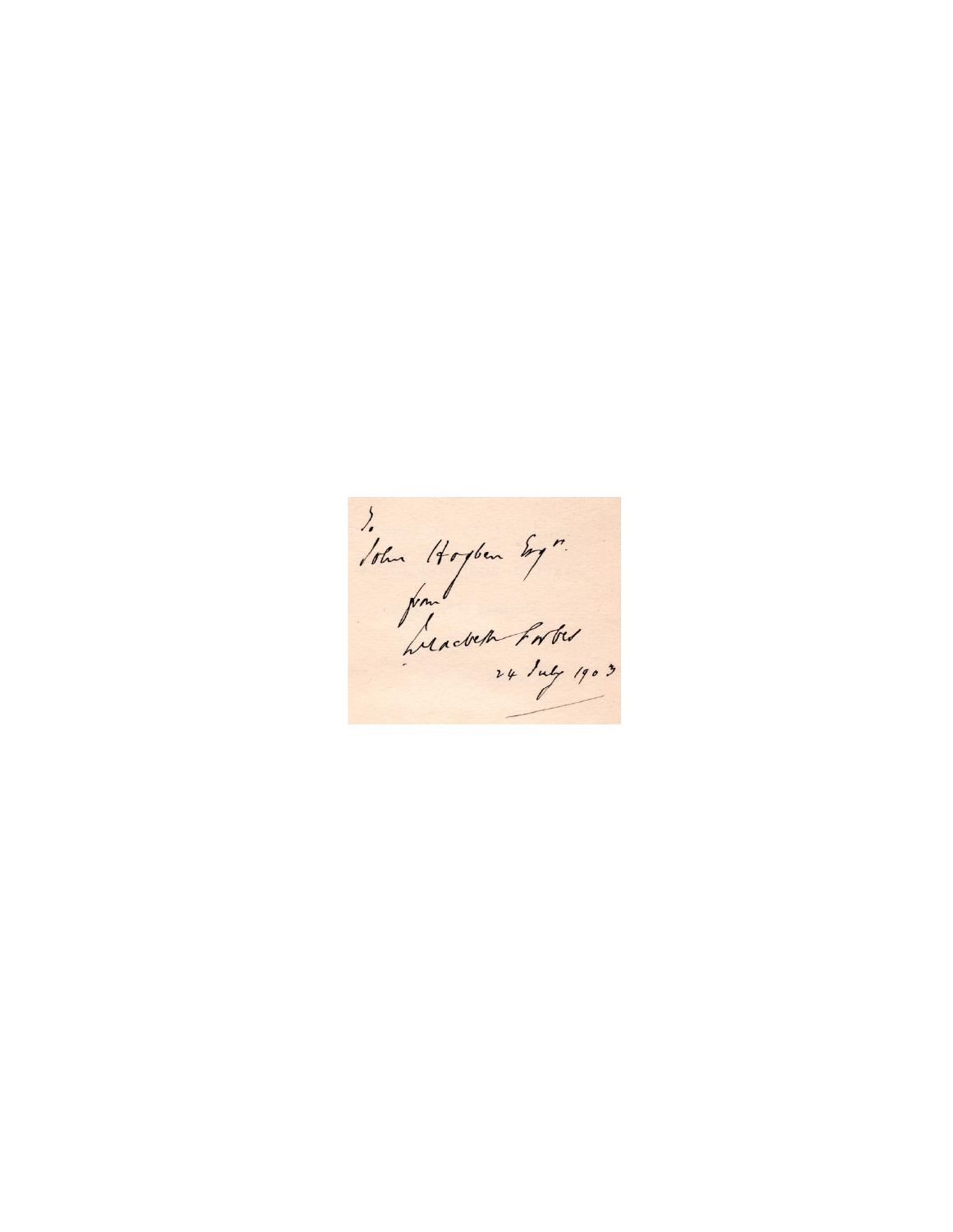# **Contents**

| CHAPTER II THE PRISONERS Landed Proprietors-Students.  10                                                                                                                                                                                                                                                                                                                            |
|--------------------------------------------------------------------------------------------------------------------------------------------------------------------------------------------------------------------------------------------------------------------------------------------------------------------------------------------------------------------------------------|
| CHAPTER III THE PRISONERS The Battle of Prestonpans-Some minor                                                                                                                                                                                                                                                                                                                       |
| CHAPTER IV THE PRISONERS Trading Class-Working Class-                                                                                                                                                                                                                                                                                                                                |
| CHAPTER V The Epic of the '45-Prince Gustavus Vasa, the Swedish                                                                                                                                                                                                                                                                                                                      |
|                                                                                                                                                                                                                                                                                                                                                                                      |
| CHAPTER I Stamping out the Rebellion—Life on board the prison-ships—                                                                                                                                                                                                                                                                                                                 |
| CHAPTER II Drawing lots—Acts as to transportation—Abolition of Heritable<br>Jurisdictions disarming, etc., of Highlanders-Escapes in 1716–Offers to                                                                                                                                                                                                                                  |
| CHAPTER III The Colonies and Plantations a dumping-ground for<br>prisoners-The Colonisation movement-Rebels asked for by American                                                                                                                                                                                                                                                    |
| CHAPTER IV Capture of ship with transported rebels—List and description                                                                                                                                                                                                                                                                                                              |
| CHAPTER V Efforts to transport Jacobite officers—List of transported<br>rebels-The Colonisation movement fed by deportation of criminals-The Lord                                                                                                                                                                                                                                    |
| CHAPTER VI The contractor's correspondence as to shipping rebels—Could<br>the Rebellion have been terminated earlier?—Pamphlet urging clemency to<br>rebels— Mr. Whitfield's contribution to Colonisation—Estimated number of<br>forced emigrants—Formation of Highland loyal regiments—Disloyalty on the<br>wane-Instance of personal resentment against witnesses giving evidence- |
| Scottish Colonists and their Celtic influence—The benefits of transportation48                                                                                                                                                                                                                                                                                                       |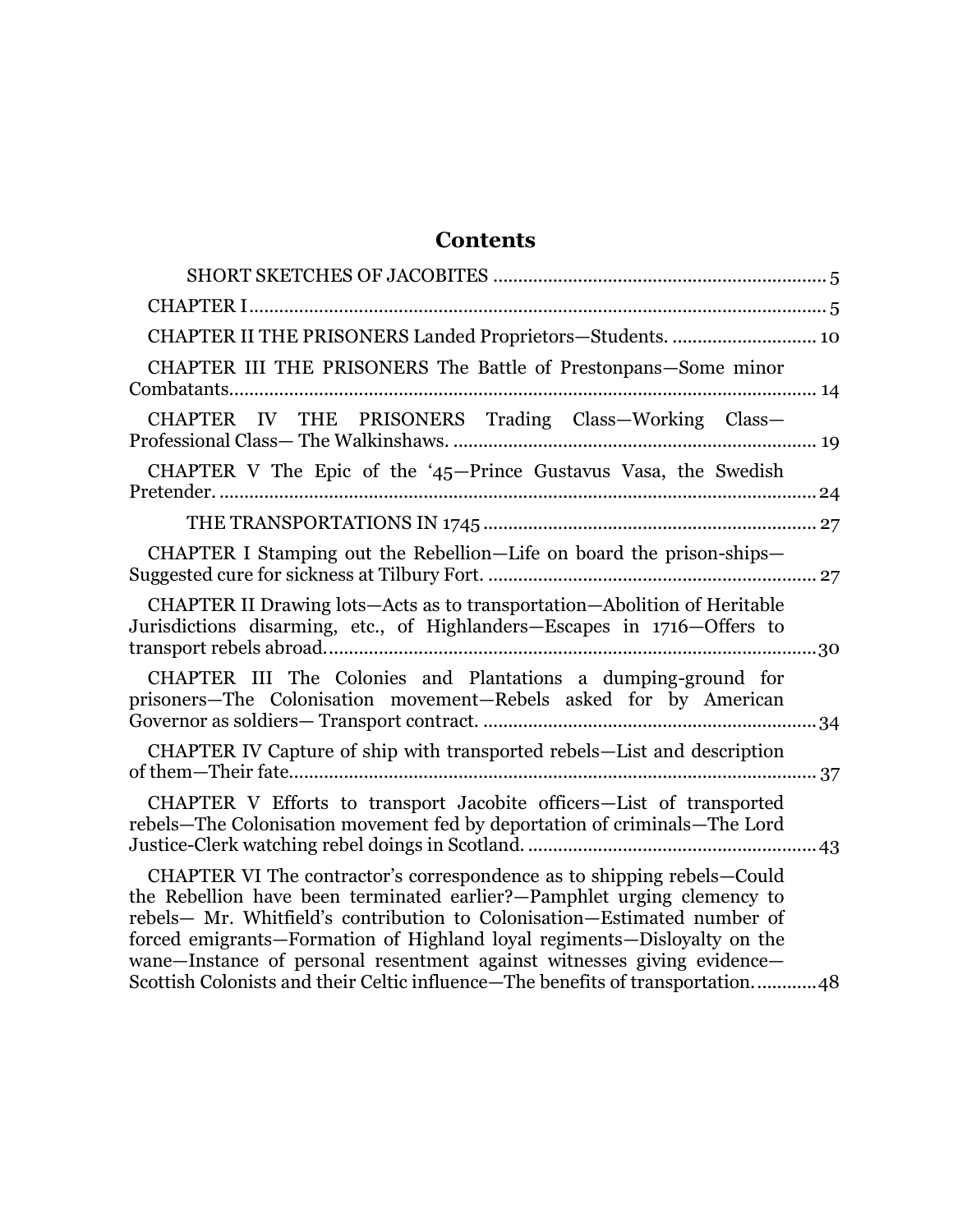#### **SHORT SKETCHES OF JACOBITES**

#### CHAPTER I

<span id="page-4-1"></span><span id="page-4-0"></span>Petitions for mercy—Accompany affidavits—Attempts at extenuation—Plea of being commandeered—Hard swearing—Plea of youth—Hope of escaping death—Memorials on behalf of prisoners indicative of humanity of the period—Hobbes" selfish idea of origin of sympathy—Attitude of Collins, Fielding, and Thomson of *The Seasons* to the Rebellion—Dr. Samuel Johnson—Anecdote of his Jacobite leanings—How Boswell became a loyalist—Dr. Johnson at Derby—His opinion of the Rising of 1745— Advises Boswell to write its history—Johnson on the taking of Cape Breton—The Union of the Crowns—The War Office preparations to meet Prince Charles—Expectation of his march into Wales.

THE high-road of Jacobite research has been well trodden down by hunters of historical records, but there still remain for the quest of the humble student of these remote times the shady nooks and crannies, the budding hedgerows, and the tempting bypaths nestling well out of the beaten track, or what Keats calls "ways made for our searching." Among such out-of-theway records of facts must undoubtedly be classed the petitions for mercy presented by prisoners under sentence of death, as well as the accompanying affidavits testified to by well-wishers, whether Jacobite friends or Royalist foes. After the supreme moment of condemnation every nerve was strained, even in cases hopeless from the very outset, to secure a reprieve. Byron said of Nero that after his death "some hand unseen strewed flowers o'er his tomb.' In like manner, no Jacobite however vile in the eyes of the law but had sympathisers eager to say a word for him if it would only be believed.

Some one wrote from Carlisle in September 1746: "Mr. Graeme and Mr. Ferguson engaged all day in drawing petitions.' These documents, with their personal confessions by the prisoners, throw an interior light on the motives which led the latter to join the rebellion, as well as on the current of their connection with it. While many persons were forced to enlist under the Prince"s banners, not a few asked to be "commandeered," so that they might have in reserve the plea of compulsion; and thus what each class had to face was the question—Did you do your best to escape at the first opportunity? There is no doubt that in these petitions there was much of what is popularly known as "hard swearing" with a view to mitigate the sentences passed on the accused. Attempts were made, and very naturally in the circumstances, to minimise the part which each played in the rebellion, and to represent that, being forced into it, every effort was made to escape from its thrall. Ages were frequently underestimated so as to form the groundwork of a petition for mercy on the score of youth. Then the plea of humanity to the Royalist wounded and prisoners was often tendered, and as a rule with success. There were Jacobites who would spurn to sue for mercy themselves, as this would be to acknowledge the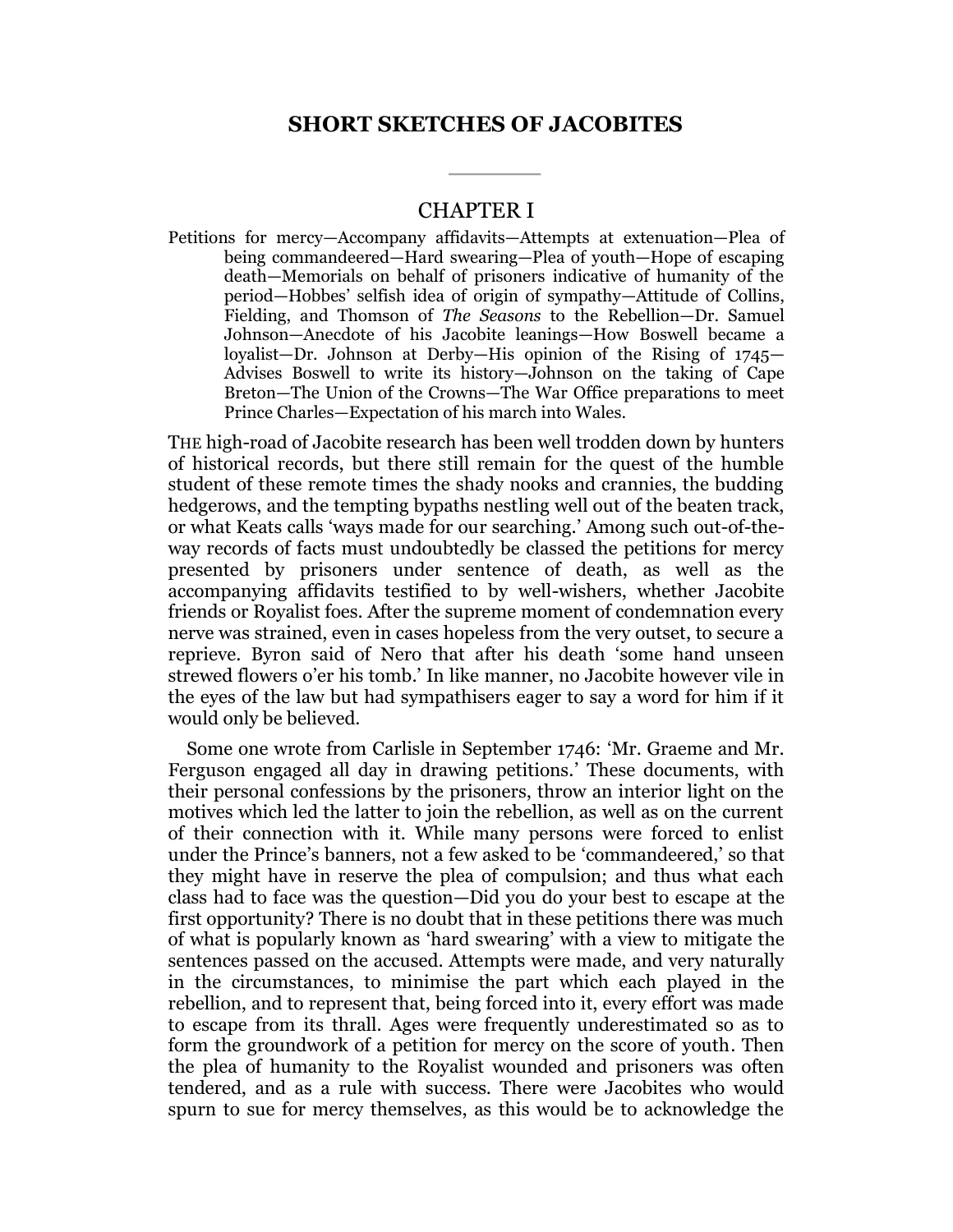ruling sovereign, and such prisoners never looked for pardon. These are the true heroes of the rebellion, but they are not so numerous as may be imagined. And all had the human side in view—had they not wives, sisters, daughters, lovers, friends, from whom they would fain not be separated?

The memorials on behalf of the prisoners, viewed in the light of efforts to save life, are indicative of an amount of all-round humanity which is highly creditable to the period. It is possible that public sympathy may have been quickened by the brutality of some of the executions, acting and reacting on the few who saw them, and the many who merely read or heard of them. Hobbes of Malmesbury imputes our feelings for others in their moments of pain to the circumstance that the like suffering is partially experienced by us, and that this community of feeling in turn induces what is called sympathy. Some public men happily took up the humane cry. Collins the poet composed an ode to excite compassion for the unhappy rebels, after he had published his famous poem "How Sleep the Brave" in honour of the Boyalists who had fallen in battle. Fielding, on the other hand, took up cudgels for king and country, and set on foot his paper, *The True Patriot,* to create feelings of loyalty during the rebellion; and thereafter he began *The Jacobite Journal,* in the stilted phraseology of the period, "to discredit the shattered remains of an unsuccessful party; and by a well-directed raillery and ridicule to bring the sentiments of the disaffected into contempt." As for the Scottish poet of *The Seasons,* James Thomson of Ednam, he was too much taken up with the performance of his play *Tancred and Sigismunda* in Drury Lane Theatre by Mr. Garrick and Mrs. Cibber to do anything on behalf of his compatriots languishing in almost every prison throughout Britain. Allowance must also be made for him in the fact that he had the coming *Castle of Indolence* on his hands, and that he had to endure the chagrin of being laughed out of his *Sophonisba* refrain.

Dr. Samuel Johnson was in his thirty-fifth year at the time of the rebellion, but his biographer is not able to say much as to his attitude towards it. Apparently the great lexicographer was busy with his notes on Shakespeare, and was at this time little known to fame. He published in 1745 a pamphlet on *Macbeth,* which Warburton eulogised, and in regard to which Johnson said, "He praised me at a time when praise was of value to me." Johnson, however, had certain Jacobite leanings; and it is told of him that, dining one day in 1763 at old Mr. Langton's, where the latter's niece was one of the company, he took her by the hand and said, "My dear, I hope you are a Jacobite." The old gentleman asked Johnson, with great warmth, what he could mean by putting such a question to his niece. "Why, sir,' said Johnson, 'I meant no offence to your niece; I meant her a great compliment. A Jacobite, sir, believes in the divine right of kings. He that believes in the divine right of kings believes in a divinity. A Jacobite believes in the divine right of bishops. He that believes in the divine right of bishops believes in the divine authority of the Christian religion." Johnson also used to tell this story about his biographer, which is said to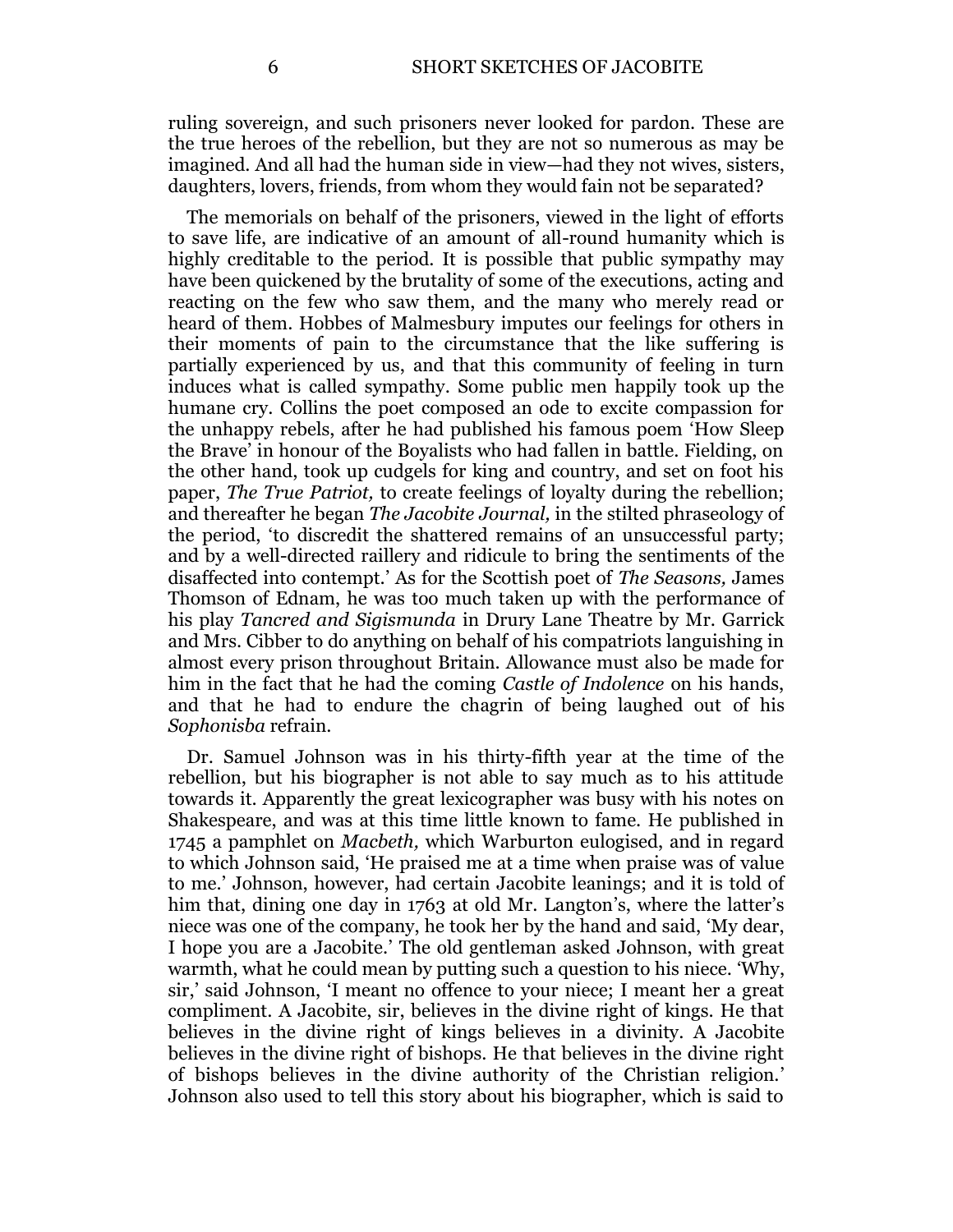be literally true: "Boswell in the year 1745 was a fine boy, wore a white cockade, and prayed for King James, till one of his uncles (General Cochran) gave him a shilling on condition that he would pray for King George, which he accordingly did."

On Friday, 19th September 1777, Dr. Johnson and Boswell set out in a friend"s chaise for Derby by way of Lord Scarsdale"s seat at Keddlestone, with its many objects of interest. On the way, Boswell had the benefit of the great man"s conversation. The doctor strongly expressed his love of driving fast in a post-chaise. <sup>1</sup> If,' said he, 'I had no duties, and no reference to futurity, I would spend my life in driving briskly in a postchaise with a pretty woman; but she should be one who could understand me, and would add something to the conversation." Leaving this amorous flight of the good doctor with its adroit saving clause, we pass to a more relevant remark on the part of his biographer, who thus addressed him: "I observed that we were this day to stop where the Highland army did in 1745. Johnson: "It was a noble attempt." Boswell: "I wish we could have an authentic history of it." Johnson: "If you were not an idle dog you might write it, by collecting from everybody what they can tell, and putting down your authorities." Boswell: "But I could not have the advantage of it in my life-time." Johnson: "You might have the satisfaction of its fame, by printing it in Holland; and as to profit, consider how long it was before writing came to be considered in a pecuniary view. Baretti says, he is the first man that ever received copy-money in Italy." "I said that I would endeavour to do what Dr. Johnson suggested; and I thought that I might write so as to venture to publish my History of the Civil War in Great Britain in 1745 and 1746 without being obliged to go to a foreign press. Boswell, however, learning that John Home was preparing an account of that interesting warfare,' desisted from the attempt. It is well that he did so, as history is not now compiled from conversations so much as from authentic documents, either in State or in private possession. There are many who have aimed at writing a complete History of the Rebellion. This will only be possible when all the public records bearing thereon have been duly classified and arranged and made accessible to the student of those times.

In his political essays, Dr. Johnson incidentally casts a light on the public feeling during the Rebellion period. After remarking that Cape Breton, the most important fortress in America, had been taken by Pepperel, with the assistance of the Fleet, he added: "We pleased ourselves so much with the acquisition, that we could not think of restoring it; and among other arguments used to enflame the people against Charles Stuart, it was very clamorously urged, that if he gained the kingdom he would give Cape Breton back to the French." The doctor then pointed out that the French had a more easy expedient to regain Cape Breton than by exalting Charles Stuart to the English throne; they took in their turn Fort St. George in the East Indies, and got back Cape Breton in exchange. He states also his opinion that the Union of the two countries happened at a critical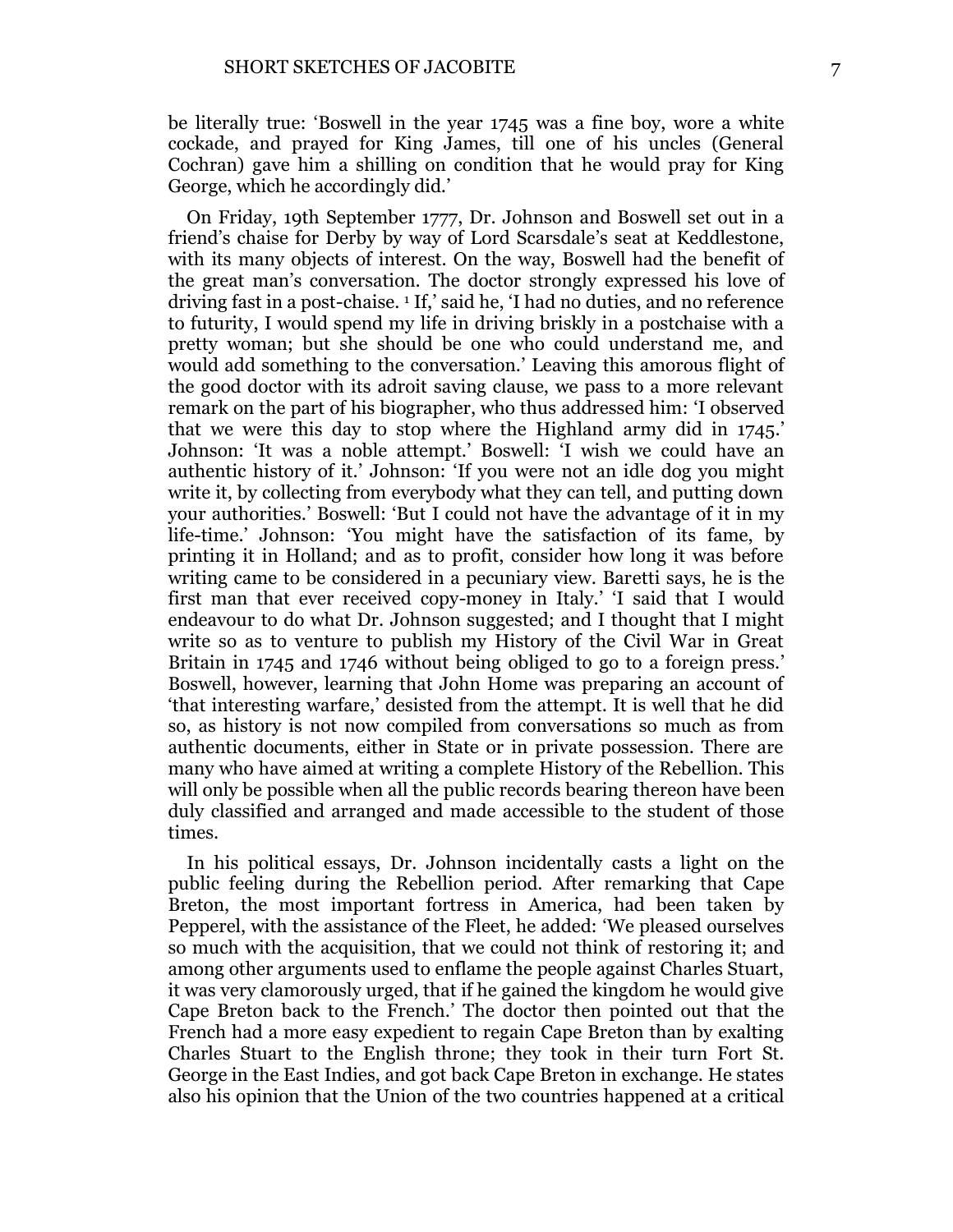time. "Had England and Scotland continued separate kingdoms, when France was established in the full possession of her natural power, the Scots, in continuance of the League, which it would now have been more than ever their interest to observe, would, upon every instigation of the French court, have raised an army with French money, and harassed us with an invasion, in which they would have thought themselves successful, whatever numbers they might have left behind them. In a people warlike and indigent, an incursion into a rich country is never hurtful. The pay of France and the plunder of the northern counties would always have tempted them to hazard their lives, and we should have been under a necessity of keeping a line of garrisons along our border." After perusing this, the reflection occurs: it is pleasant to think of dangers past.

How did King George view this bold attempt to wrest his throne from him? It undoubtedly alarmed his Government, especially when the march into England was well on its way. The means of getting intelligence were then few and slight, and the unknown added terror. "The battle of Falkirk, fought when the Highlanders were in full and hurried retreat, appalled the Court." So says Lord Bosebery, who adds, "The only smiling faces were those of the dauntless old King and the malicious but comforted Cope." Among the War Office records are notes of the preparations made to fight Prince Charlie. The alarm signals were, by day, a flag at St. Paul"s answered by a flag in St. Martin's Church; and by night, 7 guns every halfminute from the Tower answered by 7 guns every half-minute from St. James's. Then 34 battalions and 22 squadrons were set in motion, including 6 battalions and 8 squadrons of Hessians coming from Flanders. The troops about London numbered 6500; and for the preservation of the King's person there were 7 battalions of foot-guards, 4196 all told, and 379 horse and grenadier guards. 'There will remain,' the records state, 'the above body of 6500 men, the far greater part veterans, to oppose any invasion, with dragoons and 3500 foot extra." This looks like an army of 10,000 men on paper, exclusive of the force which was "set in motion."

As to the probable movements of the Prince, the War department made the shrewd guess that he might betake himself to Wales. The official statement was: "Rebels may give Marshal Wade the slip by throwing themselves into North Wales, which seems the thing most to be feared." In the Duke of Atholl"s memoirs of his family, it will be observed that Lord George Murray, the skilful commander of the Jacobite forces, did actually contemplate making for Wales as a place in and from which military operations could be conducted with advantage to the Prince"s cause. Wales is a mountainous country, some of the hills running almost into the sea, and it would be, in addition, a convenient spot for getting assistance from France. Moreover, the Duke of Beaufort and Sir Watkin William Wynne, the great territorial magnates in Wales, were understood to be friendly to Prince Charles; so that with a well-disposed population, and in what may be termed difficult country, an insurrection could have been maintained far longer than on the level, granted that the force could have been fed and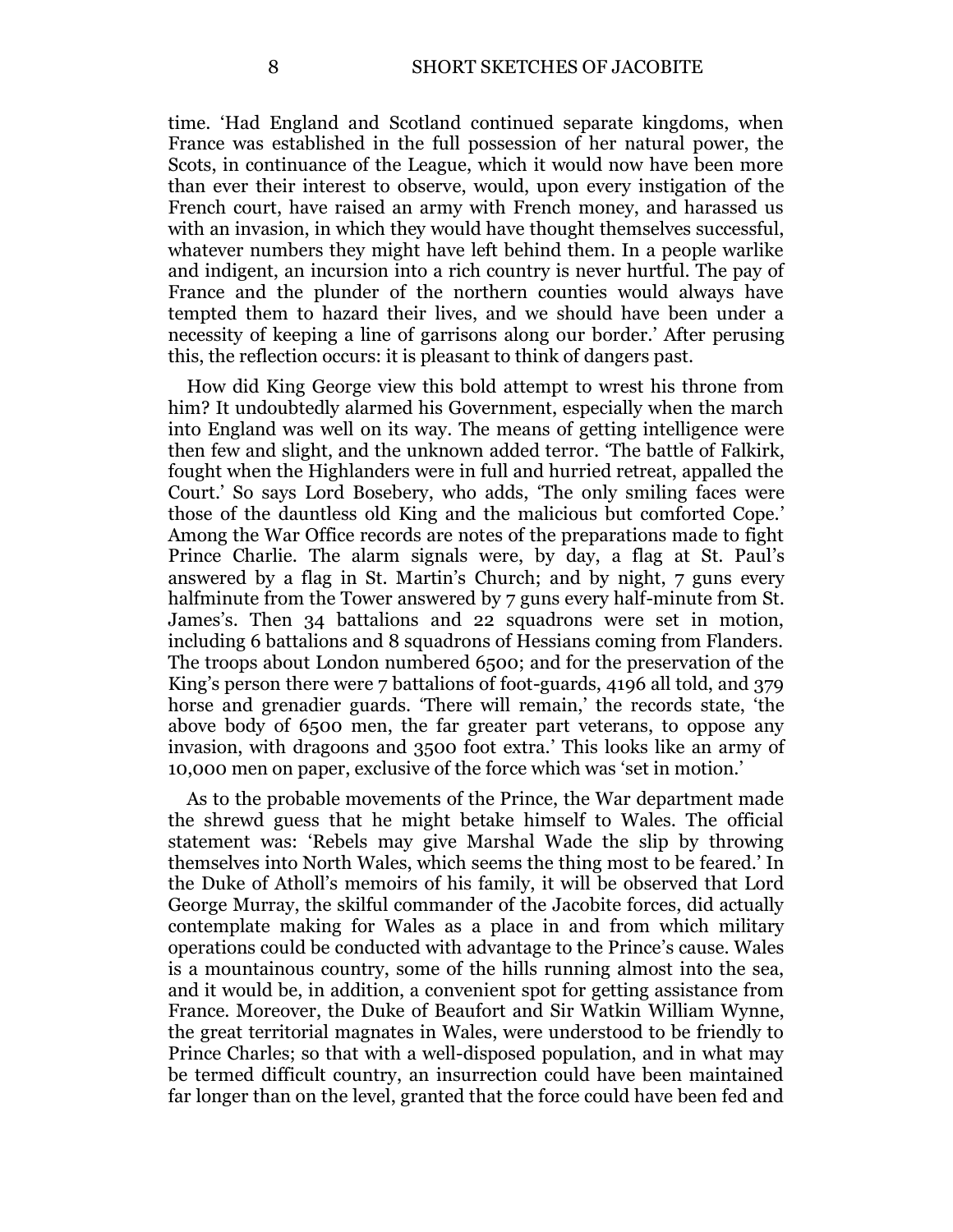kept together.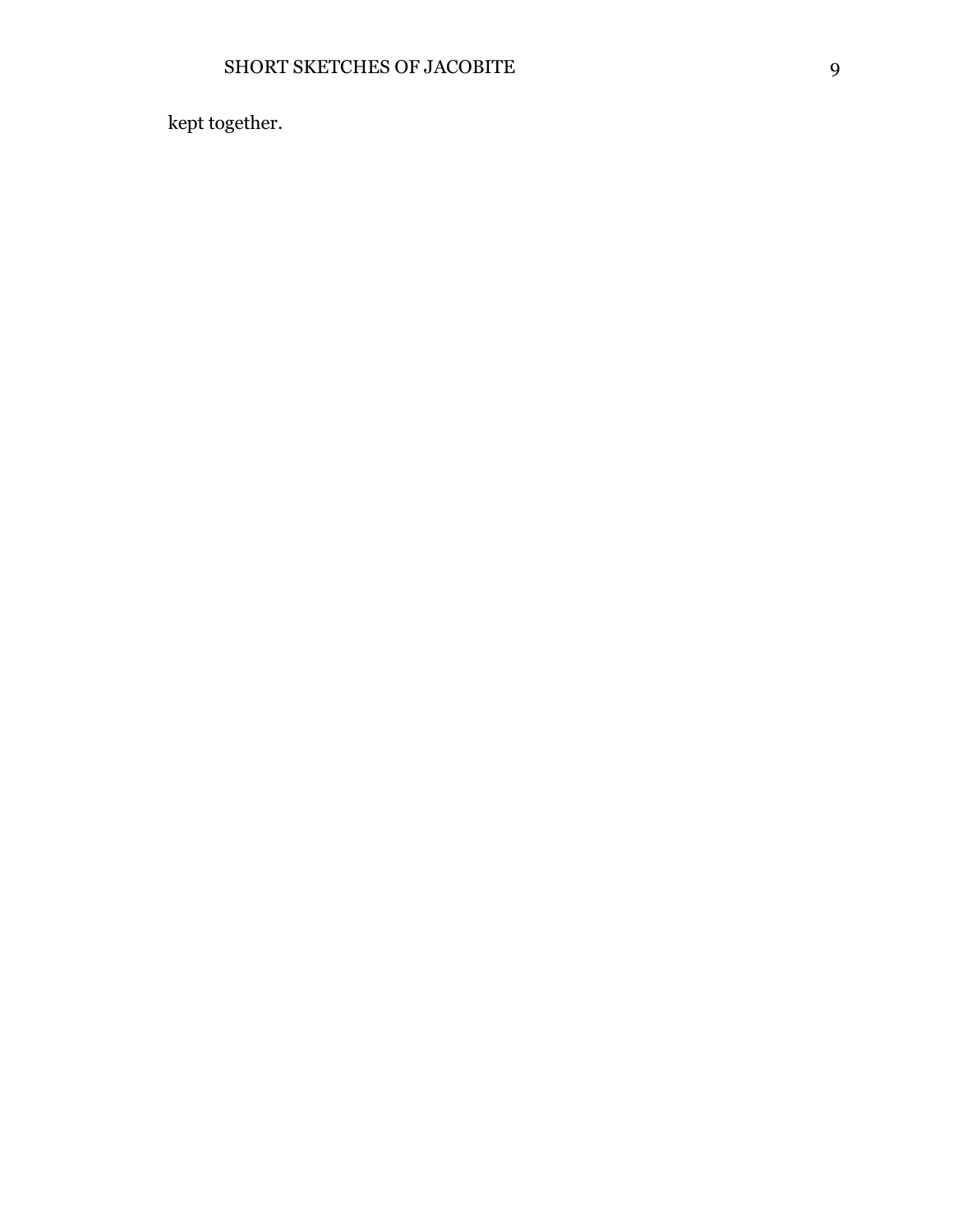#### CHAPTER II THE PRISONERS Landed Proprietors—Students.

<span id="page-9-0"></span>PASSING from these topics to some of the actors in the great drama of the Rebellion, which as a military spectacle lasted only ten months, but the effects of which remain with us unto this day, we select Sir David Murray, Bart, of Stanhope, as a fair specimen of the titled prisoners of the rebellion. He was a youth of only sixteen years when he attached himself to the Jacobite party. Being much thought of by Prince Charles, he was chosen to be one of the latter"s aides-de-camp. Though so young, he held the rank of captain of hussars, whose regimental headgear was a fur cap. He appears to have freely requisitioned horses and arms, for which he gave receipts. One of these reads thus:—

"Sir James Cunningham, Milncraig, near Livingston. Livingston, Oct. 28, 1745. Beceived of Sir James Cunningham a Bay Mare, a Saddle, a Fowling-Piece and a Broadsword by D. Murray.'

On the day of the Clifton engagement, before it was fought, Sir David went from the house of Arthur Moore, where he was quartered, towards Clifton, and immediately returned to Colonel Bagnott, a brother officer, and said, "Colonel, shall I set fire to the village?" to which the colonel replied, "Ay, damn it, stick and stone." There is no record, however, of the accomplishment of such an act of destruction. After Culloden, Sir David roamed the country, and some of his wanderings are recounted in the *Journal of the Escape of the Young Chevalier* (London, 1760). On the Friday following the engagement he was at Ruthveu in Badenoch; he was next heard of at Lochleven near Glencoe, then at Glenlyon, and afterwards at the Braes of Balquhidder on his way to an English coast town. The State records tell how he came to be captured. Two custom officers received information that there was in the house of a Catholic named Simpson, a mile from Whitby, a person waiting for a passage abroad. They accordingly went and searched the house, but found that Sir David, for it was he, had quitted his bed and escaped into a hedge in a field close by. Here he turned at bay, drew his pen-knife and ran "very fiercely" up to the officers; but before he could close with them he was knocked down with a cane and secured. He said that if he had had his pistols he would have shot them both. He was in disguise and was about to board a vessel at Whitby, which had been hired to take him to Holland. Tried and sentenced, he was pardoned in August 1748 on condition of not returning to the kingdom. In December of same year, being attached to Prince Charles"s retinue, he was arrested in Paris along with his master and put into confinement till they were all conducted out of France.

James Stormonth of Pitscandlie, a small lairdship near Forfar, was reprieved on the same condition. The official account of Pitscandlie is that" he was born in the county of Forfar; he was in England with the rebels in no capacity as an officer, but along with Lord Ogilvie"s regiment. About the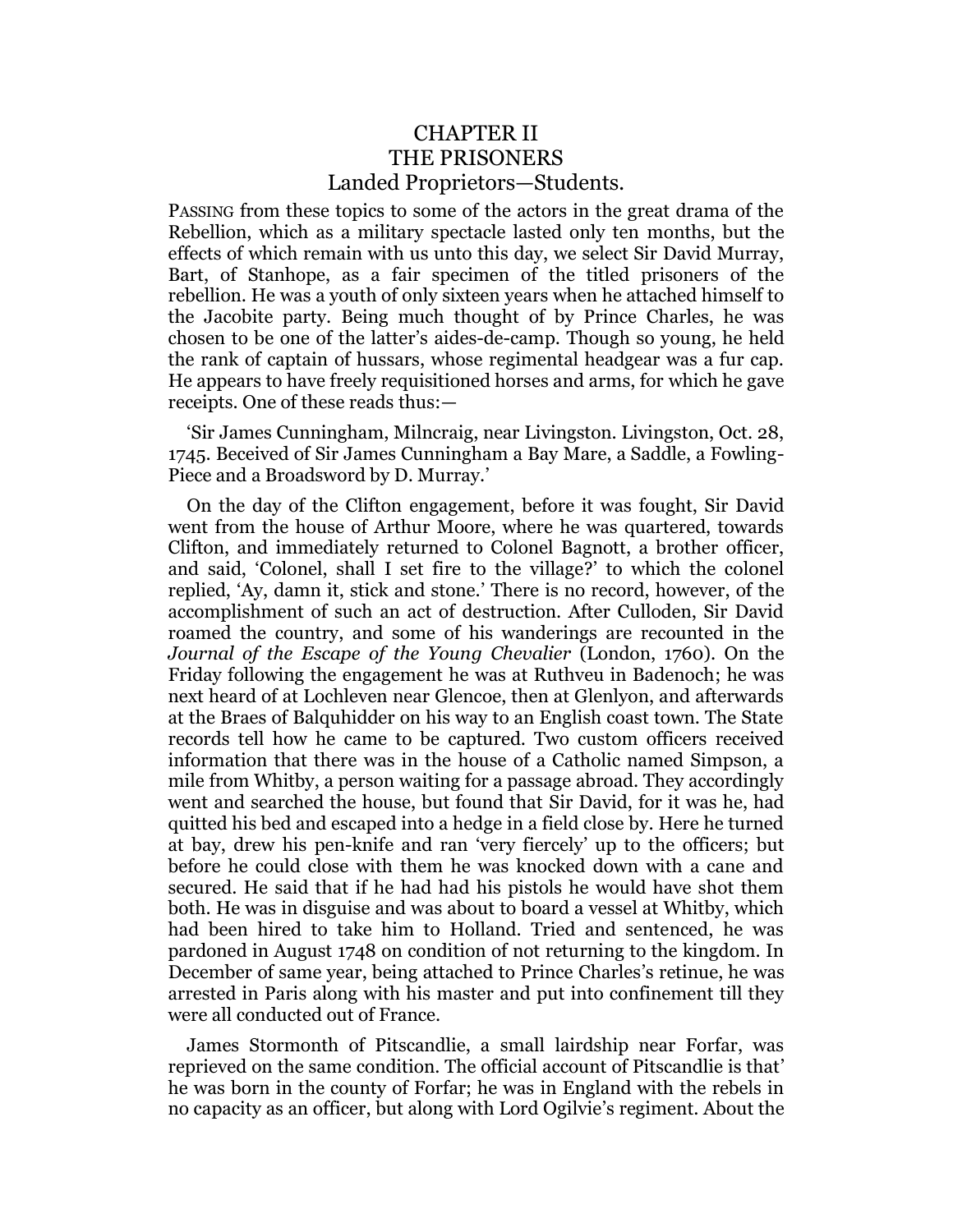beginning of October 1745 he received a letter from Lord Ogilvie requiring him to come and join him, which he did.' It was stated in his favour that he had hid from the rebels, that he had surrendered, and that he had a wife and nine children dependent on him. Adam Hay of Asslid, John Burnet, and Francis Farquharson of Monaltrie, were pardoned on the same terms.

The Honourable William Murray, brother of Lord Dunmore, and for some time a prisoner in the Tower of London, was confined for life in Carisbrook Castle, Isle of Wight.

Sir James Kinloch, Bart, of Kinloch, was immured, on 8th August 1746, along with his two brothers Charles and Alexander, in a room of the New Gaol, Southwark, where his friend, Sir John Wedderburn, Bart., also was, when Mr. Sharpe, Solicitor to the Treasury, came to examine them. Both of these baronets stated where they were born, but refused, as it appears many others also did, to give any further answers to interrogations. If the Crown wanted information, it must be got elsewhere, was in effect their reply. One of the Kinloch brothers was soon after laid up with fever. The Rev. James Gow, minister of Cargill, Perthshire, wrote in Sir James Kinloch"s favour. Sir James did not wish to go abroad after being reprieved, but preferred to find bail here. He was accordingly compelled to stay in a place in the country fixed by his Majesty.

His brother, Charles Kinloch, was also implicated in the rebellion, and the following interesting testimonial was given in his favour:—" We, designed by our Subscriptions, who were prisoners to the rebels and carried as such from Aberdeen under the command of Sir James Kinloch to Perth, do certify that Charles Kinloch, brother to the said Sir James, and who was in company with him, did behave and carry himself toward us with great civility and discretion, and was ready as he had opportunity to do us any service during our confinement.—Aberdeen, 29th September 1746.

Jo. Chalmers, Principal of King"s College. Tho. Porbes of Echt. David Bartlet, Advocate in Aberdeen." The heritors in the parishes of Alyth, Kattray, Bendochie, and Coupar-Angus also sent a petition in his favour, which was signed by James Anderson of Hallyards, Wm. Graeme of Jordanstoun, Patrick Yeaman of Blacklaw, Sir Wm. Nairne of Duusinnane, and C. Halyburton of Denhead. He also was reprieved.

Certificates of character were not always efficacious. Sir John Wedderburn, Bart., already alluded to, who was officially described as "a Volunteer in Lord Ogilvie"s regiment and a Collector of Excise for the rebels at Perth,' was one of the early victims of the rebellion. After a six hours' trial at St. Margaret's Hill he was found guilty and condemned to death. In vain did his parish minister transmit a memorial to the authorities on his behalf and state therein that Sir John had a wife and eight children; they would probably reply that he should first have counted the cost. An ancestor of his was Sir David Wedderburn, who was killed at the battle of Pinkie. Sir John"s father—Sir Alexander Wedderburn —having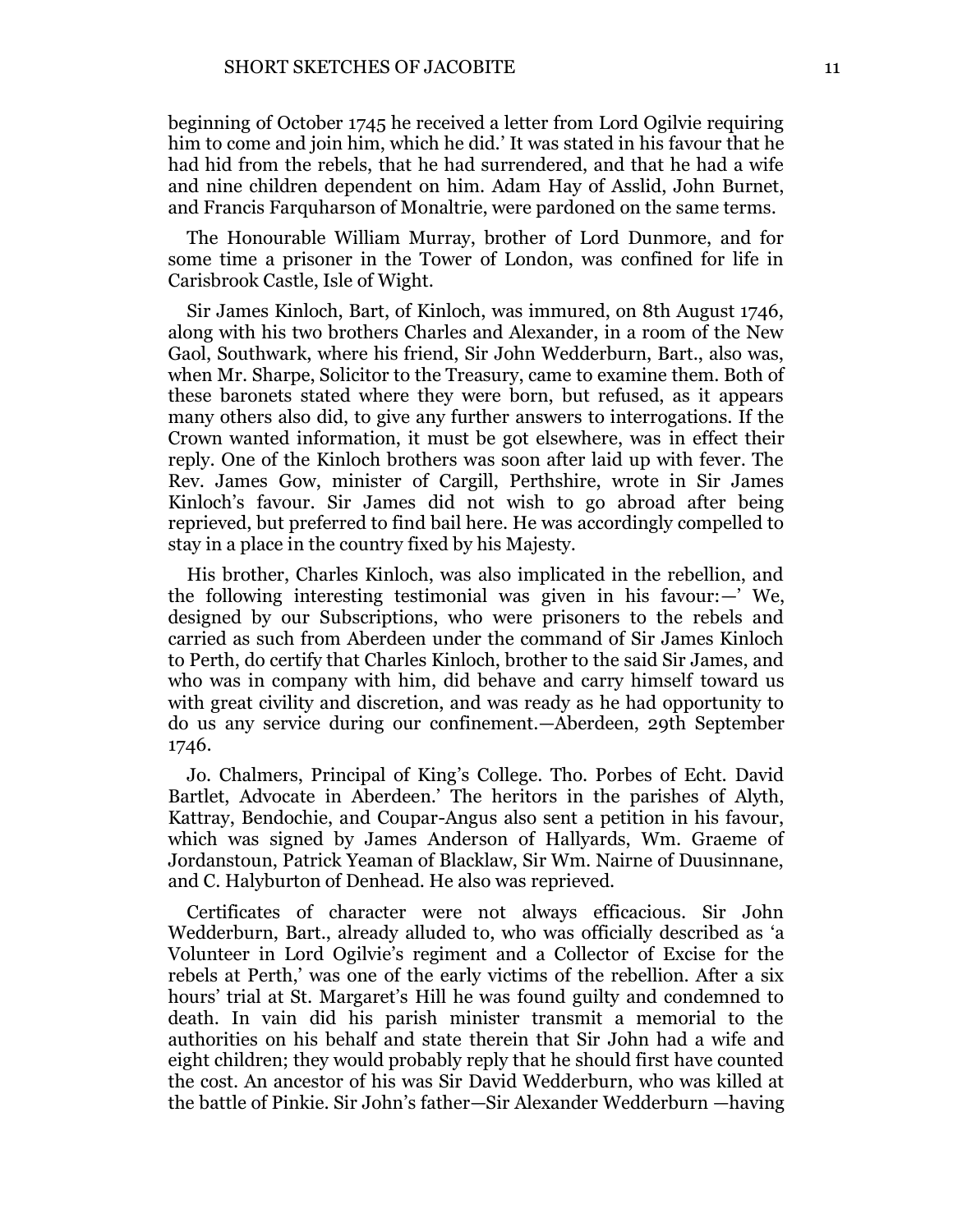got into debt sold his estate, with the result that his son was steeped in poverty and had to live in a small farm with a thatched house and clay floor, while his children ran about barefoot. Sir John vainly urged the plea that he had been several times carried off by the rebels, that his three horses had been taken from him, and that he had never borne arms against the Government. The fact that he had collected taxes for the Pretender was fatal to all his pleas. He was captured at Culloden, whither he had betaken himself after Perth ceased to be occupied by Prince Charlie. Sir John was executed at Kennington Common on the 28th November 1746.

Walter Mitchell, who once did duty as an ensign at Carlisle, was a student at Aberdeen, but left the University when only seventeen, and went to Buchan from fear of Gordon of Glenbucket, who was on the prowl for recruits. He petitioned for pardon on the ground that he had been forced to join the rebels. His story was that Lord Pitsligo's men surrounded the house; and on his resisting, he got two wounds in the head with the lock of a pistol; a shot was fired across his breast; he was put upon a barebacked horse, his feet were tied under the horse"s belly, and he was carried off sixty miles, though his mother had offered twenty guineas for his release. The rebels told her they wanted men, not money. He was put in gaol at Montrose and taken for trial to Southwark. Another of Mitchell"s pleas was that his mother had supplied Sir John Cope with straw and hay at Banff. His fate is not told.

William Sharpe, son of Alexander Sharpe, merchant, St. Andrews, was another student who linked his fate with Prince Charlie. Like Mitchell he was only seventeen when he went with them. The judges thought him "an object of mercy," and his age was attested by a certificate of birth produced by the session-clerk of the parish. It was in Sharpe's favour that, after having had fever, he left the rebels. His Alma Mater-St. Leonard's College in the University of St. Andrews—came to his rescue. On the 18th August 1746 the following professors testified in a petition that" Wm. Sharpe was a student with us in the year 1745, was a modest, assiduous boy, had a good genius for learning, and made considerable progress, but in vacation time he was unluckily seduced,' etc.

Thos. Tullideph, Principal. John Craigie, Prof, of Philosophie Hen. Rymer, David Young, Nin. Young,

While lying in Carlisle Castle, Sharpe was reported by Wm. James, surgeon, to be in a very bad state of health. An official note as to Sharpe ran as follows:—' Said to be in Life Guards of Pretender.' He was reprieved in November 1746, but lay in Carlisle gaol till August 1747, when he and a companion, Robert Weight, an Edinburgh gentleman, made their escape, being evidently tired of durance vile. The remaining four prisoners were in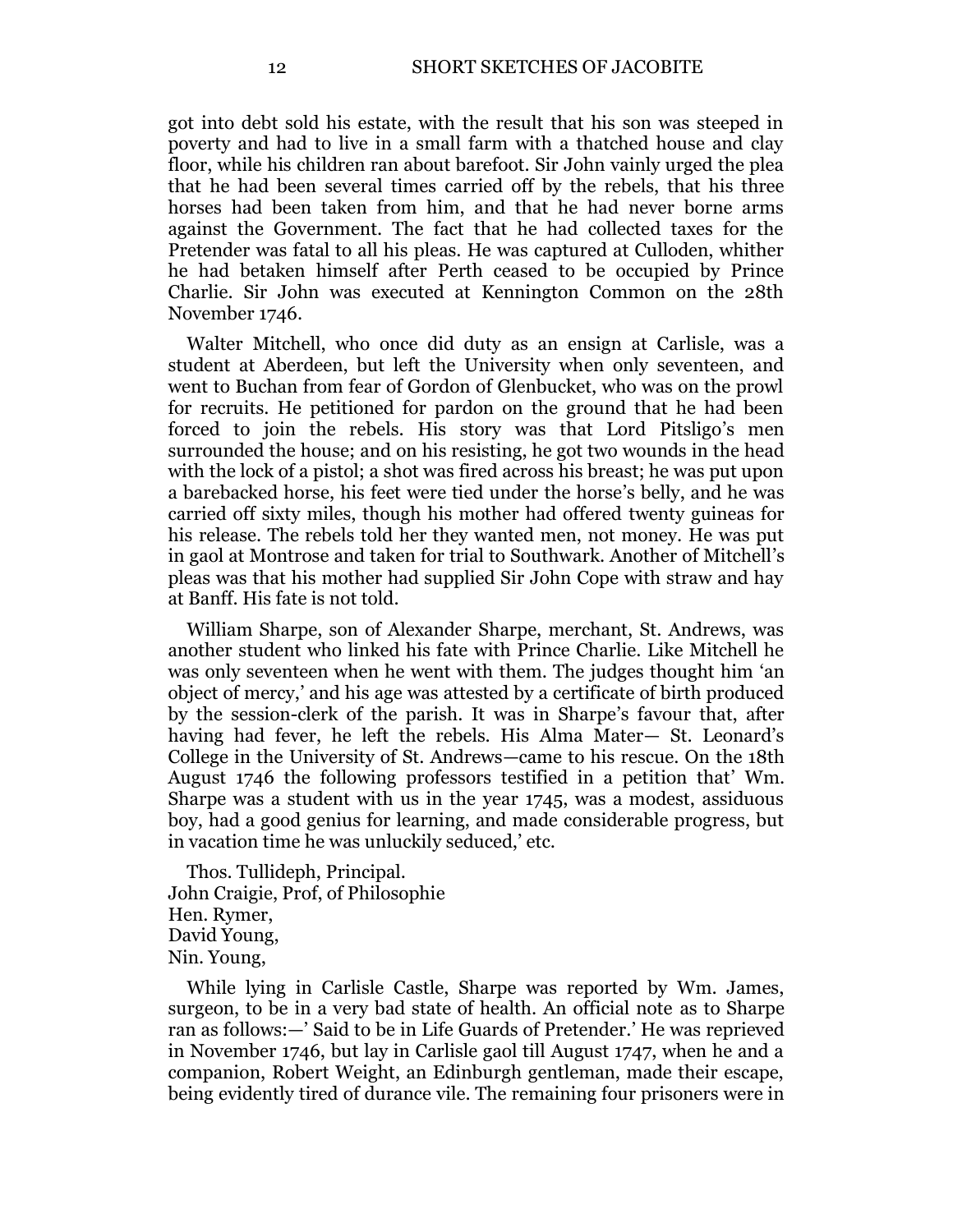consequence put in irons, and they petitioned for the fetters being struck off. They stated that Sharpe and Wright, having money, boarded in the gaoler"s house, and had the liberty of walking in the gaol-yard at all hours of the night as well as day. They were of opinion that the two escaped over the gaol wall, as two chairs were found there next morning. As a result' all of us were closely locked up immediately after 7 at night and kept under strong lock till 7 next morning." Mr. Webb, the prosecuting solicitor, wrote to the Duke of Newcastle about their escape as made "at a time when they had reason to expect his Majesty's clemency.' He imputed the facility of their escape to the fact that it was Fair Day, when there would be many persons to see the prisoners, who were no doubt one of the sights of the town. Sharpe and Wright were both pardoned.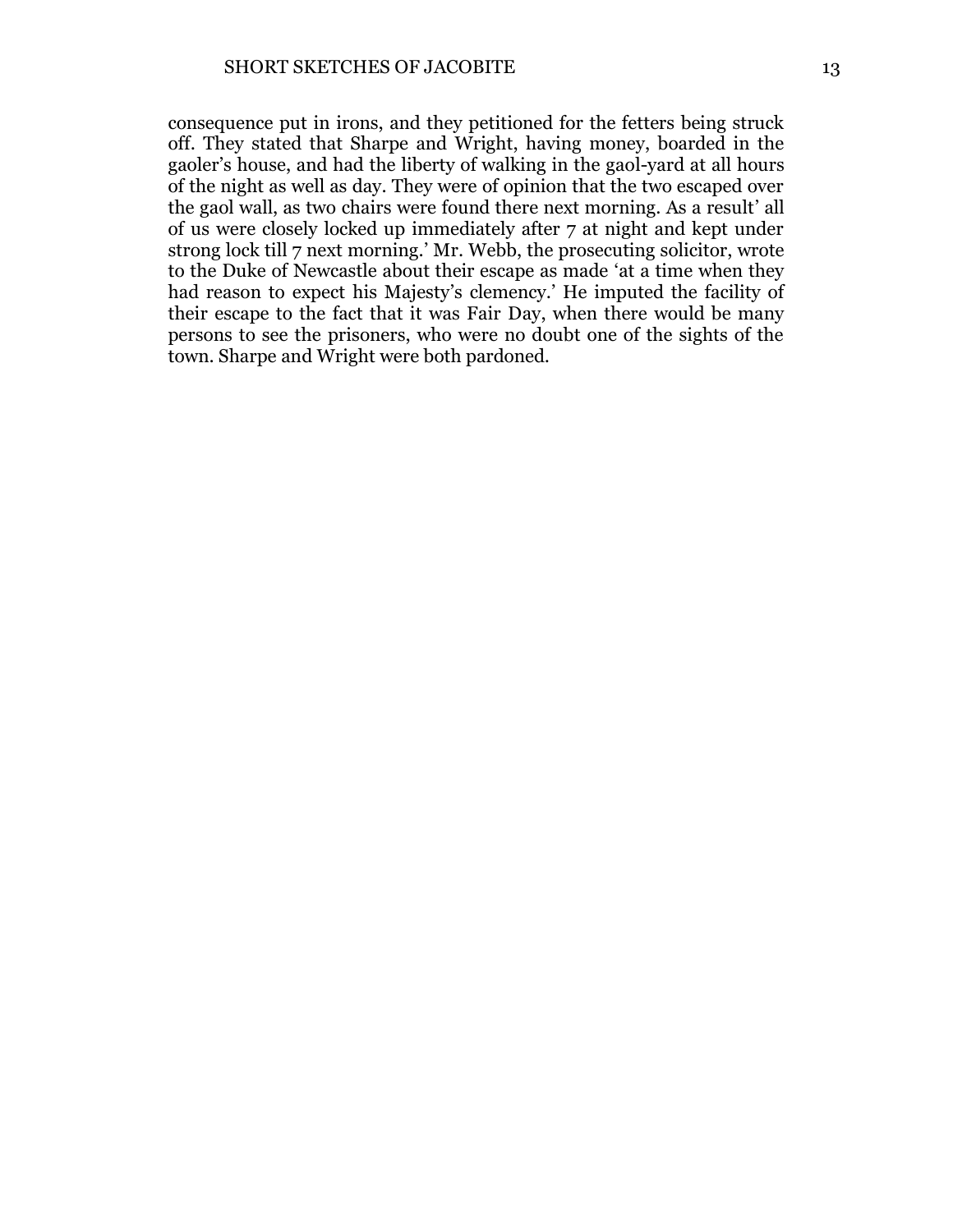### CHAPTER III THE PRISONERS

#### The Battle of Prestonpans—Some minor Combatants.

<span id="page-13-0"></span>DAVID ROW or RUE, who was executed at York, was a captain in the rebel army, and guarded the baggage at the battle of Prestonpans. He was in Lieut-Colonel Lochgarry of Lochgarry"s regiment in the action of Clifton, Glengarry being then in command of the rear-guard. Row was once captured by a French privateer, and was detained as a ransomer, through which his health suffered. An unavailing attempt was made to show, by some foolish freaks on his part at Anstruther, Fife, that his mind was somewhat weak. He was followed there by troops of children, who called him 'daft.' He was at one time a custom-house officer.

ALEXANDER STEVENSON was another officer in charge of Prince Charlie"s baggage, and this lost him his life.

WILLIAM CONOLLY, who was tried and executed at York, was not a rebel of note; but his case illustrates the fact that when the authorities got outside information unfavourable to any one, it prejudiced them greatly against him. In truth they gave it as much weight as if it had been actual testimony made on oath in open court. It was said against Conolly that he had been formerly in the Scots Fusiliers; that while at the battle of Prestonpans he had 'advised to kill the redcoats, especially of Lee's regiment, because they would know him again'; and last, that he had killed a soldier.

DONALD M'DONALD OF TERNADREISH was a major in Keppoch's regiment. It was officially stated that he gave no quarter to the Royalists at Prestonpans, and that when the Duke of Perth came riding up to him and said, 'Major, I am sorry to see so much English blood spilt, for God's sake give the men quarter,' his answer was, 'My Lord, if we do not kill them here, we shall have to do it in another place, for they won't stay with us.' It is only fair to say that all accounts of the Major"s character belie the brutality imputed to him by the Crown authorities. Such a story was of course fatal to his obtaining pardon. The Major made an effort to escape from Carlisle Castle by bribing the guard, but the attempt was discovered after he had filed off his fetters.

JOHN MACNAUGHTOn, journeyman watchmaker, Edinburgh, was another rebel against whom cruelty was charged in connection with the fight at Prestonpans. He was proved by two eye-witnesses, men of Colonel Lee"s dragoons, to have "shot Colonel Gardiner and given him three wounds with his sword when he was fallen to the ground." A third witness proved he had "bragged" of having killed Colonel Gardiner. Mr. Sharpe, writing to the Duke of Newcastle, on 20th September 1746, said: "I find that M"Naughton that Sir Everard Fawkener spoke and that I wrote to Mr. Webb about, by his Grace"s directions, was the villain who shot Colonel Gardiner behind his back and basely covered him with wounds after he was down. I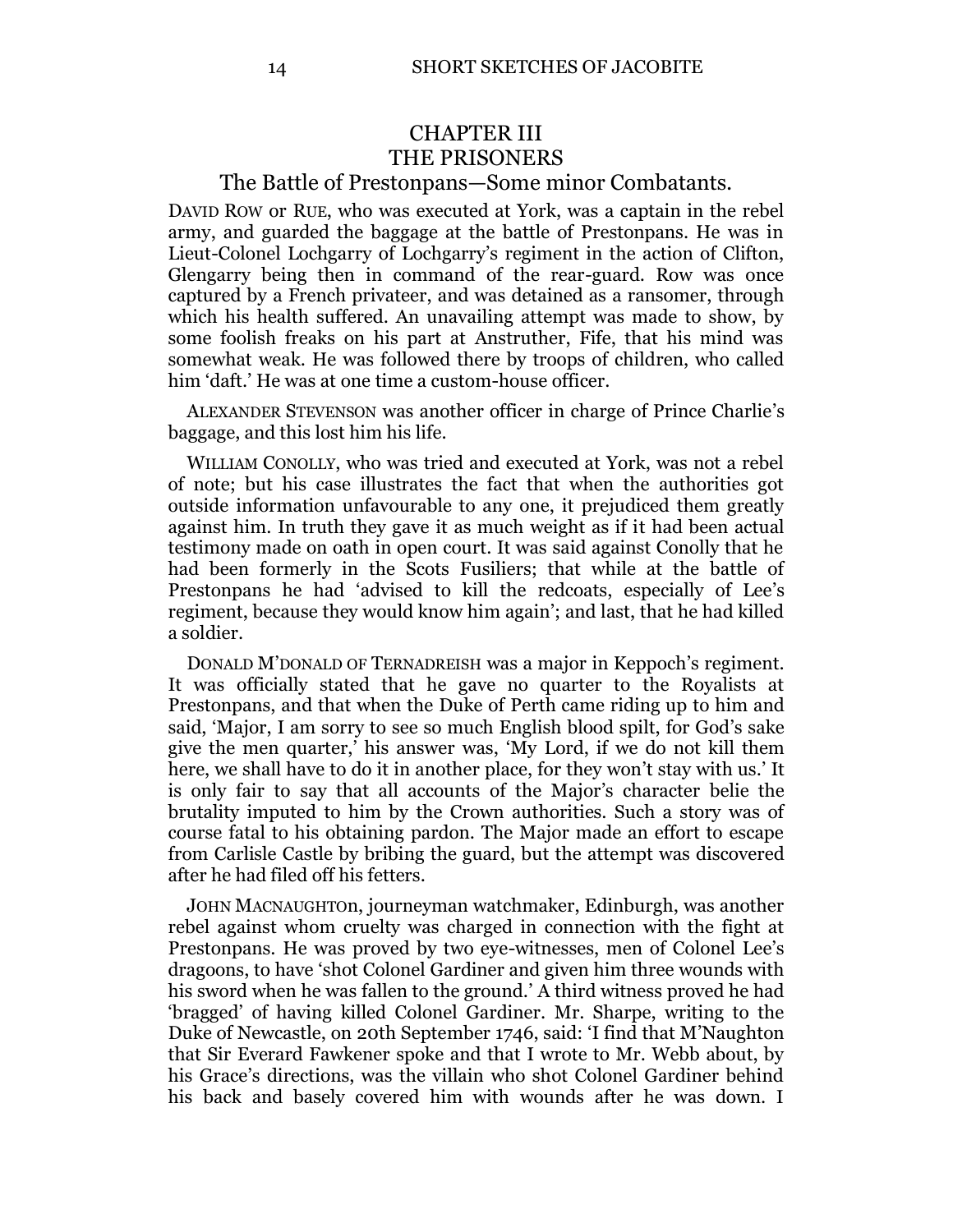therefore submit it to his Grace"s consideration whether anything but the most absolute necessity should induce his Grace to receive such a wretch to mercy." M"Naughton wrote a letter, on 22nd September 1746, to Murray of Broughton, who was then in the Tower of London. After stating that it was sworn against him that he had killed and abused Colonel Gardiner, and that before pronouncing sentence the Judge had singled him out as the person guilty of that crime, he asserted his innocence of the deed and added: "The very day that you was taken, I was seized within two miles of my father"s house and sent for to Perth, from thence transmitted here, and have been cast in the heavy sentence for high treason pronounced against me. When I came first here I was heavily ironed with a ball. If there be any persons at London who know the truth concerning Colonel Gardiner, let their oaths be taken and presented to his Majesty." This letter would never reach Secretary Murray, as prisoners were not allowed to communicate with one another. M"Naughton was executed with every barbarity.

CAPTAIN GEORGE HAMILTON OF REDHOUSE, who was taken at Clifton, had a solicitor and counsel assigned to him at York in August 1746. This story was told against him, which no douht helped to seal his doom. He drew his sword, after the battle of Prestonpans, in the Canongate Church, where several of the King"s soldiers were confined, and said if they did not "list he would cut them to pieces, and those that were Irish, it was a reflection on Ireland if they wouldn"t. Captain Hamilton intended to take a commission in the army, but couldn"t buy one, as he had lost money. Mr. James Johnston, writer in Edinburgh, sent a memorial on his behalf, in which instances of his humanity were shown. "He behaved with great moderation, and particularly when the deponent happened to be living with his uncle, a surgeon in Prestonpans, when the battle happened to be fought there. Mr. Hamilton was seen taking the most tender care of the wounded of his Majesty"s army. That he spirited on the deponent, and he, at his intercession, did the like to the surgeon, his uncle, to be assisting to them. That Mr. Hamilton supplied them with necessaries for dressing their wounds; and when some proposed to give drams to the wounded men, Mr. Hamilton directed that they should get water gruel, because he saw that would be the most effectual means of preserving them from fevering. That Dr. Dundas, who came afterwards to visit the wounded, approved of what Mr. Hamilton had done.'

ROBERT TAYLor, an Edinburgh shoemaker, thirty years of age, held the rank of captain in the rebel army. He pleaded guilty at Carlisle, and was condemned to death. The fact that the judges recommended him to mercy gave him some hope in approaching the Crown. He accordingly sued for pardon, and his petition, with its accompanying affidavits, tells how the wounded Royalists fared at the battle of Prestonpans, and the kindly aid which they received from both Royalist and Jacobite surgeons. The readiness of Royalist military men to save the lives of their quondam enemies is very noticeable. On Taylor"s behalf, Mr. Alex. Monro, Professor of Anatomy, Edinburgh University, testified on oath, and was the more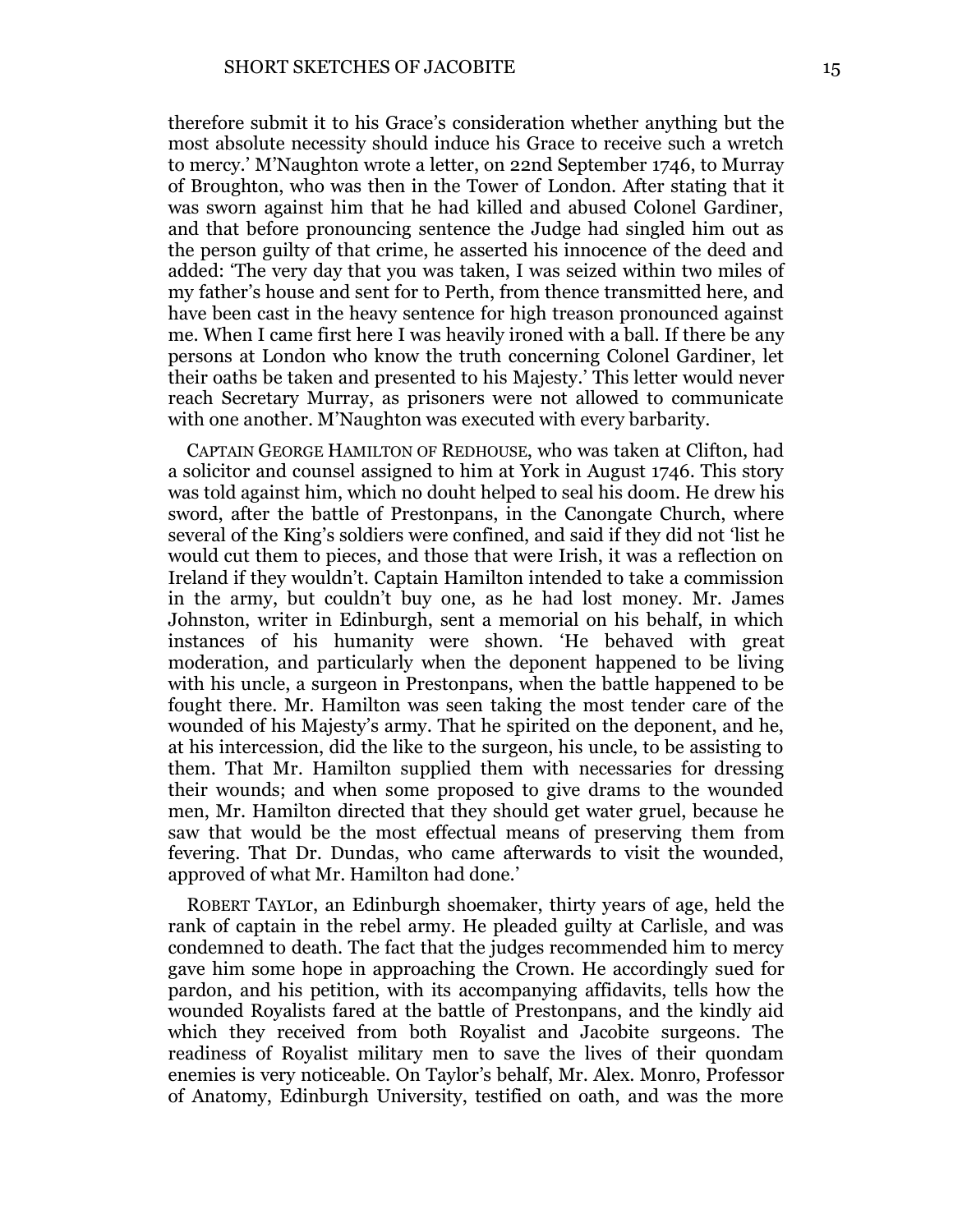able to do so that he was employed, he said, "all the day of the unfortunate battle of Preston tending the wounded officers and soldiers who were put into the late Colonel Gardiner"s house and courtyard." No food, or drink save water, could be procured for them in the neighbourhood. On Sunday evening, when returning to Edinburgh for the second time after visiting the wounded, he met Taylor at Musselburgh, four miles from Edinburgh, guarding some hampers of wine, spirits, cold meat, etc., in a cart for the use of the wounded, and which he had forced and kept from the rebels, who had tried to take the wine from him. He had also begged bread and cold meat on the Sunday morning for the same purpose. Mr. James Drummond, surgeon to Hon. Colonel Lascelles" regiment, and others who had continued at Preston to take care of the wounded, had thankfully acknowledged the seasonable relief.

The Professor also stated that he had visited Captain Disney, of Colonel Murray"s regiment, who was "very ill wounded." Taylor procured a pass for the latter and his servant for Edinburgh, secured his money and effects, hired a chaise for him, and procured a guard to protect him in going to Edinburgh, hired lodgings for him there, and secured his servant, who had run off with his pass and money. Captain Disney wrote to General Guest (commanding Edinburgh Castle) on his behalf. Deponent was informed that Taylor had saved the lives of a considerable number of his Majesty"s soldiers whom the rebels were about to cut in pieces at the battle of Preston. The above was sworn at Carlisle on 12th September 1746. Leonard Hewetson, lieutenant of H.M. Regiment of Foot (the Hon. Colonel Lee), deponed that on 21st September 1745 he had the misfortune to be wounded and taken prisoner at the battle of Preston. He testified to the attention to the wounded by Taylor, who distributed wine and other necessaries, getting lodgings for them and chaises into Edinburgh, with protection for those unable to walk, and particularly to his care of Captain Disney, of the Hon. Colonel Murray"s regiment, who had his hand cut off.

The following letter was written on Taylor's behalf to General Guest:— "Perth, 12 October 1745.—Sir, I am glad to have the honour of sending my duty to you and good Mrs. Guest. It was recommended to me by last post to present you with Colonel Whitefoord's, Colonel Halket's, and the other field officers' compliments, and to acquaint you from them that they and most of the officers had taken particular notice of the remarkable care Mr. Taylour (now a prisoner in the Castle) took of our wounded prisoners at Colonel Gardiner"s house and by his tender good offices and great assiduity in getting surgeons, providing refreshments, etc. This they thought a piece of justice to the gentleman to acquaint you of, that you may have an opportunity to give such orders about his confinement as you shall think proper. Eagle Griffith." This, it will be admitted, was a testimonial highly creditable to the humanity of the officers who authorised its transmission to General Guest.

MORTON M"PHERSON, late servant to Richard Walker, vintner in Edinburgh, stated that "on the 22nd September 1745 (the day after the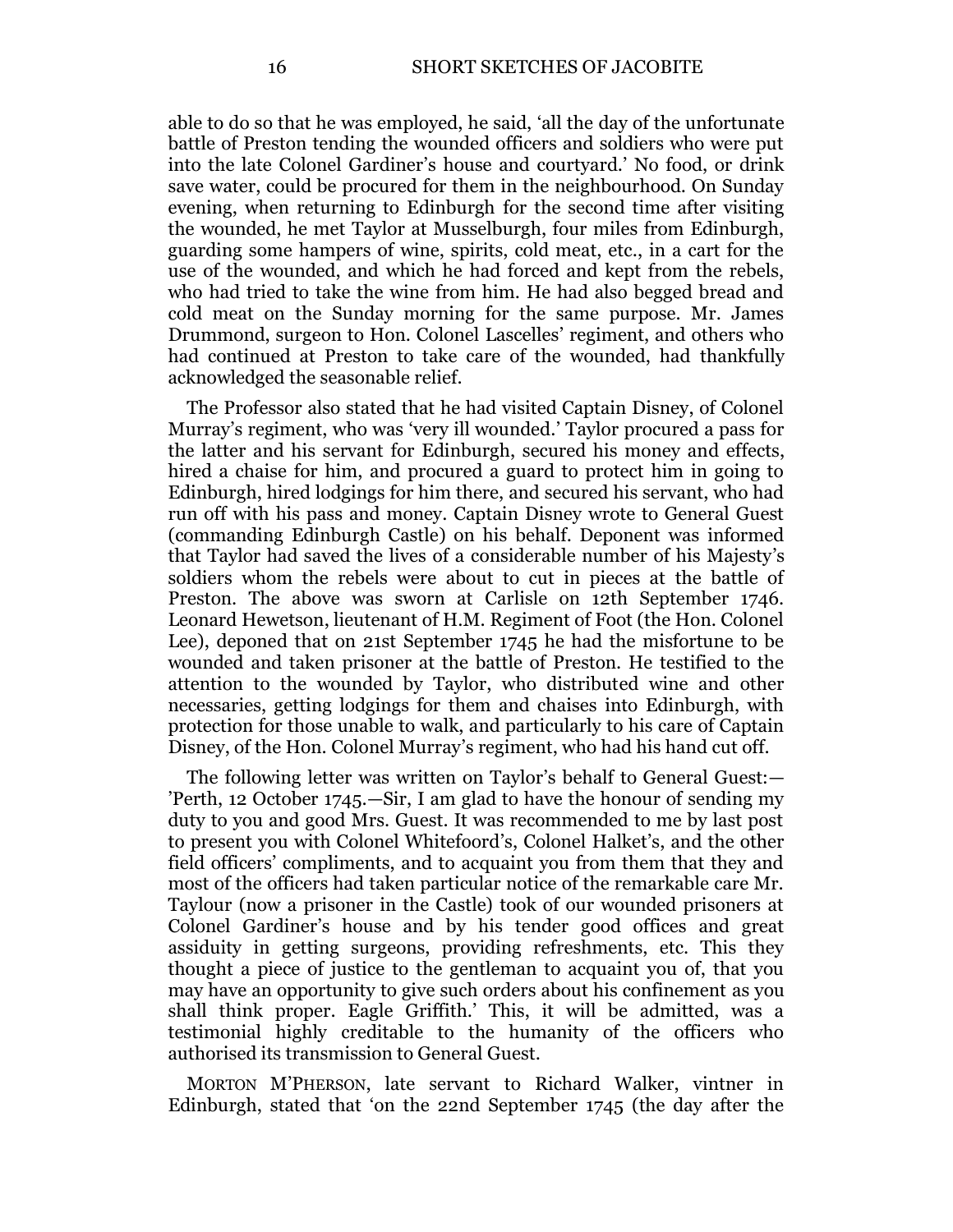battle) Taylor applied to Mrs. Walker (in her husband's absence) for wine, spirits, oil, bread, cold butcher meat, and poultry, to a considerable value, to be sent to Colonel Gardiner"s house in Preston for the use of his Majesty"s officers and prisoners and wounded there. These were sent, and what was left was placed in the hands of Mr. Drummond, chirurgeon to the Hon. Colonel Lascelles" regiment, and that the wines, etc., were paid for by the said Robert Taylor, and that the deponent was called upon by the latter to assist him to raise from the ground a soldier of the King"s army who was lying near the field of battle very ill wounded, and that they carried him into a room in Colonel Gardiner"s house hard by, and that he saw Taylor give the soldier some glasses of wine, and heard him give orders to take care of him."

MISS CHRISTIAN SANDILANDS, daughter of Lord Sandilands, testified that she was living at Colonel Gardiner"s house in Preston, attending her brother, the Master of Torphichen, a lieutenant in Colonel Lascelles" Eegiment of Foot, who was wounded and a prisoner. Saw Eobert Taylor distributing wine, etc. Anne Denoon, wife of Richard Walker, vintner in Edinburgh, said that on 22nd September 1745 Taylor applied for wines, spirits, also bread and butchery for prisoners to be sent to Colonel Gardiner"s house. These were sent accordingly in hampers by two servants who went along with the horses: the cost was paid by Taylor. Jean Bea, late servant to Robert Menzies, W.S., said she was sent out to attend the Master of Torphichen in Edinburgh, along with her mistress (Miss Sandilands). Her brother saw Taylor distributing the wines, etc., to the soldiers and officers, who seemed to be starving and distressed. Taylor was reprieved and got his freedom after being in prison for a time. He was captured in a somewhat inglorious fashion by some soldiers who were let down with ropes from Edinburgh Castle while Prince Charles held the city in his possession.

ARCHIBALD STEWART, a rebel soldier, who had been a servant to the Duke of Perth for ten years, obtained pardon through his humanity to the wounded. He saved the life of Major Bowles at the battle of Prestonpans, and the Major's story, along with the other affidavits in Stewart's favour, throws light on the manner in which the Royalist wounded fared after that decisive fight. The Major, who was in General Hamilton's regiment at the battle, thus wrote to his brother, Mr. William Bowles, M.P., Mark Lane, London, on Stewart's behalf: $-$ ' I gladly embrace the opportunity of endeavouring to show my gratitude to a man who undoubtedly was more than instrumental in saving my life, for he not only supported me with a strong arm when I was fainting and almost dying with the great loss of blood which ran from eleven wounds, but also preserved me from being cut to pieces by the straggling Highlanders, which in all probability would have been my fate, if it had not been for his care and protection.' Stewart was also helpful to General Sir John Cope"s principal servant, and to his coachman, who were taken at the same battle. He got free passes for both of these men, by means of which they were restored to liberty.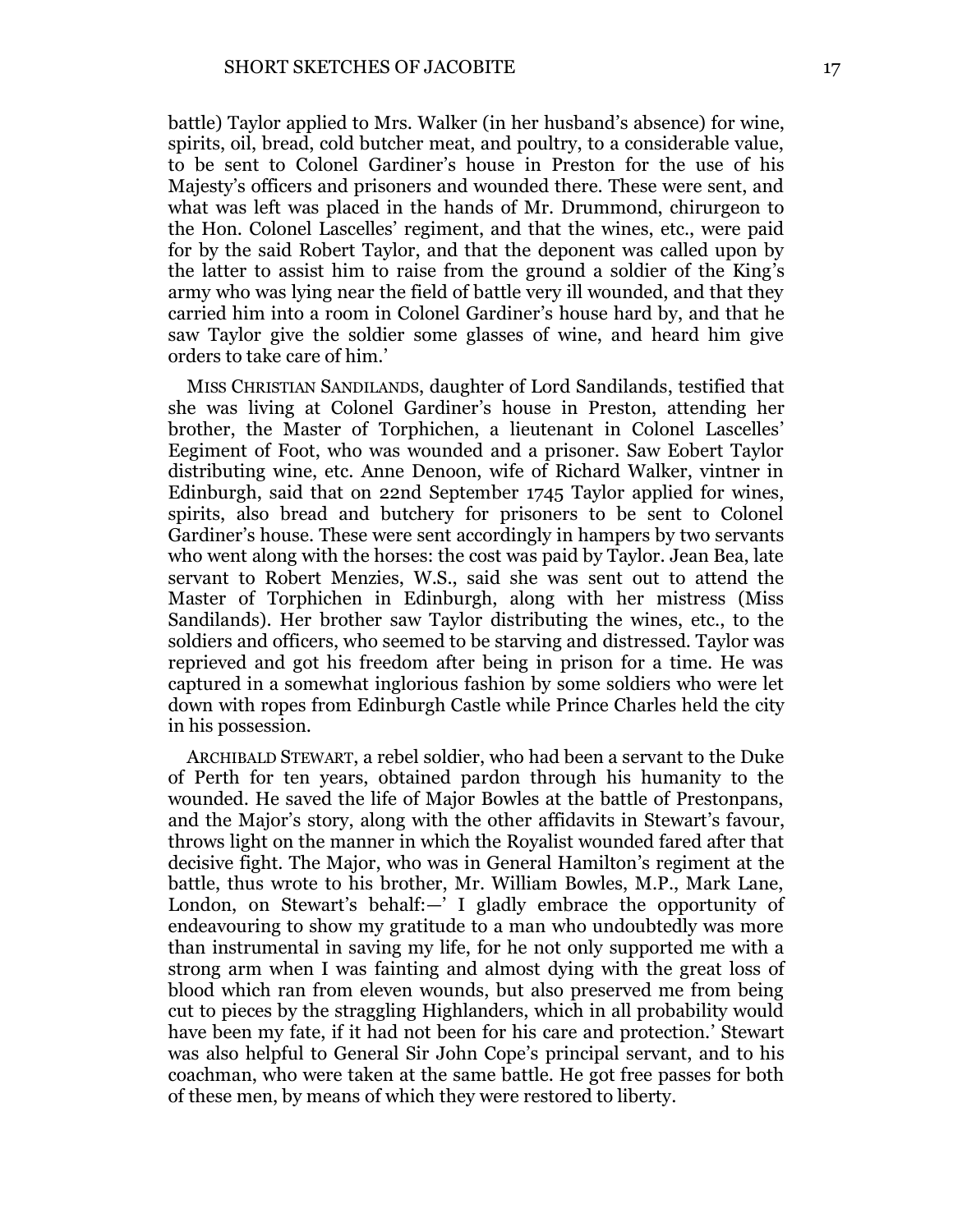LIEUTENANT DAVID DRUMMOND, of Colonel Lee"s regiment, also wrote in Stewart"s favour, and told how the latter had carried him and other wounded to the house of a Mr. Cheap, of Prestonpans, where he saved his (Drummond"s) life a second time from the barbarous Highlanders who had got into the house. Stewart put a guard before the house, and lay all night on the floor to prevent accidents. He got horses for such as could ride, and litters for those who could not. Cornet Andrew Jacob, of Major-General Hamilton"s dragoons, said that he saved his life. Sergeant John Eea, Colonel Lee"s regiment, stated that Stewart prevented him being stripped and murdered at the same battle, got lodgings for him, and dressings for his wounds, and sent the wounded to Edinburgh under an escort of ten men. Mr. Cunningham and Mr. Burrows gave similar testimony. Lieutenant-Colonel Wright referred to Stewart"s humanity to his soldiers, and William Trotter, surgeon in Major-General Hamilton"s dragoons, similarly certified. An Edinburgh innkeeper, called David Murray, said he was sent for next day after the battle to take care of Drummond, and that Stewart had got two surgeons to attend him. Robert Drummond, tradesman, Leith, said he heard Stewart order a convoy by the request of a soldier"s wife to fetch her husband, who lay under wounds received at the battle.

Among the examinations of prisoners there are three of some interest, two of them recalling this the most famous of all Prince Charlie"s exploits the battle of Prestonpans. The records read thus:—"Coventry, 8th December 1745. Guard of Scotch Fusiliers—Examination of prisoners.— One said he was trying to recover his horse—that rebels took away his shirts, shoes, breeches, and that he followed them to recover them. His master"s black horse was stolen, and he was taken prisoner by rebels and was sworn never to take up arms against King James or his son Charles. He went in search of his brother, and they both went to see the battle. Thomas Harvey of Braintree in Essex, said he was a soldier in Col. Lascelles' regiment, and taken at the battle of Prestonpans and kept prisoner for a month in the Cannongate at Edinr., and on refusing to serve the Pretender, he with several others was ordered to be sent to Blair Atholl Castle, but on their removal found means to escape over a wall and got to Carlisle, where also he escaped and got to Stafford, where, with Wm. Roberts, he offered to enlist in the Duke's service, but was kept in the guardroom to be examined, but in the hurry was forgot and brought to Coventry with the rest. Wm. Roberts, of Bolton in the Water, in Glou"ster, but served an apprenticeship at Birmingham, said he was a soldier in Col. Lascelles" regiment, received four wounds at the battle of Prestonpans, was a prisoner five weeks, and escaped to Carlisle, where he served duty on the walls for six days and nights, and when the town surrendered he, with several of his comrades, expecting no mercy from the rebels, applied to the major, who furnished them with ropes by which they escaped over the walls, and that he with the above Thomas Harvey came to Stafford together and offered to enlist there, but were detained in the guardroom to be examined, but were forgotten, and brought to Coventry with the rest.'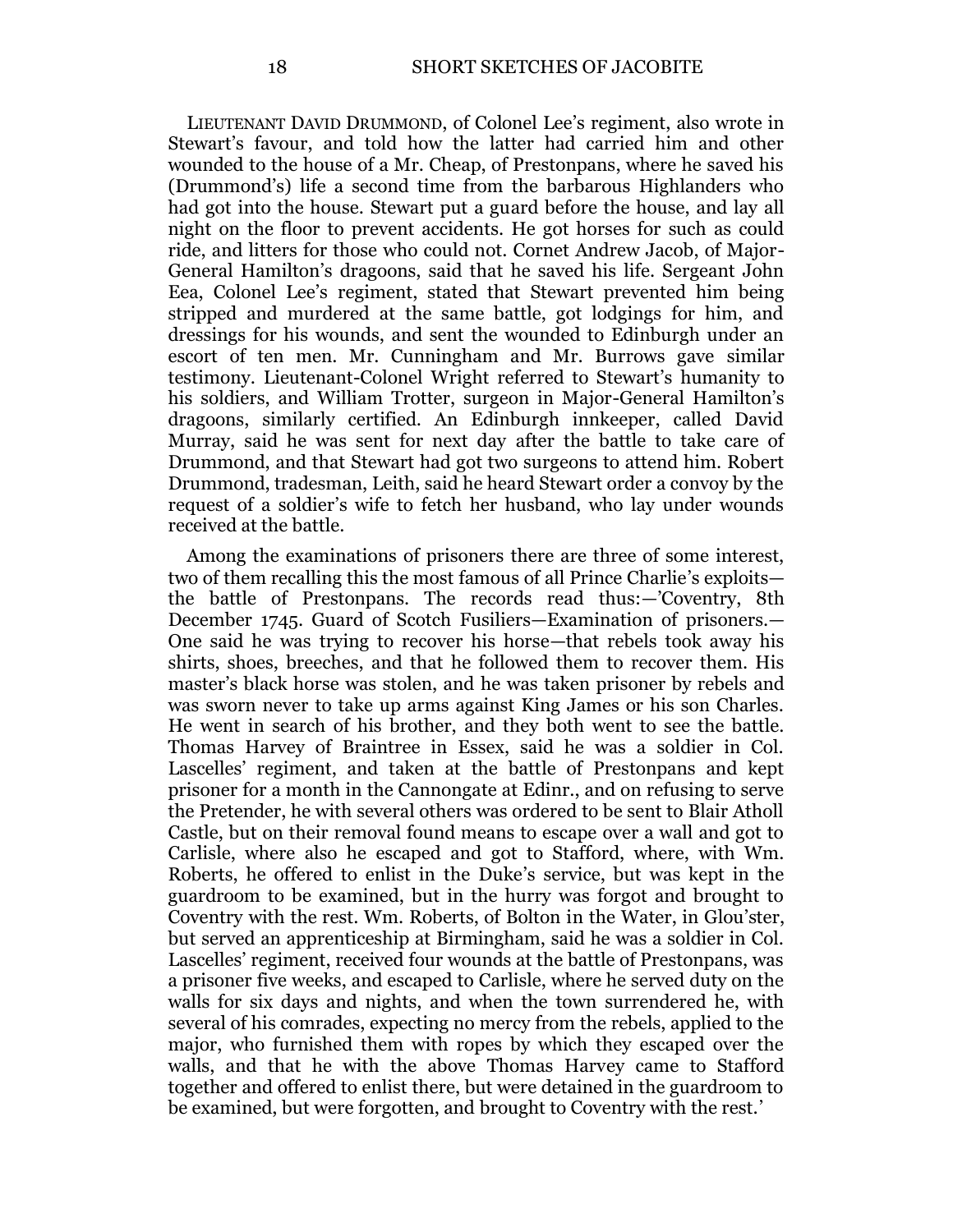# <span id="page-18-0"></span>CHAPTER IV THE PRISONERS Trading Class—Working Class—Professional Class— The Walkinshaws.

THOMAS COLLINGWOOD was tried but acquitted at Carlisle, and the official reason therefor was thus stated: "Occasioned by Mr. Cuthbertson, Town Clerk of Newcastle, suppressing, or at least not producing the prisoner"s examination." Prisoners were evidently expected to minister to their own condemnation.

ANDREW WOOD, shoemaker, Glasgow, was tried and condemned. He made shoes for the rebels in Glasgow; he was greatly in debt and was offered a captain"s commission in the Jacobite army. In his petition for mercy, he stated that his grandfather had been a lieut.-colonel in the Revolution and commanded 500 men, and that his father had taken the Government side in the rising of 1715. He stated also that he had been instrumental in effecting the escape of nine Glasgow men who had been taken prisoners by the Jacobites. An affidavit testifying to his efforts in this direction was signed on the 22nd Sept. 1746 by various signatories in presence of the Right Hon. And. Cochran, Lord Provost of Glasgow, and bore the corporation"s seal—" Let Glasgow flourish." Wood was said to be under twenty-one years of age, and was for some time confined in the gaol at Southwark. He was tried at St. Margaret's Hill and executed at Kennington Common on the 28th November 1746.

J. COCKBURN, stocking-weaver, Glasgow, was immured in Towerhill, and his was a pathetic case. He had three sons, and he thus wrote to them on 31st January 1746: "Dear Children,—Should it please God I be taken to himself, I leave you two of my stocking frames. Let me entreat you to imitate your grandfather in his valuable talents of honesty and probity, for this truth will always be found the best policy.'

JAMES INNES pleaded that he was "near seventy years of age and that 300 men came into Cullen and forced him to go with them.'

ARCHIBALD KENNEDY, a jeweller"s apprentice in Edinburgh, obtained testimony in his favour from Alex. Shaw,' attorney at law in the city of Edinburgh." Mr. Shaw said that Kennedy was eighteen years of age, and that when he joined the rebels the shops were all shut; and the youths having to go about idle mingled with the rebels who were in possession of the city, and that the shopkeepers removed their merchandise from their places of business.

RODERICK M'CULLOCH, 'a rebel officer from Ross-shire,' was also successful in appealing for clemency, having made many friends while soldiering. Edmund Anderson, late captain in Colonel Lascelles" regiment, stated that M"Culloch had protected him while a prisoner in Perth from insults on the part of Glaslulick, a Ross-shire officer in the rebel army.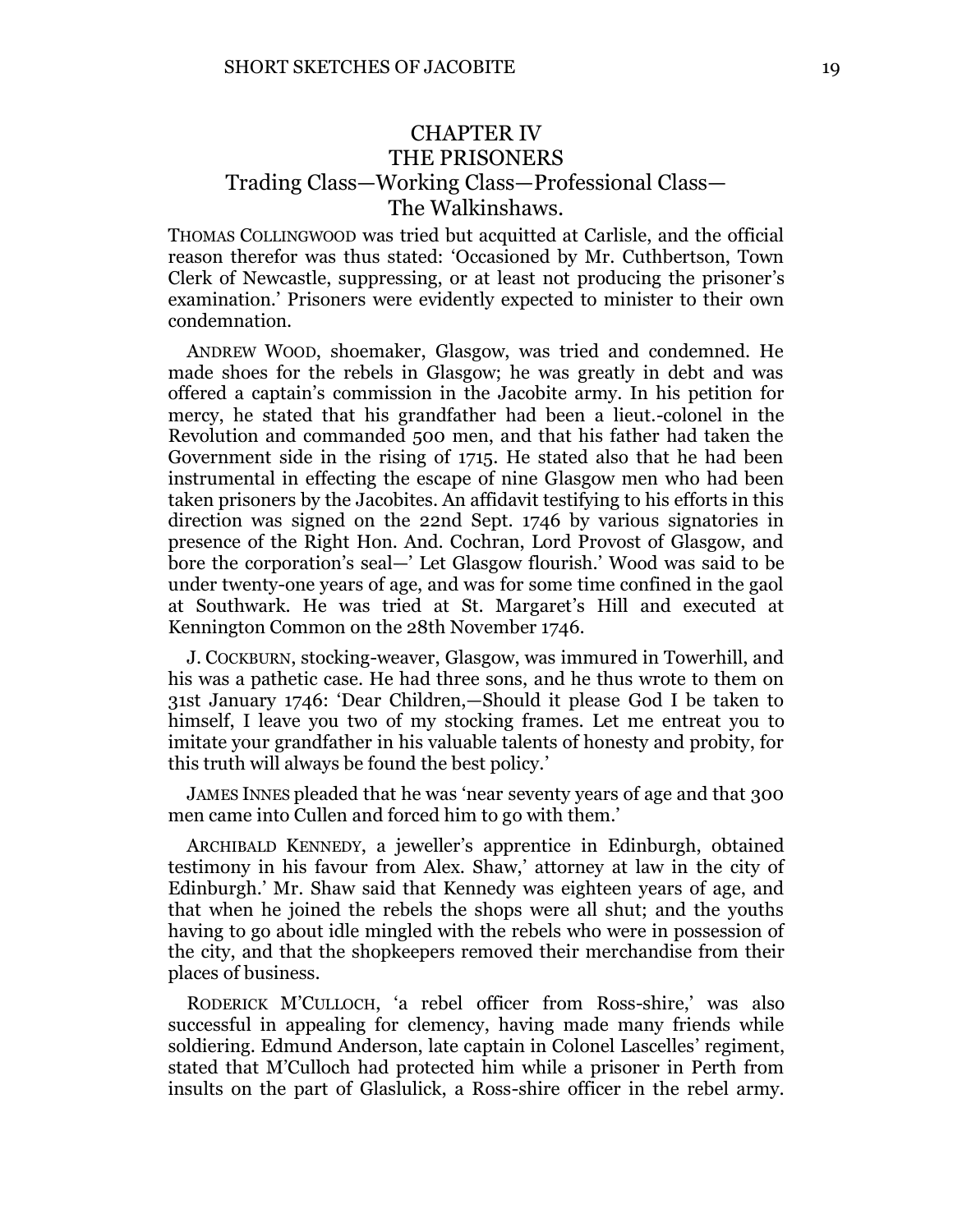Adam Gordon, Badenoch, also testified to his humanity. And Sir Harry Munro of Fowlis, who was another Royalist prisoner in Perth, certified that M"Culloch "showed great civility and conveyed deponent"s letters from the Post House unopened." A graceful thing to do! On the 8th April 1746, a petition was presented in his favour by Lord Moray, J.P., R. Moubray of Cockairny, J.P., and other Fifeshire lairds. Another point in M"Culloch"s favour was that he had helped a supernumerary surgeon's mate, taken prisoner, and placed in hospital among the wounded, to escape after the battle of Falkirk.

JOHN TUITE petitioned for mercy because he had some special invention for raising water. James Gad obtained a free pardon. He had been recommended by the Master of Trinity College, Oxford, for having discovered a new method of printing.

ROBERT REID, who suffered at Carlisle, had some charges to meet. One was his attempts at enlistment. He offered James Campbell five guineas, and the same sum to James Holston, at Bell"s buts, Jedburgh, if they would enlist in the rebel army. He is said also to have informed Campbell that he had been sent as a spy by the Prince to Newcastle.

PHILIP HUNT, who endured the last penalty of the law at Penrith, told this tale of his forced enlistment. Hunt was a barber to trade, and was standing in his apron at his door with many others as the rebels passed in December 1745. Lord George Murray dismounted, after riding up, and said, 'We want you—you both must and shall go along with us.' The Highlanders thereupon came up and took him away by force. He attempted to escape, but couldn"t. At this time the rebels were quartered in houses, and persons had to sit up all night for want of beds.

FRANCIS TOWNLEY, colonel of the Manchester regiment, had it to his debit with the authorities that when Carlisle was besieged he was averse to surrendering to the Duke of Cumberland, and declared that it was better to die by the sword than deliver up the town to these d d Hanoverians.

His brother was in the rebellion of 1715, which was another circumstance not in his favour. Townley was executed at Kennington Common on 30th July 1746.

ALEX. HUTCHINSON, the Pretender"s groom; Peter Lindsay, wardrobe keeper of Abbey of Holyrood House at time of rebellion; and Richard Morison, the Pretender"s valet, were all tried at Carlisle and condemned. Morison was reprieved on the 12th November 1746, and was taken to London, no doubt to throw light on the Pretender"s manner of life. In connection with Morison"s trial, of which no account is published, Mr. Webb, the prosecuting solicitor, thus wrote from Carlisle: "The trials went on with the utmost decency and without any improper expressions except that of one Morison, the Pretender"s valet, on whose trial Mr. Lockhart told the jury that if they found him guilty, it would be Murder and Butchery. Mr. Noel in his reply animadverted on these with suitable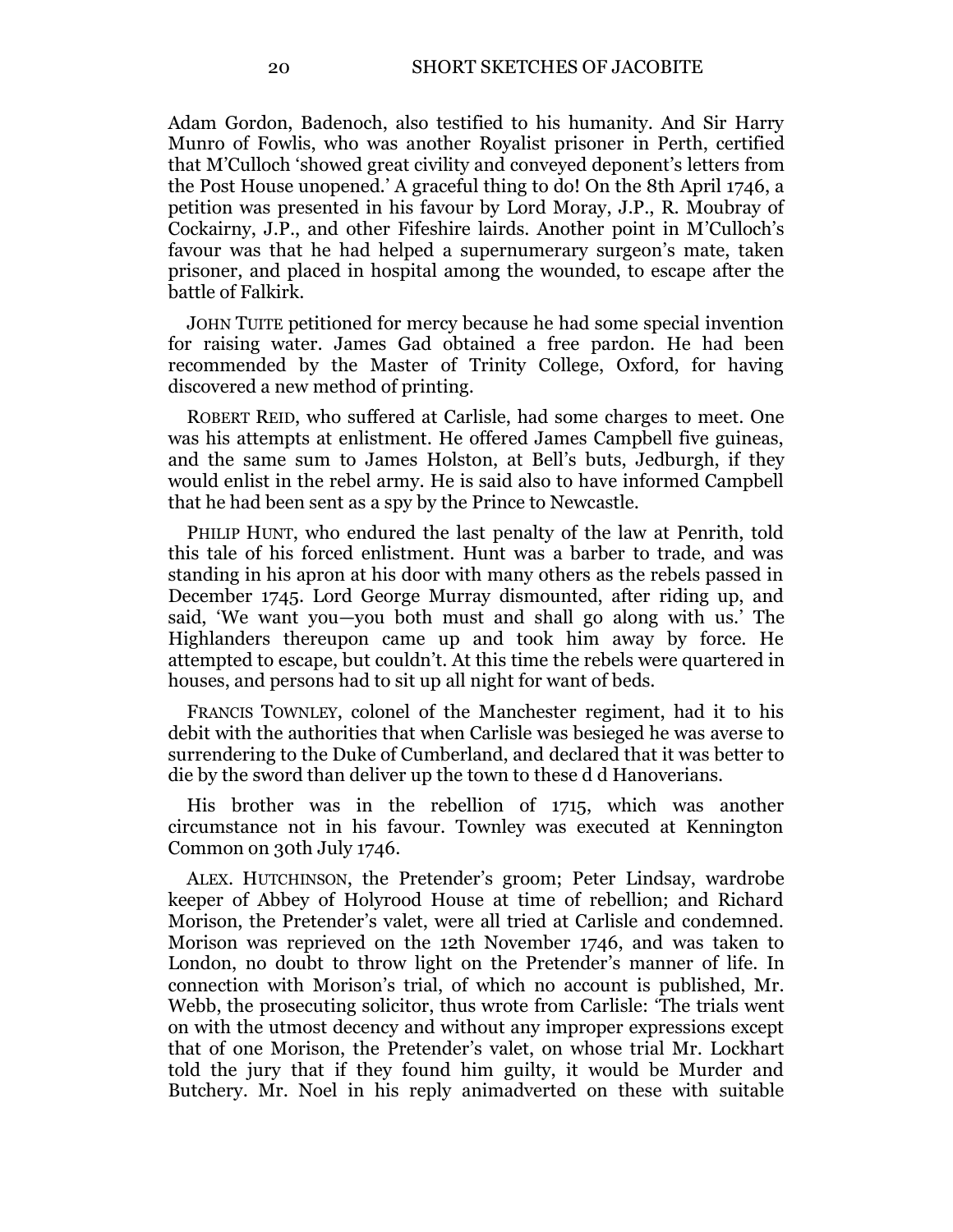warmth, and showed how fairly and leniently the present proceedings had been conducted." Before his reprieve, Morison had persons memorialising on his behalf. Eobert Leslie, wigmaker, testified that "while the rebels were in Edinburgh Morison only once wore a white cockade, and that his answer therefor was that he was employed by several gentlemen with the Pretender to shave and make wigs for them, and that it was absolutely necessary to wear the cockade so as to get access to them. Saw him in the Abbey Court one day with a box of wigs newly made." Alex. White, clerk to Wm. Adams, his Majesty"s master mason for North Britain, gave an affidavit to the same effect. He said Morison was coming in and out to Holyrood Palace; he was seeking a situation under Government and was asking a Baron of the Exchequer to help him.

ROBERT FRASER, late secretary to Lord Lovat, was put under examination. He had been recommended to his lordship by Wm. Fraser, jun., a writer in Edinburgh. Mr. Fraser said that the night after the battle of Culloden, the Pretender"s son came to Gortuleg and staid about two hours there with Lord Lovat, that the examinant helped the Pretender's son to a glass of wine, that Lord Lovat made a great many excuses to the Pretender"s son on account of his age and infirmities for not having joined him in person, that the Pretender's son and Lord Lovat embraced and seemed very fond of each other, that this was the only time he ever remembers to have seen the Pretender"s son with Lord Lovat.

ROBERT MAXWELL, officially designed as a "Writer in Edinburgh, collected cess for Pretender," was clerk to a rebel commissary, and he petitioned for mercy because he had surrendered at Edinburgh to the Lord Justice-Clerk. He thus described the duties of his office, after stating that he was only an amanuensis and had no salary: "All I did was to get down the quantities of corn and straw that parties caused the country people to bring in, and to give it out to gentlemen"s servants conform to instructions, and to take receipts for the same.' His petition was dated 3rd November 1746: he said in it that he had been upwards of four weeks in a high fever, "which I hope will plead my excuse for prolixity and error." He was reprieved a week later.

DR. ARCHIBALD CAMERON is an interesting personality, and he figures in *Chambers's History of the Rebellion* as revisiting the Highlands, and taking back to France with him some of the buried Jacobite louis d"ors. His fate is well known, but a few data from State manuscripts may be quoted to show the information, such as it was, on which the Crown acted. On the 15th October 1751, the Commissioners of Customs wrote concerning the arrival in Edinburgh of the wife of Dr. Archibald Cameron, and an order was given, with what effect is not stated," that Mrs. Cameron, who passes herself off as Mrs. Chalmers, be detained." Parenthetically, one wonders what the Government could have done without these customs and excise officers, who acted as eyes and ears to them during and long after the rebellion, and performed duties much more of a police than fiscal or revenue character.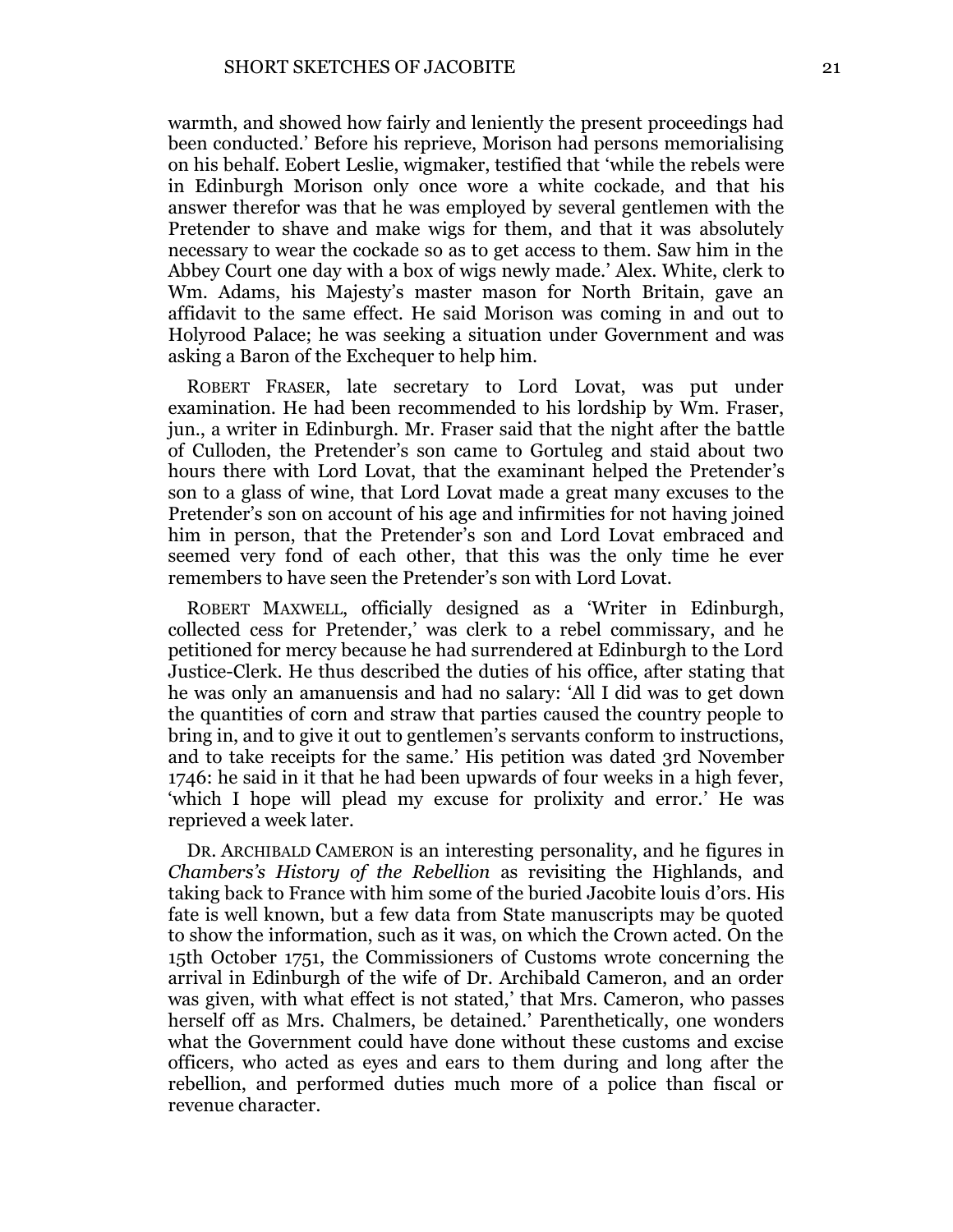Two years afterwards, viz. on 20th April 1753, Stewart of Glenbucket was ordered to be brought to London for harbouring Dr. Cameron. Next follow, after the apprehension of the latter, the interviews of Mr. Sharpe and Mr. Cornwallis of the Treasury with Dr. Cameron, who furnished them with what they called a list of the services which he had rendered to his country. They sent, however, to the Crown a letter from a Captain Gardiner, enclosing a statement that' Dr. Cameron had various blank commissions signed by the Pretender to be distributed in Scotland." This may explain why on 3rd August the Lord Justice-Clerk was instructed to commit Barrisdale and others to the Castle at Edinburgh. Previous to this, Lochgarry had written to Dr. Cameron as follows: "M"Donald of Barrisdale, who was attainted and apprehended some years ago in Scotland, had the benefit of his Majesty"s mercy by being suffered to remain in the Castle of Edinburgh a prisoner till he died a natural death." Barrisdale, distrusted by both parties, seemed to hop in and out of prison like a bird in and out of its cage. The inference was that Dr. Cameron should also be reprieved.

On 3rd June 1753, four days before his execution, Dr. Cameron said: "It is all over with me. The King may execute me to-morrow if he pleases. I will give no trouble to the Court. His Majesty is a great and merciful Prince, and there is all my reliance. As for myself, I am indifferent; but I have a wife and children for whom, I own, I am greatly concerned.' In his last speech, which is preserved in the Home Office Warrant Book, the following notable passage occurs indicating the fortitude of the man at the time of his trial, a quality which he maintained to the close of his existence: "I thank God I was not in the least daunted at hearing the bloody sentence which my unrighteous judge pronounced with a seeming insensibility till he came to the words *But not till you are Dead,* before which he made a pause, and uttering this with a particular emphasis, he stared me in the face to observe, I suppose, if I would be as much frightened at it as perhaps he would have been." After his execution at Tyburn, Dr. Cameron was interred in the chancel vault of the old chapel of the Savoy.

At the trial of ÆNEAS MACDONALD, banker, it was proved that he had joined the Jacobites before the battle of Prestonpans, but had surrendered to General Campbell after Culloden. He said that he was French, and trained at Navarre College; but proof was led that he was born in Scotland and that he kept St. Andrew"s Day—a dangerous thing to do in the circumstances! He was recommended to mercy and ultimately pardoned. Previous to his trial he said, "It is notorious that my poor brother who paid for it with his life and fortune was brought into it by that villain Murray." Before finally receiving his freedom he was confined in the New Gaol, Southwark, of which he thus wrote: "4th April 1748.—I was almost eaten up with vermin of all kinds last summer, though I did all possible to keep my ward clean. I would pay 6s. 8d. a day out of my pocket to get to a Messenger's house, rather than stay in this cursed place."

JOHN WALKINSHAW was taken into custody as a suspected rebel, and the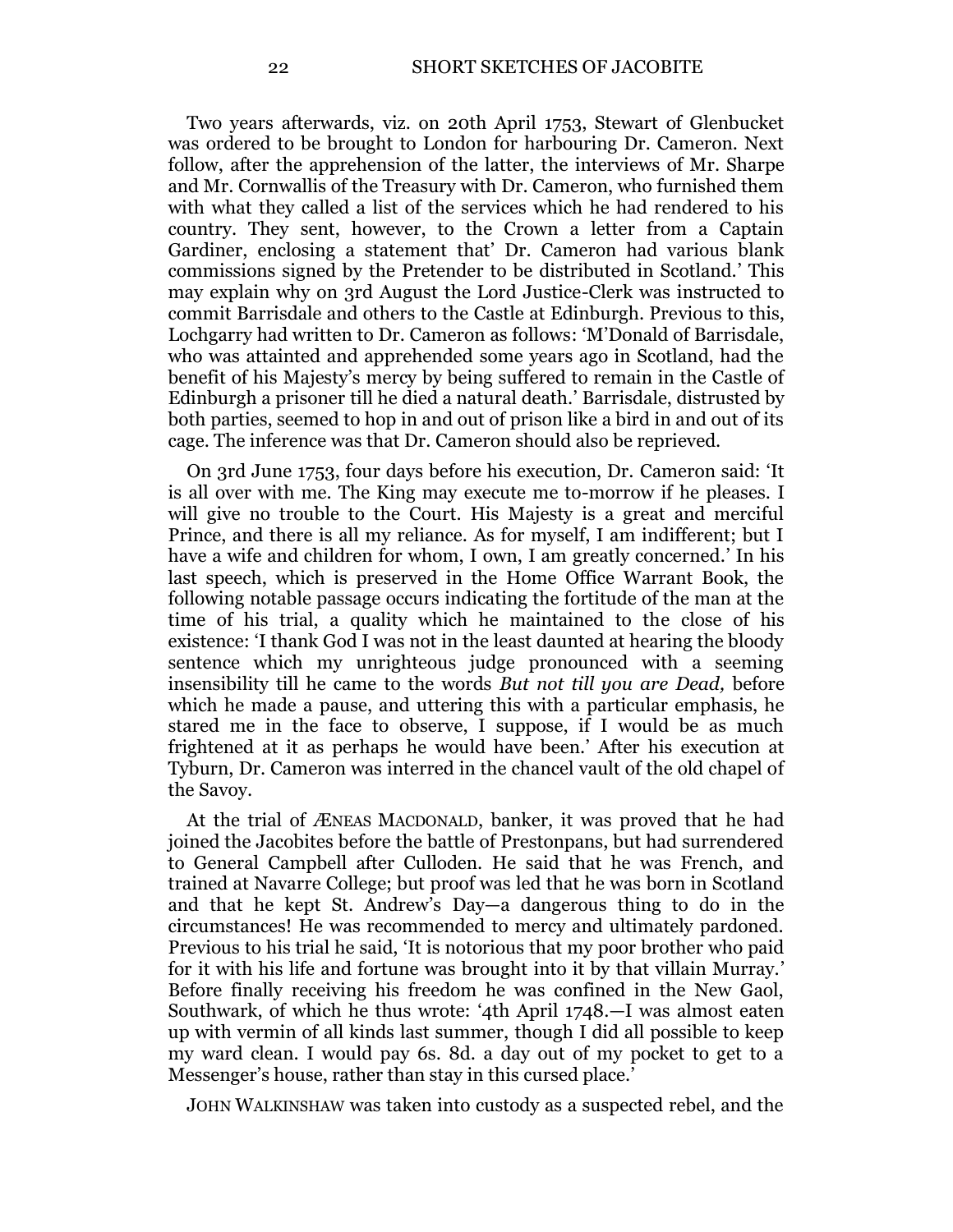Duke of Newcastle wrote to the military authorities concerning him, when the following reply was received:—"War Office, 22nd September 1746.—My Lord,— There is one Walkinshaw who solicits for some half-pay officers and has been often with me to importune for the Beating order for the Scotch Dutch; he was in the Rebellion in 1715, a noted Jacobite, and was on the scaffold with Lord Balmerino, whose wife now lives with him. I conclude this is the man your Grace enquires after. I hear he lives in York Buildings. There was a Walkinshaw Lieutenant in Lord Stair"s who sold out last May; but there is no officer of that name now.—H. Fox."

Mr. Walkinshaw is mentioned as agent for several half-pay officers and some West India correspondents. The execution of Lord Balmerino, who was a courageous and uncompromising Jacobite, took place on the 18th August 1746, and it is referred to in the following written statement by Mr. Walkinshaw: "I cannot say I have known one cheerful day but the 18th when I attended in his last moments the greatest man that ever lived and was enabled by I do not know what power to go through and support that trial." He was examined on 3rd October 1746 by T. Waite of the Crown Office as to the contributors to the Defence Fund of the Rebels—a tyrannical act, as every prisoner has a right to defend himself. The intention may have been to get at persons who were not overt rebels, but who secretly furnished the sinews of war. "Being shown an Ode upon the Victory at Gladsmuir, 21st September 1745, directed to Mrs. Walkinshaw doesn't know who sent it.' Mrs. or Miss Walkinshaw was his relative, and she was on very intimate terms with Prince Charles. In an intercepted letter, dated Carlisle, 27th September 1746, some one wrote, 'I depend more on Miss Walkingshaw as either of them.' If so, he was leaning on a broken reed. Lord Byron speculated on the probable effect of Cleopatra joining herself to the chariot of the great Julius Caesar.

'Had Caesar known but Cleopatra's kiss, Rome had been free, the world had not been his."

Who can estimate the injury which the Prince"s Delilah inflicted on the sacred cause of the right divine of kings by attaching herself to its earthly embodiment in the base manner she did? Lord Rosebery says: "When it was represented to the Prince that his mistress was not merely a scandal, but a spy, he risked his adherents, and lost his cause by retaining her'—a strong statement to come from one who is no mean authority in matters Jacobite.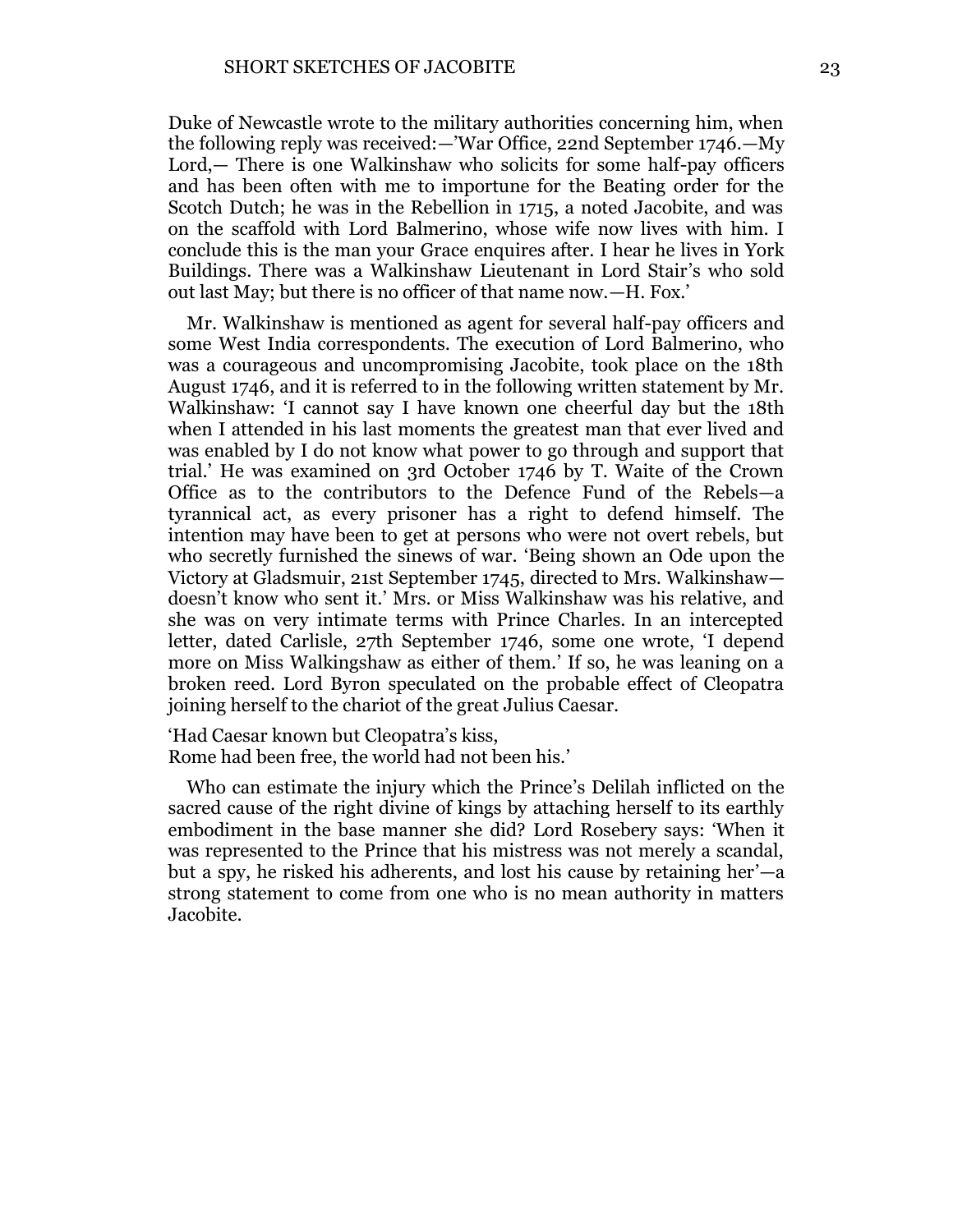#### <span id="page-23-0"></span>CHAPTER V The Epic of the "45—Prince Gustavus Vasa, the Swedish Pretender.

To Scotsmen there is a perennial interest in the events of the "45. They form an epic far transcending the iEneid of Virgil or the Iliad and the Odyssey of Homer. They have to do with actual men and women—not with shadowy, mythical creations—and with sufferings which were only too real. We feel the actors in the great tragedy to be compounded of the same stuff as ourselves; but happily we are not called upon to take sides in what was a civil war in which the stronger did its best to efface the weaker party. Distance has lent enchantment to our view of the "45, and it forms a picture in Scottish history on which we love to dwell even with its lurid background of battle-smoke and headsman"s axe. Small and confined as the arena of operations was, the interest in them has extended far beyond that limit, for there is no civilised nation that is not acquainted with the daring and gallant attempt of Prince Charles Edward to regain the British throne for the Stuart dynasty.

Among those specially interested in his movements must be numbered the class of what are known as Pretenders. These are usually princes who are aspirants to thrones from which they or their fathers have been expelled. The story of the '45 is naturally an object lesson to these Royal Exiles, many of whom have fled for refuge to this country, while some have been pleased to accept the hospitality of Holyrood. One of these scions of monarchy, Prince Gustavus of Sweden, came to Edinburgh in 1819,' to do what Princes call studying.' His father had been dethroned by Napoleon, who put Bernadotte, one of his generals, on the throne in his stead. Lord Melville recommended the youth to Sir Walter Scott, who paid him every attention. The Prince was often in Scott's Castle Street residence along with his accomplished attendant, the Baron Polier. Lockhart says that the only portrait in Scott"s Edinburgh dining-room was one of Charles xn. of Sweden, and that all were struck with the remarkable resemblance which the exiled Prince"s air and features presented to the hero of his race. He adds," Young Gustavus, on his part, hung with keen and melancholy enthusiasm on Scott"s anecdotes of the expedition of Charles Edward Stuart.'

On the 2nd February 1820, the Prince, Scott, and Lockhart went to Mr. Constable, the publisher"s, shop in the High Street, to see therefrom the ceremonial connected with the proclamation of King George iv. at the Cross of Edinburgh. Scott explained all the details to the Prince, and spoke even of the conduct of the Edinburgh Corporation in removing the beautiful Gothic Cross for the sake of widening the thoroughfare. The day was one of bright sunshine; and the antique tabards of the heralds, the trumpet notes of God Save the King, and the huzzas of the uncovered multitude, formed a pleasing function to all who witnessed it, saving and excepting the Royal Exile, on whom it had quite the opposite effect.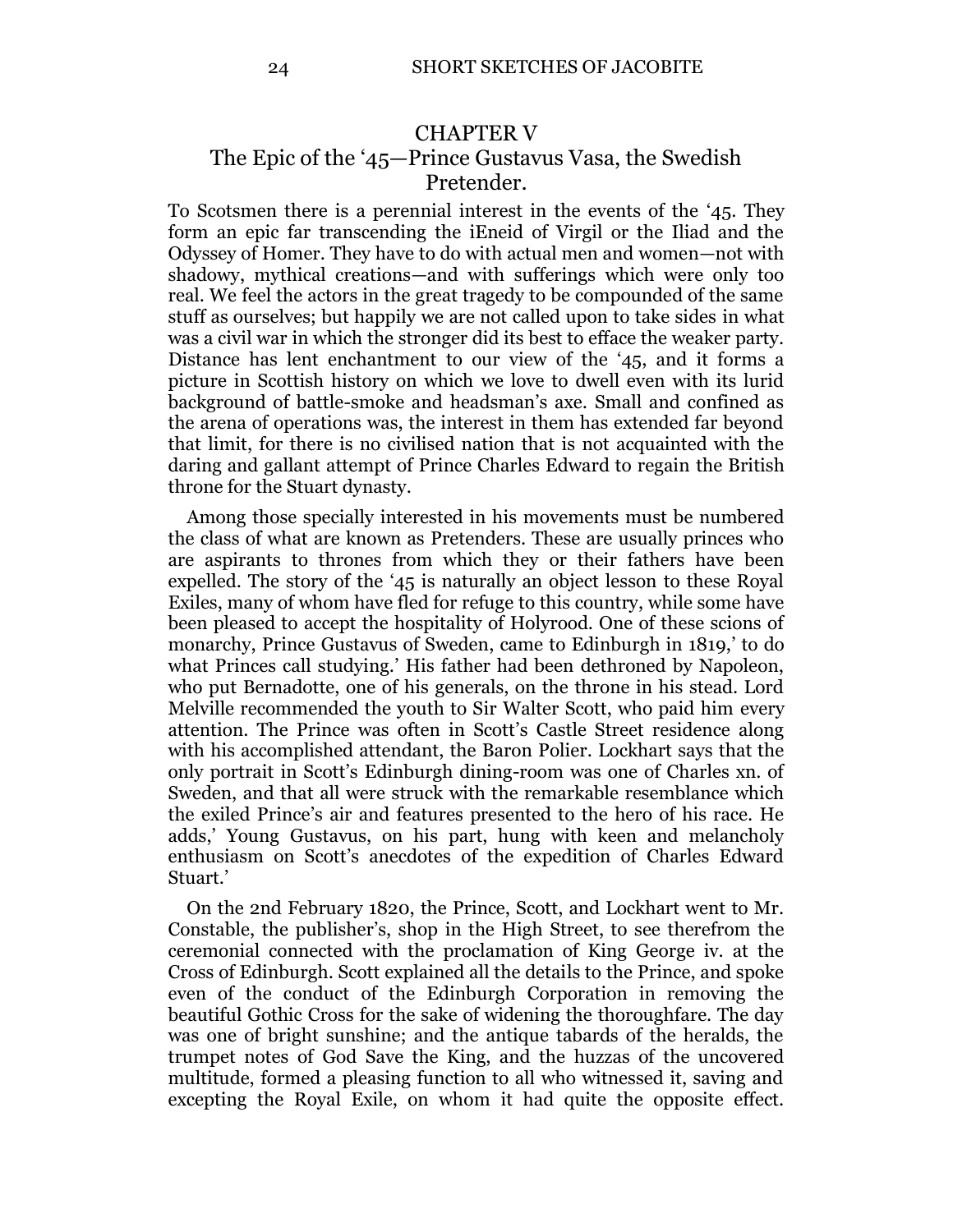Lockhart says that "he surveyed it with a flushed cheek and a watery eye; and Scott, observing his emotion, withdrew with me to another window, whispering—"Poor lad! poor lad! God help him.""

The Prince was also acquainted with one of Scott's intimate friends, James Skene of Rubislaw, who showed the Prince one day a set of portraits of the last two generations of the Royal Family of Scotland, which hung in Skene's dining-room. These had been presented to his grandfather by Prince Charles "in consideration of the sacrifices he had made during the unfortunate enterprise of 1745, he having raised and commanded one of the battalions of Lord Lewis Gordon"s brigade." Skene, who tells of his interviews with Prince Gustavus, adds: "The portrait of Prince Charles Edward, taken about the same age as Count Itterburg (Gustavus"s travelling name), and no doubt also the marked analogy existing in the circumstances to which they had both been reduced, seemed much to engage his notice; and when the ladies had retired, he begged me to give him some account of the rebellion and of the various endeavours of the Stuarts to regain the Scottish throne.'

Skene, in his interesting *Reminiscences,* tells how he had to narrate all the details of the struggle, including Prince Charles Edward"s curious escape from his enemies. The Swedish Exile was not content with information up to this point only, but asked further, "what effect the failure of the enterprise had on the Prince"s character, with whose gallant bearing and enthusiasm in the conduct of his desperate enterprise he evinced the strongest interest and sympathy." His host had very reluctantly to tell Gustavus that his mortifying disappointments in Prance, the hopelessness of his cause, and the utter unconcern shown by the Continental Courts, had so preyed on Prince Charles's mind as to stifle every spark of his former character, so that he abandoned himself to listless indifference, which terminated in his becoming a sot during the latter years of his life.

For such an aftermath to so romantic a career as that of Prince Charles which happily had no counterpart in his own—the Swedish exile was evidently quite unprepared. It did not seem to him to be either a natural or a fitting finale, for Skene says, "On turning round to the Prince, who had been listening to these details, I perceived the big drops chasing each other down his cheeks, and therefore changed the subject, and he never again recurred to it.'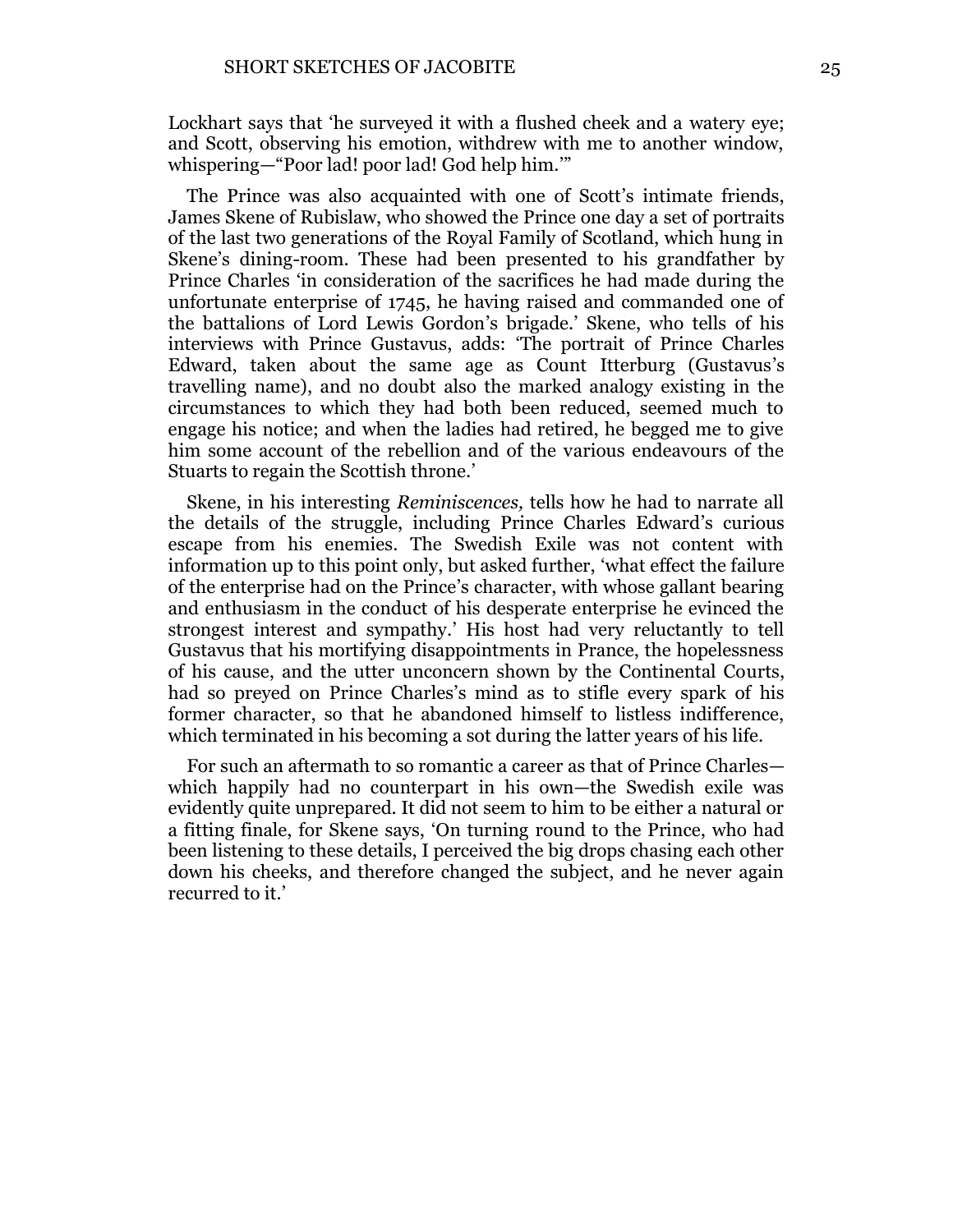**THE TRANSPORTATIONS IN 1745**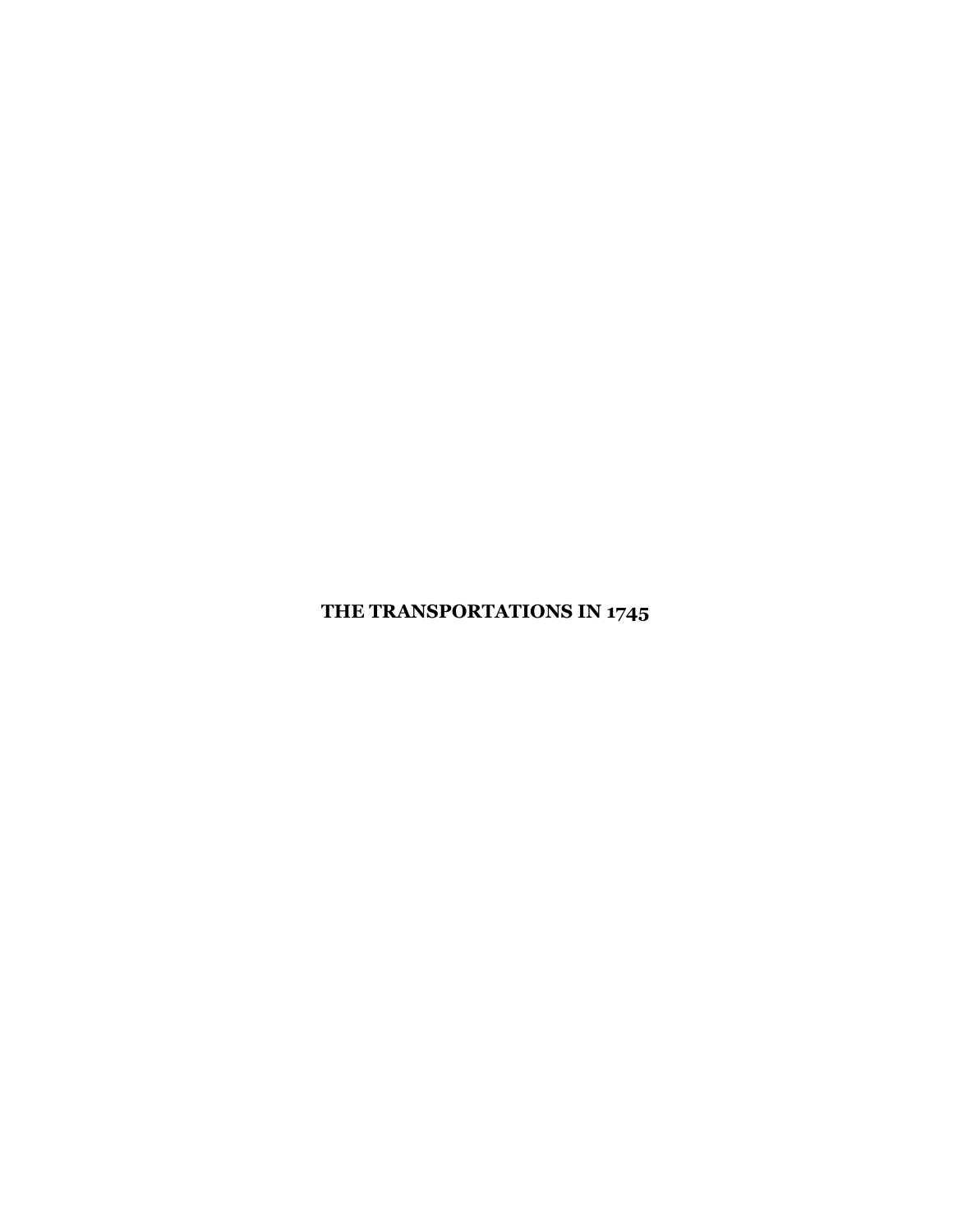#### **THE TRANSPORTATIONS IN 1745**

#### CHAPTER I

#### <span id="page-26-1"></span><span id="page-26-0"></span>Stamping out the Rebellion—Life on board the prison-ships—Suggested cure for sickness at Tilbury Fort.

WHILE the career of Prince Charlie, the Jacobite leader, and his romantic adventures after the battle of Culloden, when he became a hunted outlaw, have formed the main theme of writers on the Rebellion, comparatively little attention has been bestowed upon the fate of the rank and file of the Prince's followers. These lesser lights in the Jacobite firmament have evidently paled in importance before the greater luminary round which they for a time revolved; but surely they too are entitled to Some historic consideration in view of their great and silently endured sufferings, their numbers, and the part they subsequently played—humble though it might be in the building up of our British over-sea dominions.

The authorities were not too fastidious about the methods they employed in stamping out the last embers of the rebellion. Arrests were frequently made on mere suspicion, and without a shred of evidence. A good opportunity was offered to any man who bore a grudge against his neighbour. Mr. Charles Falconer, described as an attorney in Inverness, was lodged in jail because Lachlan Dallas heard him say, while his Majesty was abroad, that "he wished he might never return." The times were reminiscent of the Doge of Venice, the Lion"s Mouth, and the Bridge of Sighs. Take a typical instance, that of the Rev. James Taylor, Thurso, a non-juring Episcopalian clergyman, belonging, like his Catholic confrères, to a class which was then under a ban. Without warning, he was made prisoner early in the morning of the 25th May 1746, put on board the *Shark* sloop-of-war, then the *Loo* man-of-war, next the *Terror* at Woolwich, and last the *Pamela.* As the result of his treatment on shipboard, he was, in his own words, almost at death"s-door, and then only was his petition inquired into, and an official pronouncement made. "Whitehall, 11th October 1746.—I have examined some of the Crown witnesses who lived at Thurso, and knew the petitioner perfectly well in relation to his behaviour during the rebellion, and I do not find that he was concerned in it in any shape." Along with Mr. Taylor were John and Charles Farquharson, Jesuits, also three prisoners—John Low, a Montrose barber, Neil Drysdale, an Aberdeen schoolboy of fourteen, and John Warren, a Clitheroe carpenter, "who have this merit to plead, that being prisoners on board the *Grayhound* man-of-war, after the battle of Culloden, at the time she was engaged with a French man-of-war off Loch Moidart, they worked hard and were of great service, many of the crew being then sick.'

Life on shipboard was a terrible torture, and from the excessive numbers crowded into a very limited space, one could readily realise the meaning of the words "cabined, cribbed, confined." The *Pamela,* a small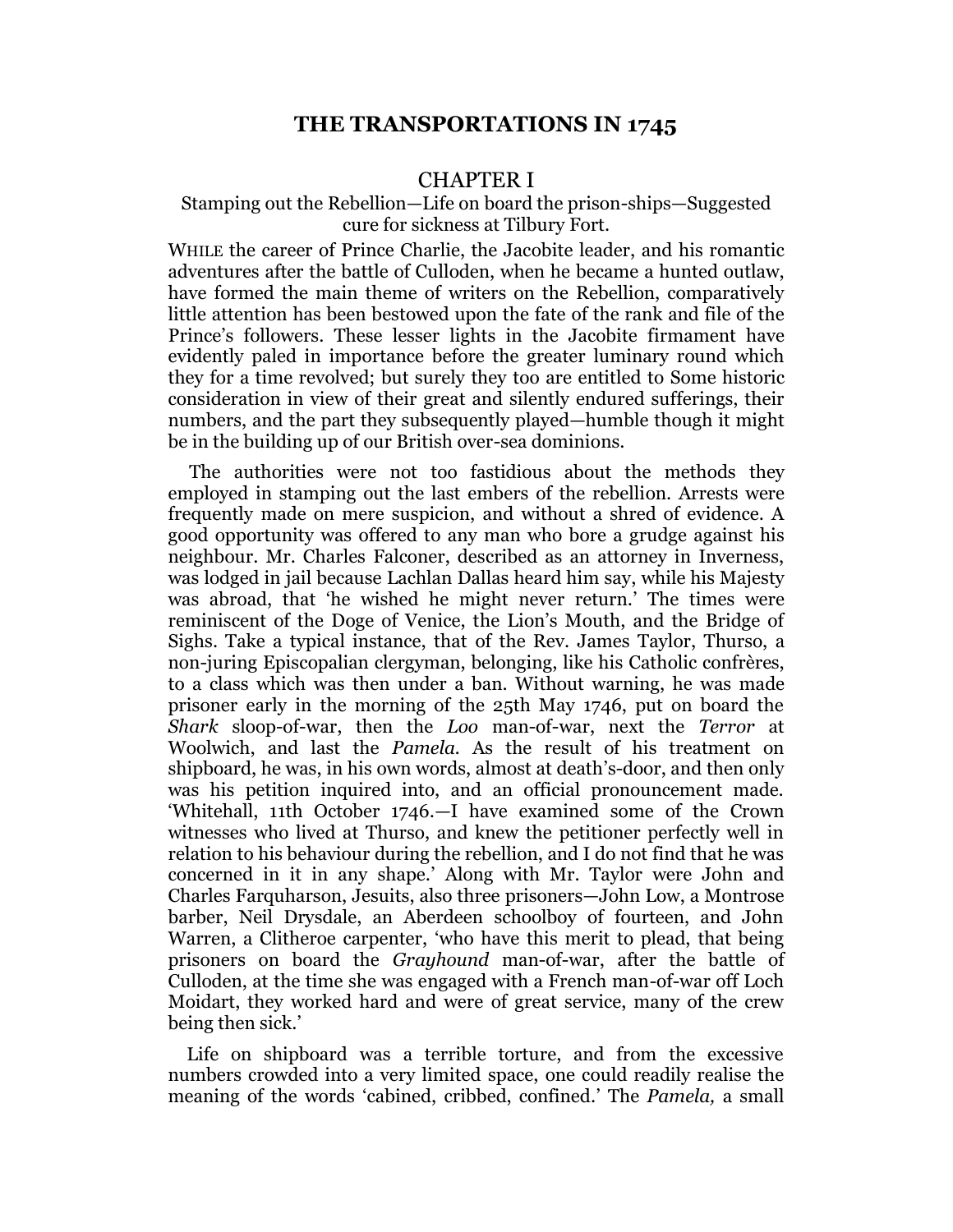vessel, had 72 prisoners, of whom 18 were marked as in the last stage of a violent fever; other 20 were ill, but could move about; while sickness had shown itself among the guard and crew. This state of things was duly reported to the authorities, and a surgeon, Mr. Minshaw, was sent to Woolwich to examine the state of the prisoners on board that vessel. His official account amply confirms what has been said by Jacobite writers about life on board these prison ships. "On Thursday night, the 20th August 1746, between eight and nine o"clock, I went on board the *Pamela.*  Saw commanding officer, who appointed next morning at six to inspect prisoners. At which time I attended, and, on looking down into the hold, was saluted with such an intolerable smell that it was like to overcome me, though I was provided with proper herbs, and my nostrilst, stuffed therewith. After seating ourselves in the quarter-deck, 54 prisoners came up, many of whom seemed very ill, as appeared by their countenances and snail-creep pace in ascending the ladder, being only just able to crawl up; 18 below were only able to come up, if brought in a sling. To hear the description given by the guard who went into the hold of the uncleanness of that place is surpassing imagination, too nauseous to describe, so that that, together with the malignant fever raging among them, and another odious distemper peculiar to Scotchmen, may terminate in a more dreadful disease." The remedy was to send them ashore, and they were accordingly landed at Tilbury Fort.

On the 5th September 1746, it was reported that there was "great sickness among rebels in Tilbury Fort,' and the prisoners were accordingly to be supplied with clean linen clothes, and it was suggested that they should be removed to some large houses in the neighbourhood. Captain Cayran forwarded a Memorial in regard to preventing the spread of the infection prevalent there. This Memorial, strange to say, was drawn up by a Frenchman—without doubt, a prisoner at the Fort. It is an original document, and the treatment recommended by the writer is of a liberal character, with a dash of commonsense running through it. As will be seen from the French Memorial, his panaceas for the prevailing infection were to burn the clothes of the infected persons, to give them new garments, aperient and bilious medicine, a good wash, to crop their hair, and burn their wigs, and allow them a weekly change of linen, along with fresh air, outdoor walks, etc. Then he would give straw beds, daily change of nourishing food, and purification of air by burning drugs in every room. Last, but not least, he would allow each prisoner a quart of beer a day and one glass of brandy. Six sous, or three pence, would pay for all this. As to housing the prisoners: "My Lord Eochford has a house quite close to the river, and there is also Rochester Castle." Those who were well would be sent to the country houses; those ill would remain at Tilbury Fort.

The original Memorial may be given:

"Mémoire pour empêcher que l"infection n"augmente à Tilbury Fort, et il y à craindre qu"elle ne se répande dans le Païs."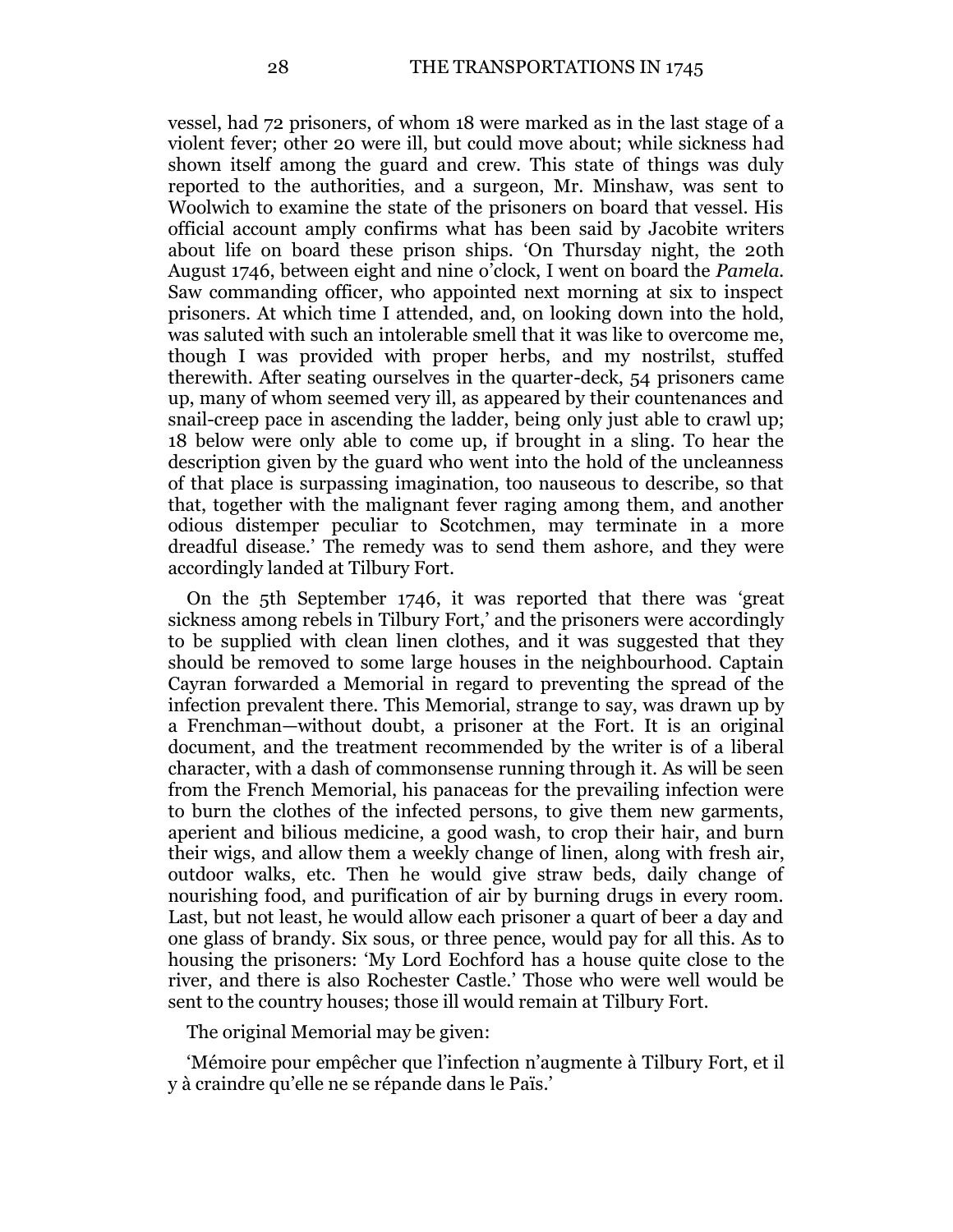*'*Premierement il faut bruler tous leurs habits, et leur en donner d"autres; apres, il faut bien les purger et les gudrir de la galle, les faire bien laver, leur couper lea cheveux, brûler les perruques de ceux qui en portent, leur donner un bonnet et deux chemises à chacun, et les faire changer toutes les semaines. Pour cet effet, il faut trouver quelque vieille maison de Campagne inhabitée où il y aura des écuries et granges, avec un jardin qui soit bien muré, pour qu'ils puissent s'y promener et prendre l'air. Par là, les soldats qui les garderont n"auront aucune communication avec eux. On enverra ceux qui se porteront bien dans la dite maison. Et les malades resteront à Tilbury Fort; on leur fera beaucoup de place. Il faut donner aux malades des nourritures conformes à leurs estomacs; il faut aussi des Garçons chirurgiens, et des gens pour servir les malades, avoir des lits de paille, et des couvertes pour qu"ils se puissent coucher: de cette manière, on les tiendra nets; il faut leur donner changement de nourriture, un jour une chose, et l"autre jour une autre: il faut aussi brûler dans toutes les chambres des drogues pour chasser l"infection, et brûler aussi dans le four des choses propres à purifier l"air. Il faudrait leur accorder une quarte de bierre par jour, et un verre d"eau de vie. Je compte que six sous par jour par homme feront l"affaire. J"ai un de mes amis qui a été aux Indes, et dans tout le Levant, qui sait guérir ces sortes de malades. On m"a assuré qu"il y a une maison auprès de Tilbury Fort, propre pour les mettre: My Lord Rochford en a une près de Colchester tout près de la rivière. H y a aussi le château de Rochester.'

After reading, marking, and inwardly digesting so weighty a document, the Commissioners would surely have no difficulty in enforcing at Tilbury Fort that cleanliness which, according to John Wesley, is next to godliness, and which in the present instance was so essential to health. But no: a British officer and red-tape stood, like an angel with a flaming sword, in the way. The wards were uncleaned three months after the memorial was received by the Secretary of State, and the excuse therefor will appear from the following letter sent by the Duke of Newcastle to the Commissioners:— "13th December 1746. Your letter received enclosing extract of letter from Captain Massey, commanding officer at Tilbury Fort, relating to keeping the prisoners there clean. It seems to be very odd that he should want an order for allowing the wards to be cleaned and attending the sick; and I do not understand what authority can be wanted for that purpose. If any of the prisoners have escaped, it is unlucky; but if that has happened from accidents and not wilful neglect or connivance, the remaining prisoners ought not to be worse treated, consistent with their security. I am sorry to hear from persons who have been at Tilbury and on board the transports that the prisoners who are in the former place are not near so unhealthy (healthy?) as those on the transports." What made the commanding officer take this stand can only be imagined —perhaps he was not to be dictated to by the French memorialist who suggested purification all round. At any rate, the Secretary of State recurs to the matter nine days later, for a letter from his department states: "Hope no further difficulties will be made, as my Lord Duke cannot give an order as the commanding officer desires."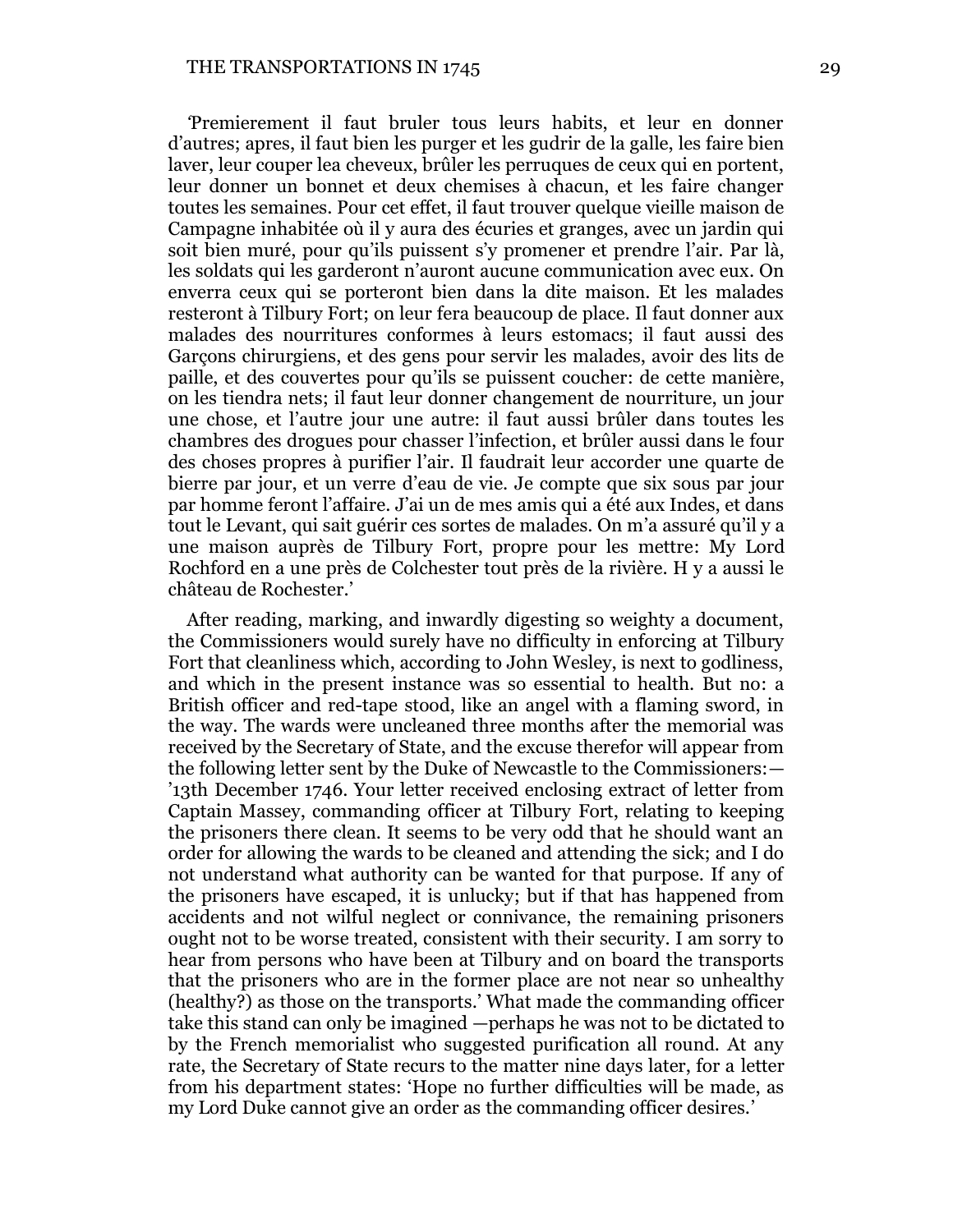#### CHAPTER II

#### <span id="page-29-0"></span>Drawing lots—Acts as to transportation—Abolition of Heritable Jurisdictions disarming, etc., of Highlanders—Escapes in 1716— Offers to transport rebels abroad.

IN these trying times, the authorities had not to substantiate a man"s guilt; he had to prove his own innocence before they would set him free from confinement. Should he complain, he had the option presented to him, if able-bodied, of serving his Majesty at home or abroad, in the army or navy. Then they were allowed to draw lots who were not distinguished by any degree of guilt, and were not men of note. Those fortunate enough to draw the blank lot had to petition for pardon, which they received on condition of transportation to our colonies in America, "there to serve and remain during the term of their natural lives, on the same conditions as laid down in 1715.' As the lot fell on one man of the rank-andfile out of twenty, it follows that nineteen-twentieths of the whole were marked out for transportation, the sickly and infirm being of course excepted from the number.

Transportation is said to have been first invented by the Privy Council in the reign of Charles II., and it became an acknowledged form of punishment under the Act of 1701, which defines transportation as a proper legal sentence. In the reign of Charles n. the times were such that rebellions were rife, and the Government could hardly put every rebel to death — principle and policy alike forbade that. The authorities were as powerless in this respect as Nero, who wished that all Rome had but one head that he might cut it off at a single blow. Sir George Mackenzie, in his *Vindication of Charles II.'s Government, says:* — As to sending people away to the plantations, none were sent away but such as were taken at Bothwell Bridge or in Argyll"s Rebellion; and the turning capital punishment into exile was an act of clemency, not of cruelty." Cromwell deported his Royalist prisoners, so that it was not confined to one section of the community more than another. As to the clemency of transportation, Burton talks of the 700 rebel prisoners taken at Preston and sold as slaves to the West Indian merchants in 1716. He says:—"It is painful to see on the lists the many Highland names followed by labourer. Implicit obedience had been their crime, and in many instances they had been forced into the service for which they were punished, as absolutely as the French conscript or the British pressed seaman."

The poor peasantry who followed their chief to the field did so from necessity rather than choice. They had to live; and when he who gave them employment in time of peace asked a warlike service from them, it was at their own peril if they refused. Agriculture, even in its backward and undeveloped condition, was at that time the mainstay of Scotland; and land-owners could not go to the State then, as they do now, for money to improve their holdings—they had to resort to the few banks existing at that period and borrow from these establishments at higher rates and on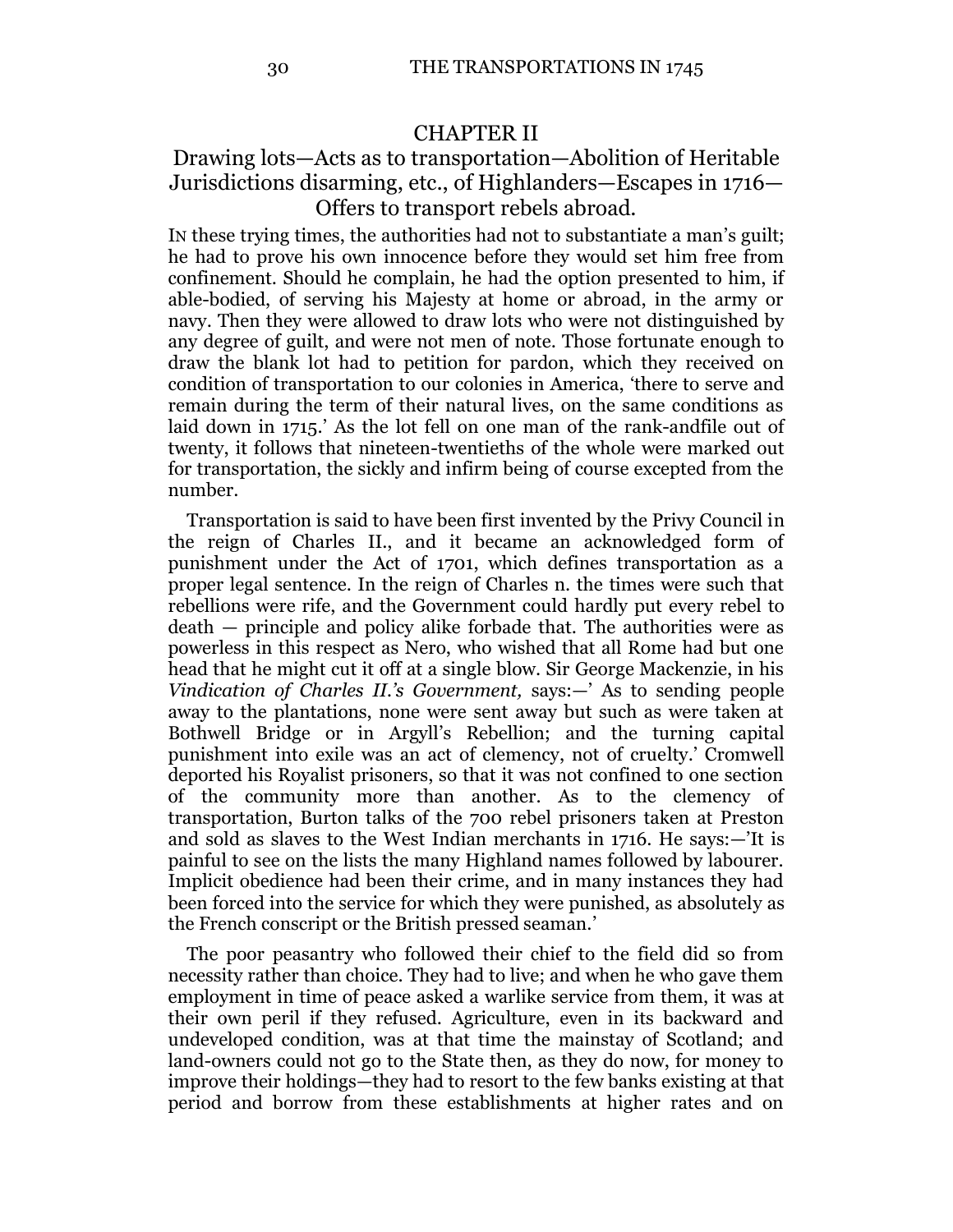personal security, one laird standing as financial sponsor for another. There was then in Scotland a varying but all-round poverty of which the effects were necessarily felt at the one social extreme more than the other.

The great power which the landed proprietors wielded at this time, especially in the northern parts, where they were virtually an *imperium in imperio,* taking the law into their own hands and enforcing their decrees by dagger and broadsword, was struck at by the Act xx. Geo. n. cap. 47, which was designed to clip the wings of feudal tyranny and to substitute the regular judicature of the kingdom for the wayward and highhanded procedure of the lairds. This Act was passed to abolish what were known as Heritable Jurisdictions. These were henceforth to cease and to be vested in the King"s court and judges. All hereditary sheriffships and jurisdictions heretofore granted to many heritors or proprietors whose lands had been erected into baronies, or granted with power of 'Pit and Gallows,' although this power had ceased to be used, were to come to an end. No such barons or other heritors, or their bailies, were from this time forth to exercise jurisdiction in any criminal cause other than assaults, robberies, and smaller crimes, for which twenty shillings sterling was the fine, or the sentence not exceeding three hours in the stocks in the daytime; nor in civil causes where the debt was greater than forty shillings sterling. The only reservation of jurisdiction to these lairds was over coal-workers and salt-workers, who were then little better than serfs, but the power of trying any case involving loss of life or demembration was excepted. It is said of the notorious Lord Lovat that he once told Lord President Forbes that he would punish a certain chief for slighting the President, as if no tribunal existed to give redress.

The question was discussed by the Crown authorities whether the penalty of banishment was sufficient for its purpose, and it will be seen that one prominent official did not so regard it. Mr. Philip Carteret Webb, the prosecuting solicitor, had a plan of his own for branding the prisoners like herring, or deserters, as they then did. Writing on 4th September 1746, he said:—"As to the prisoners that have escaped in the lots, if they are to be transported, you may be assured that most of them will return again in a short time. It happened so in 1716. Suppose a law was made for transporting them, and marking them on the face with a hot iron, and making it felony if they return; without such a mark, every law will be ineffectual." This brutal proposal was, happily, not entertained by the authorities.

Two Acts of Parliament with the penalty of transportation were passed, one for disarming the Highlands, the other proscribing the Highland garb if arms were not delivered up by persons resident within certain northern limits. If arms were concealed, a penalty of £15 was exacted, failing which the offender was liable to be transported to America as a common soldier, if fit for service. For a second offence the punishment was transportation for seven years. As regards wearing what are termed "the Highland clothes," under which are comprised the plaid, philibeg, trews, shoulder-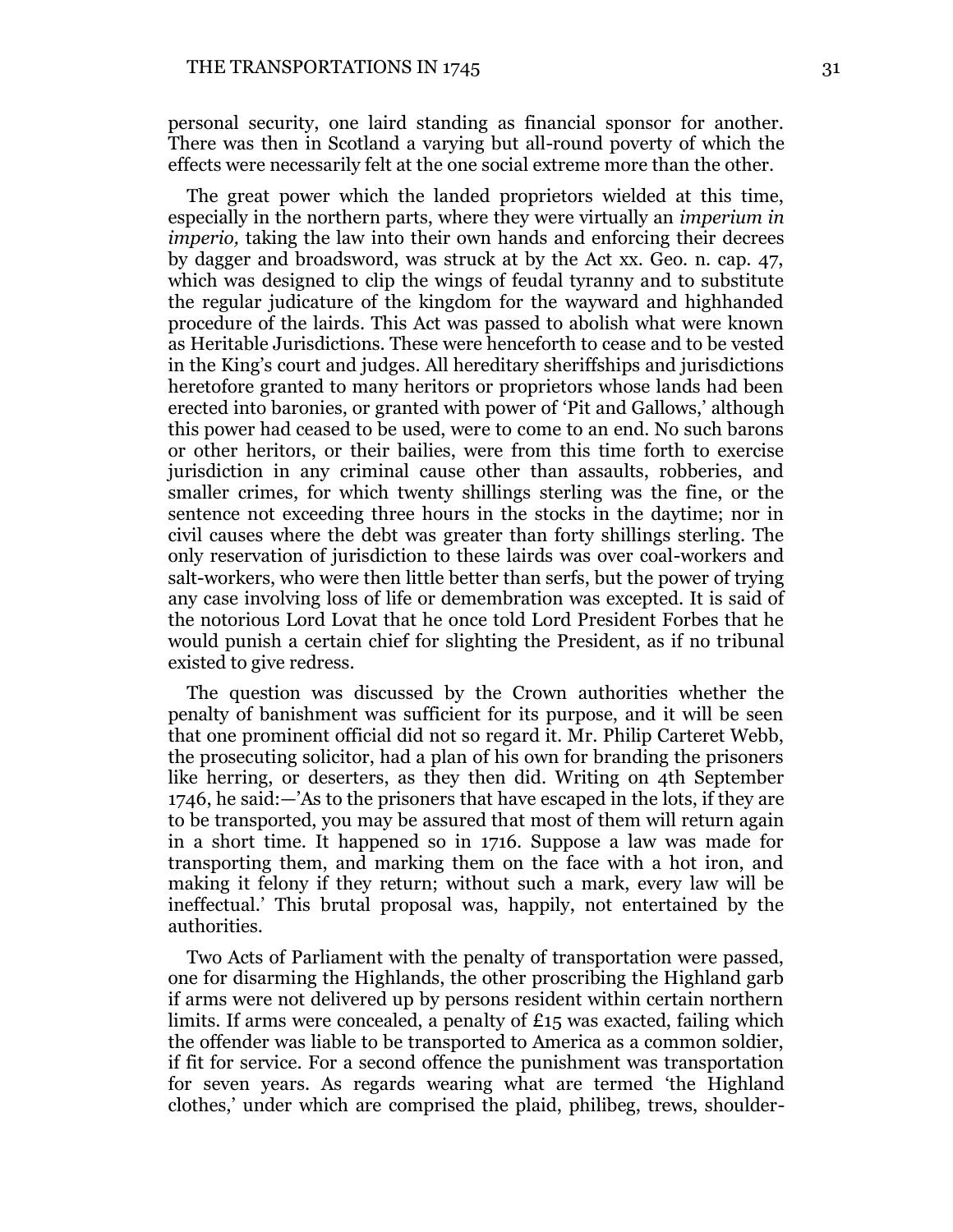belts, cockade, bonnet, tartan cloth, etc., the penal consequences were imprisonment for six months without bail for the first offence, and for the second, transportation for seven years. Episcopalian clergymen refusing to take the oath of allegiance were, on a second conviction, liable to be transported to the American plantations for life; and if they returned therefrom, the penalty was imprisonment during the term of their natural existence.

A law was also passed (xx. Geo. n. cap. 46) under which any rebel returning from transportation without liberty was to suffer death as in cases of felony, without benefit of clergy. Persons aiding any one to escape would be subject to the same punishment, but they would have to be indicted within two years after the offence. In order to keep a further check on the transported rebels, the commander of the ship in which they were conveyed was compelled, under the provisions of the Act, to furnish a list of their names to the naval officer at the port where they were landed, and to hang it in the Custom House, under a penalty of  $\epsilon_{50}$  if this was not done.

As for the escapes, referred to by Mr. Webb, in the earlier rebellion, there was notified to the authorities the arrival at Cove, the port of Cork, on 27th August 1716, of 118 rebels taken at Preston and bound for Virginia, and the escape of some of them. The Sheriff of Cork found three in a tavern with the master of the ship, the *Anne* of Liverpool. Their names were Alexander Murray, senior and junior, and Peter Chambers of Edinburgh, and they were reported to be talking treason in their cups. Another vessel also on its way for Virginia landed at Waterford with rebels who were encouraged to make their escape. The Surveyor of Cove detailed the measures taken to recapture those who made off, and he stated that their flight was connived at by some of the officers of the ship. One of the transported prisoners was said to be a Scotch gentleman in scarlet clothes trimmed with gold, and worth £700 to £800 a-year. In 1716 a Thomas Johnson made a claim on the Government for transporting 639 prisoners.

So soon as it was known that measures of banishment were meditated, several English merchants trading abroad forthwith made offers of the needful transport. Some Chester traders invoked, in September 1746, the interest of the Earl of Cholmondeley on their behalf, as they had been informed that some of the rebel prisoners in the Castle of Chester were to be transported to some port of the West Indies, and they thought it would be less expensive if they were conveyed from that seaport. The expense of transporting from Chester had been heretofore  $E_5$  a-piece, besides cost of conveyance to Liverpool; and if other merchants offered lower terms, they would similarly reduce their rates, as one of their avowed objects was introducing here, if they could, the West Indian trade and encouraging our navigation, "towards the doing whereof, sending our ships with rebels is a step." Six others had applied, hence the need to be backed up. The present estimate was to transport prisoners to Jamaica or the West Indies at  $\pounds_5$  ahead. On the 24th March 1719, Jonathan Forward, merchant, London,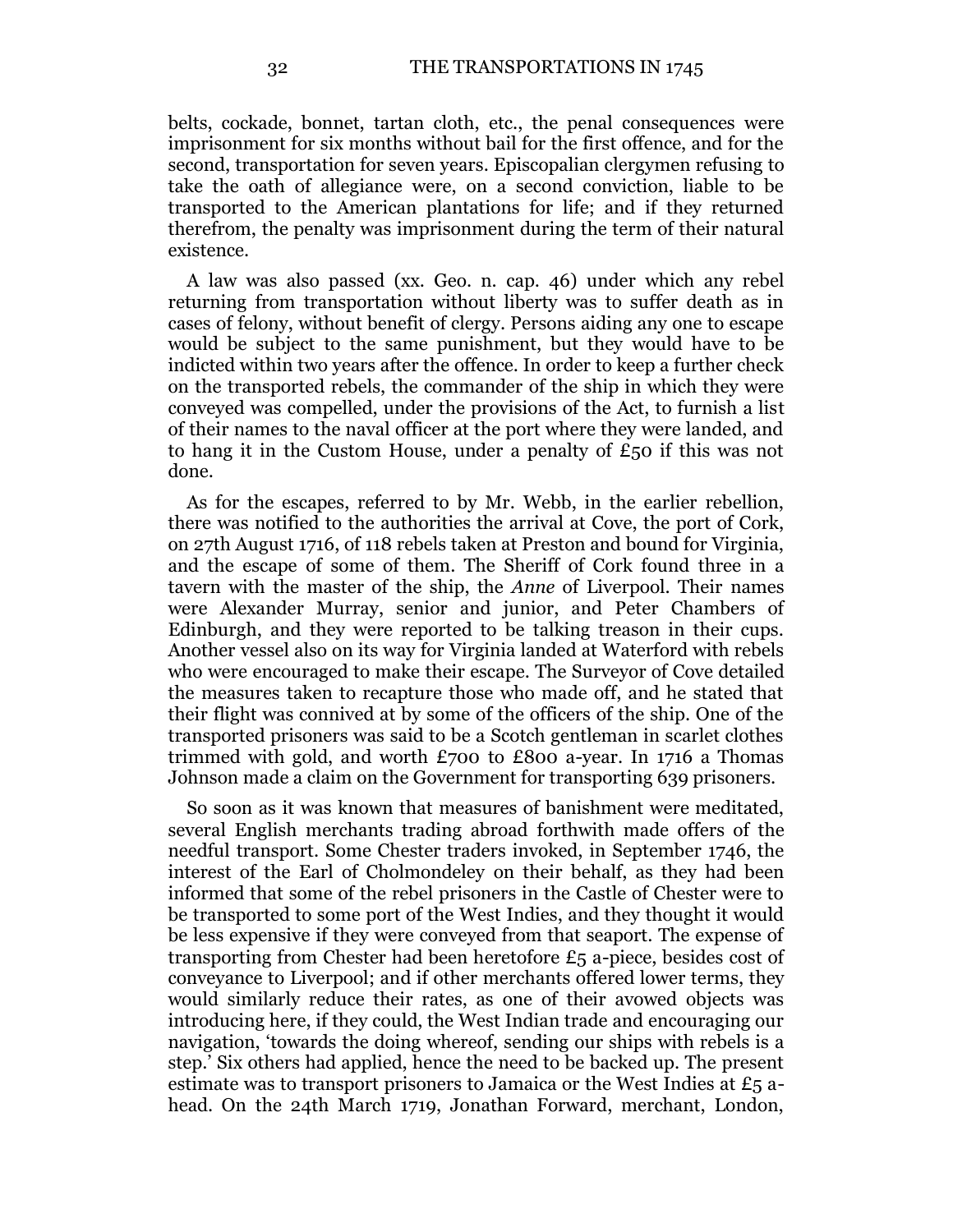offered to transport to the colonies and plantations in America criminals at  $\pounds$ <sub>5</sub> a head, or thirty and upwards at  $\pounds$ <sub>3</sub> a-head—his wholesale price.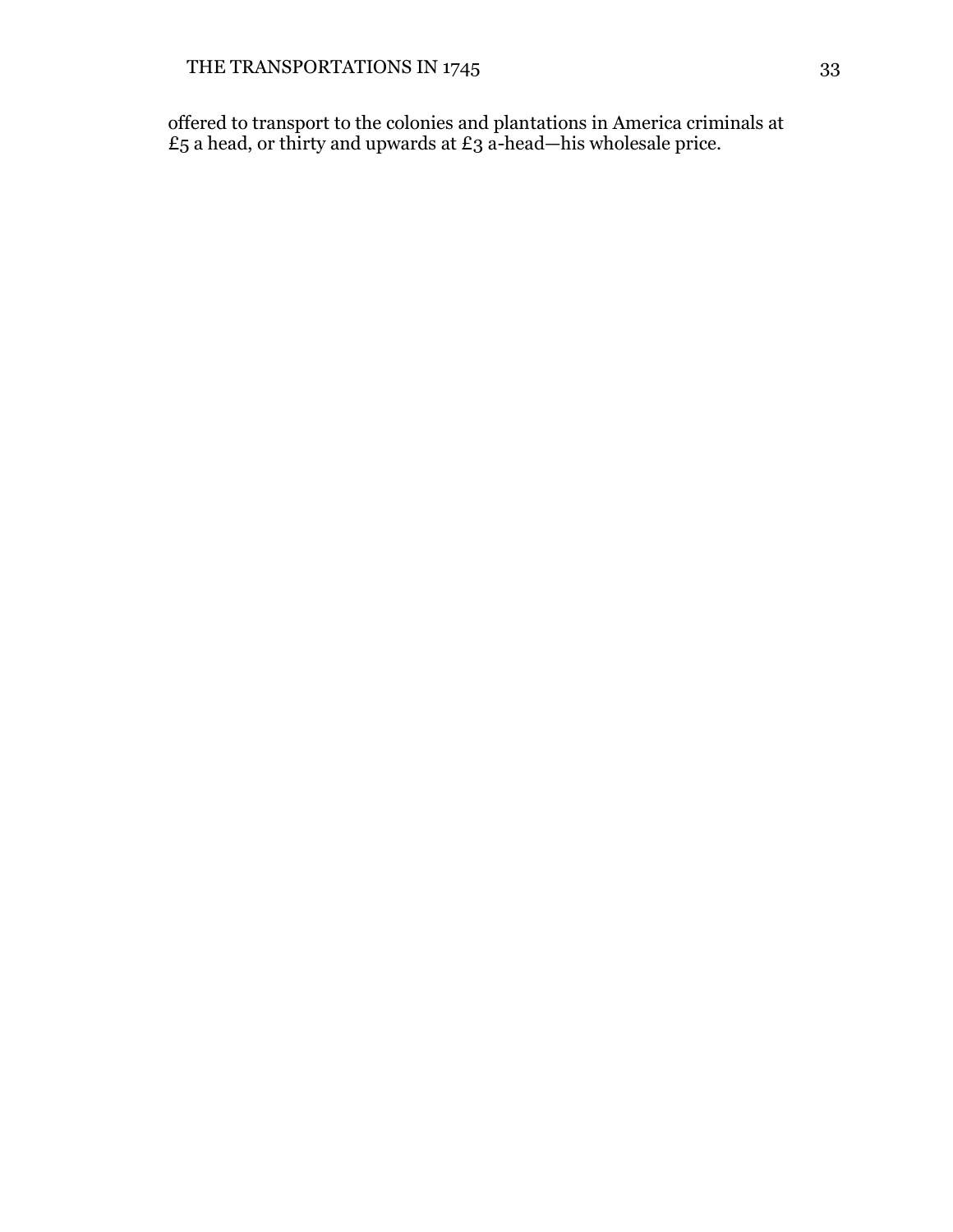#### CHAPTER III

# <span id="page-33-0"></span>The Colonies and Plantations a dumping-ground for prisoners— The Colonisation movement—Rebels asked for by American Governor as soldiers— Transport contract.

AMONG the "lotted" were 180 who had drawn the blank lot at Carlisle, 72 at York, 73 at Lancaster, 34 at Lincoln, 34 at Chester, and 430 at Tilbury and in the following transports on the Thames — *Liberty and Property, James and Mary, Pamela,* and the sloop *Furnace.* These were the figures in September and October 1746, and Captain Eyre was instrumental in getting them all quietly to petition for transportation, for which he was thanked by his Grace the Duke of Newcastle. The Colonies and plantations had been for some time back the dumping-ground for undesirables of all kinds— convicts, State criminals whether political or religious, rebels, suspects, malcontents, fanatics, and deserters. Dr. Robert Chambers states that after the Restoration a Royal Fishery Company, with a capital of £25,000 sterling, was started as a rival to the Dutch, and that amongst the most notable uses for shipping in the reign of the restored Stuart were privateering against the Dutch, and the transporting of poor people to Barbadoes, and of discontented West Country Presbyterians to the American Colonies. He adds an interesting fact that it was not till eleven years after the Union that Scotland sent her first ship across the Atlantic, and that in the West, owing to the development of the American Colonies, the national progress was greater than in the other parts of Scotland.

A valuable publication referring to an earlier century"s emigrants, and including those whose passages were assisted by the Government of the day, is that by John Camden Hotten (London, 1874) entitled, "Original Lists of Persons of Quality, Emigrants, Religious Exiles, Political Rebels, and others who went from Great Britain to the American Plantations, 16001700." These, and those who came after them in the "15 and the "45, were among the willing or unwilling pioneers of the colonisation movement, in which even army deserters had a place. The latter were at this time lodged in the Savoy, a historic pile in its day. Strype quaintly describes it as a very great and a very ruinous building—in the midst a very spacious hall, divided into several parts, of which two served as Marshallseas for keeping prisoners, deserters, men pressed for military service, and Dutch recruits, etc. This ruinous building was a sanctuary in 1696, and any one trying to get hold of debtors there would be tarred and feathered. The Savoy building was set up in 1245, and the last vestige of it was swept away in forming the approaches to the Waterloo Bridge. There were many deserters from the army, some of whom were executed; but those sent by the War Department to the Savoy were destined for exportation to the West Indies, Minorca, Gibraltar, and the Plantations.

What gave the transportation idea a forward impulse was the craze for Colonial expansion which created the need for soldiers to fight the French in foreign parts and, if possible, to wrest from them their possessions.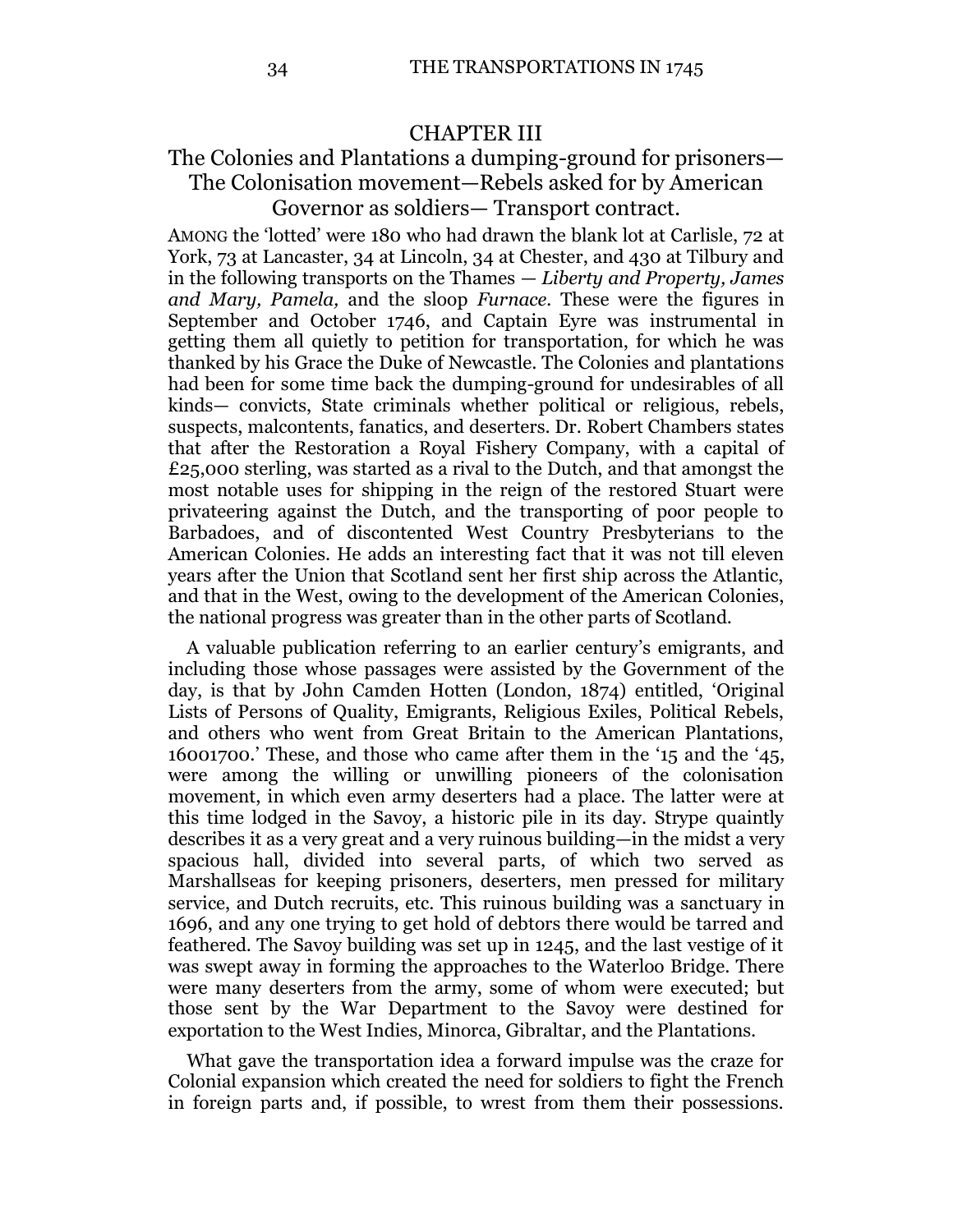Lord Stair, the Commander-in-Chief, writing on 14th June 1745, said: 'I think we may expect to hear directly that we are masters of Louisbourg and the Island of Cape Breton, an important place for fishing, fur trade, and lumber trade." When captured, the place was garrisoned by a force under the command of the Governor of Massachuset Bay, and the magistrates had power to grant land to settlers. On 24th June 1746, the Governor, W. Pepperell, afterwards created a Baronet, and whose authority ranged over a large tract of country, writing from Boston, gave a suggestion for the employment of Jacobite prisoners. He thus expressed himself to the Duke of Newcastle: "Could it be thought expedient that two hundred of the rebel prisoners who may have been unwarily seduced, should be sent over for Mr. Shirley"s and my regiment, it might be a means of making good subjects of them, which I mention to your Grace with all submission." Pepperell"s regiment in garrison at Louisbourg was 417 strong, and Shirley"s 517, and these regiments were only at half strength. The garrison consisted of 2517 men, and the Governor reported that the soldiers were dying very fast with fluxes, eight or ten a-day; the water was bad, and the weather severe. Louisbourg was thus poetically described by its Governor, as he remarked, 'in the words of the poet,' in case he got false credit for the couplet:

"Here elements have lost their uses, Air ripens not, nor earth produces.'

It was a terribly foggy and inclement place, and the troops were housed in wood-built barracks. The fuel for a year to the garrison cost no less than £4152. The Governor was at this time on a tour of visits to the Colonies, and he stated that he was contributing to the utmost of his power in promoting the intended expedition to Canada.

On 6th October 1747, the War Department offered a pardon to rebels who would enlist into the independent companies of Admiral Boscawen's expedition. It is a curious circumstance that while rebellious Scotland was thus supplying the Colonies with troops, the Colony of Georgia had previously sent a regiment to Scotland to help in suppressing the rebellion there. On 31st July 1746, *i.e.* five weeks after Governor Pepperell"s appeal for soldiers from Jacobite sources, application was made for rebel prisoners being sent as recruits for regiments serving in North America and West Indies as follows:—Leeward Islands, 250; Jamaica, 100; Cape Breton, 400; in all 750. On 15th August of same year (1746), Lieutenant-General St. Clair and Admiral Lestock were ordered to take prisoners to Louisbourg, 'or failing that, to such other place as was best for the service.' Another curious feature in connection with the Colonies was the War Department"s intelligence contained in their records that" the Nova Scotians threatened a revolt on a report of the rebellion in Scotland." The child-colony— not yet out of its long clothes—would have liked to be independent of the mother-country; at least the French section would who knew Nova Scotia under its Gallic and poetic name of Acadie, and the occasion presented itself when England was taxed in suppressing the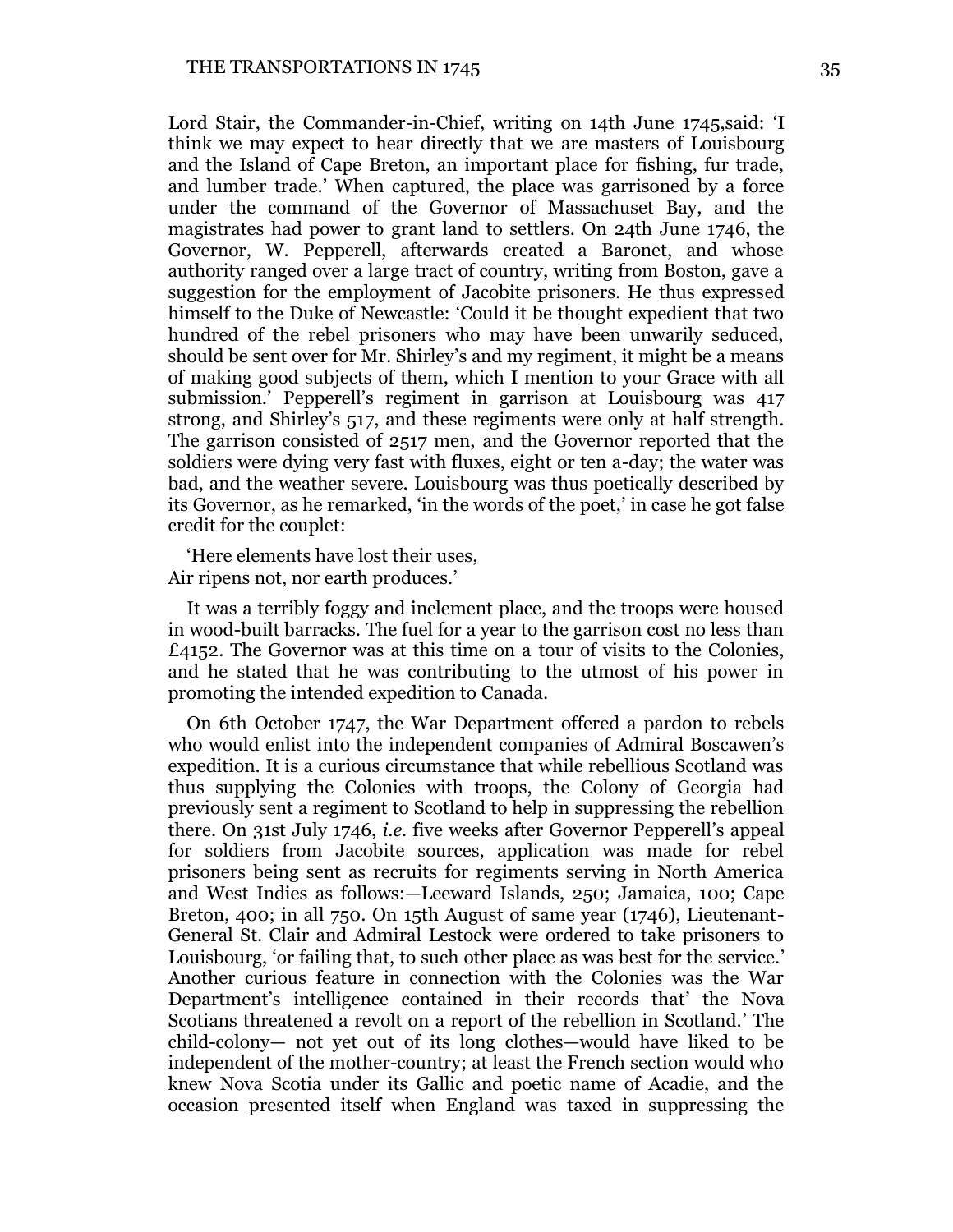Jacobite rising.

The contract for transporting the prisoners was given to Messrs. Gildart & Smith, Cateaton Street, London, and Mr. Samuel Smith wrote on 25th March 1746 asking permission to have letters from his Grace the Duke of Newcastle, Secretary of State, to the Governors of the Leeward Islands, Barbadoes, Jamaica, Maryland, and Virginia, setting forth the powers given to the contractors over the rebels, and recommending the contractors to the Governors of these places—evidently the intended destinations of the transported prisoners. Mr. Sharpe, Solicitor to the Treasury, who was appealed to in the matter, said: "Unless my memory greatly fails me, letters of the same kind were wrote by my Lord Townshend to the Governors of the plantations in 1715.' Accordingly, letters were promised on 26th March 1747, to be sent to the various Governors named regarding the powers of the contractors, and stating that the prisoners were transported for the term of their natural lives, and that they must enter into indentures; if they refused to do so, they were to be treated as if they had; and a sufficient military guard was to be placed over them. The first record of transportation in this rebellion was of 47 rebels shipped at Liverpool on 26th April 1746 for the Plantations. These were transported to Montserrat in June, but two died on the passage.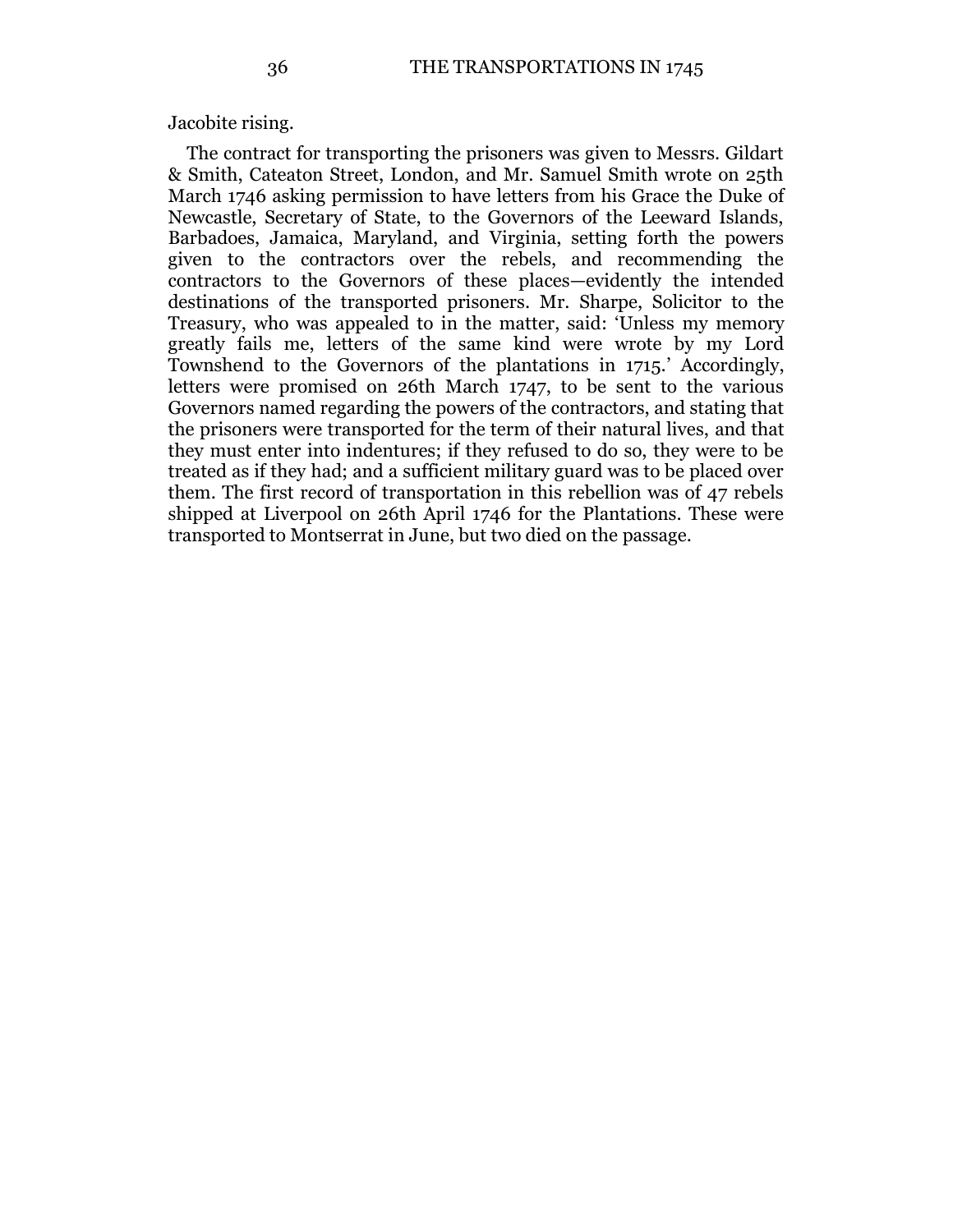#### CHAPTER IV

#### <span id="page-36-0"></span>Capture of ship with transported rebels—List and description of them—Their fate.

A MISHAP befell an expedition with 225 rebel prisoners, of whom 75 had engaged as soldiers. Mr. Smith, contractor, thus related it:—"Cateaton Street, 22nd October 1747.— Sir, The loss of one of my ships with 150 rebels, the *Veteran,* John Ricky, Master, bound for Antigua, which was taken by the French privateer *Paul Mars,* and carried into Martinico, and of 75 sent with the East India Expedition which I was providing for, has been some disappointment to me. I have sent his Grace"s letter to the Governor of Leeward Islands to reclaim them of the French Governor by three different conveyances. I have also sent a list and exact description to my agents in all our colonies in the West Indies that they may be the more easily detected in case they are taken in any homeward-bound Martinico ship. A copy is enclosed for Admiralty lest any should escape to France or Scotland; all the rest are safe arrived at Barbadoes, Jamaica and Virginia. I desire to know when I am to have the care of those who remain at Carlisle, York, Southwark, and elsewhere.' In a postscript is added something as to the attempt to find a North-West passage: "The ships we sent out in search of the North-West passage are returned without having completed the discovery, but have brought us a greater probability than ever.'

A description follows of the 150 rebels which Mr. Smith took at Lincoln, York, and Lancaster prisons in October 1746. The name, age, profession, county, and stature of each, with remarks, were given in every case. Of the 150, fifteen were women, and three of those Camerons from Lochaber. No. 145 was "Barbra Connell, 19, Perthshire," and she was thus described: "Red hair, clever. 'No. 143. Margaret Dykes, 22, no occupation, Lithgow' (Linlithgow), is singled out for the distinction of being "well-looking." "No. 57. Isabell Hamilton, 50, comes from Musselburgh." Fortunately all of them could sew, spin and knit—useful qualifications for female colonists.

AN EXACT LIST AND DESCRIPTION of 150 Rebel Prisoners ship"d at Liverpool on board the *Veteran*—John Ricky, master—for the Leeward Islands; which were taken near Antigua, the 28th June last, by the *Diamond*  Privateer—Paul Marsale, commander—and carried into Martinico, the 30th June 1747.

| No. | <b>First</b> | <b>Family Name</b> | Age | <b>Profession</b> | County           | <b>Stature</b><br>ft. | in.            | <b>Remarks</b>                      |
|-----|--------------|--------------------|-----|-------------------|------------------|-----------------------|----------------|-------------------------------------|
|     | Robert       | Adam               | 18  | Labourer          | Stirling         | 5                     | 1.25           | Brown, smooth-faced.                |
| 2   | William      | Bell               | 46  | Weaver            | Berwick          | 5                     | 4              | Black curled hair, strong-made.     |
| 3   | Dougall      | Campbell           | 18  | Servant           | Lochaber         | 5                     | $\overline{4}$ | Brown complexion, well-made, ruddy. |
|     | Alexander    | Cattanach          | 17  | Miller            | Badenoch         | 5                     | 5.             | Black, well-made, ruddy, healthy.   |
|     | Dougall      | Campbell           | 18  | Servant           | Argyle           | 5                     | 5.25           | Brown, well-made, ruddy.            |
| 6   | Alexander    | Campbell           | 18  | Labourer          | <b>Inverness</b> | 5                     | 4.5            | Brown, pock-pitted.                 |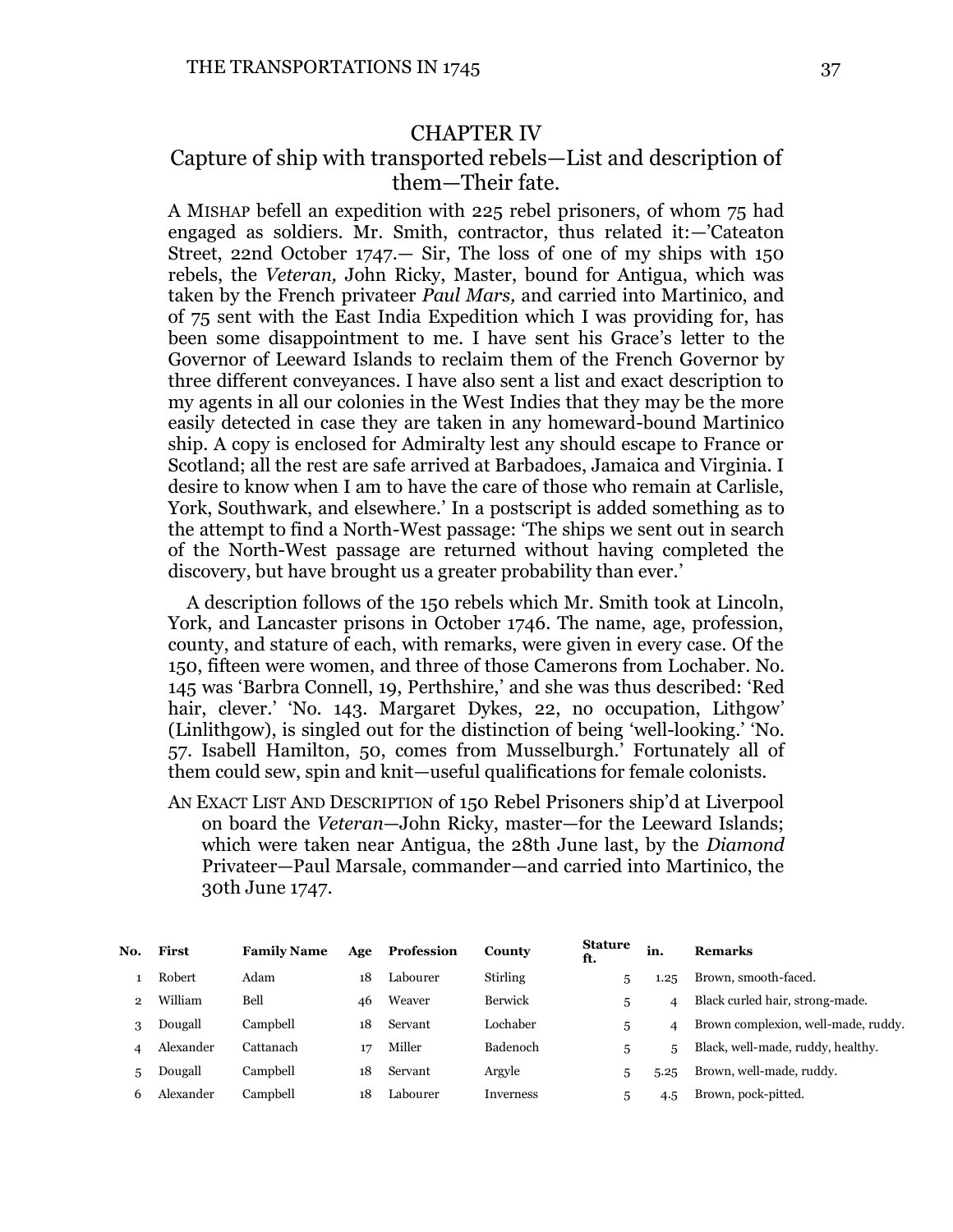# THE TRANSPORTATIONS IN 1745

| John<br>Campbell<br>Labourer<br>Argyle<br>Brown, swarthy.<br>7<br>20<br>5<br>2.25<br>Alexander<br>Brown, well-made.<br>Cameron<br>Labourer<br>Inverness<br>8<br>5<br>19<br>$\overline{4}$<br>Dickinson<br>William<br>Lancashire<br>Red hair, thick-set, healthy.<br>Weaver<br>9<br>44<br>5<br>$\overline{4}$<br>Davidson<br>Badenoch<br>Ruddy, slim made.<br>Alexander<br>Herdsman<br>5<br>10<br>17<br>3.5<br>Andrew<br>Edwards<br>Black, well-made, strong.<br>Servant<br>Angus<br>5.5<br>11<br>24<br>5<br>Gordon<br>John<br>Black, well-made, strong.<br>Weaver<br>Inverness<br>5<br>4.5<br>12<br>19<br>Goodbrand<br>Alexander<br>Bamf<br>Brown, well-made, strong.<br>Carpenter<br>6.5<br>13<br>30<br>5<br>Badenoch<br>John<br>Labourer<br>Black, well-made, strong.<br>Grant<br>5<br>14<br>40<br>$\overline{4}$<br>Alexander<br>Carpenter<br>Aberdeen<br>Brown, well-made, lank hair.<br>Grant<br>6<br>15<br>25<br>5<br>Tallow<br>York<br>Joseph<br>Hinchcliffe<br>Black, pock-pitted.<br>16<br>5<br>5.5<br>31<br>Chandler<br>Husbandman<br>Lanarkshire<br>John<br>Johnson<br>Brown, pock-pitted, strong made.<br>5<br>17<br>30<br>5<br>Aberdeen<br>David<br>Joiner<br>Labourer<br>18<br>Brown.<br>$\mathbf{2}$<br>20<br>5<br>Perth<br>Black, well-made.<br>John<br>Kennedy<br>Labourer<br>5<br>19<br>32<br>9<br>Keith<br>Black, well-made.<br>Shoemaker<br>Aberdeen<br>George<br>11.5<br>20<br>35<br>5<br>William<br>McLean<br>Labourer<br>Black, well-set, strong, ruddy.<br>Inverness<br>5<br>21<br>32<br>3.75<br>McPhearson<br>Labourer<br>Thin, pale, sickly.<br>Duncan<br>Inverness<br>6.5<br>36<br>22<br>5<br>McIntosh<br>Labourer<br>Black, very strong made.<br>28<br>Inverness<br>6.5<br>Angus<br>26<br>5<br>McIntosh<br>Labourer<br>Brown, very strong made, long chin.<br>Peter<br>Inverness<br>24<br>34<br>5<br>4.5<br>McPhearson<br>Labourer<br>Aberdeen<br>Black, lusty, well-made.<br>James<br>22<br>5<br>$\overline{7}$<br>25<br>John<br>McLeod<br>Black hair, pale & slender.<br>26<br>Labourer<br>Inverness<br>4.5<br>25<br>5<br>Straight, pale & slender.<br>Duncan<br>Monrow<br>Labourer<br>Inverness<br>5<br>27<br>19<br>$\overline{4}$<br>Alexander<br>McLeod<br>Labourer<br>28<br>18<br>Inverness<br>Brown, strong, stares.<br>5<br>4.5<br>Charles<br>Barber<br>Elgin<br>Brown, well-made.<br>Morgan<br>18<br>5<br>29<br>$\overline{4}$ |
|---------------------------------------------------------------------------------------------------------------------------------------------------------------------------------------------------------------------------------------------------------------------------------------------------------------------------------------------------------------------------------------------------------------------------------------------------------------------------------------------------------------------------------------------------------------------------------------------------------------------------------------------------------------------------------------------------------------------------------------------------------------------------------------------------------------------------------------------------------------------------------------------------------------------------------------------------------------------------------------------------------------------------------------------------------------------------------------------------------------------------------------------------------------------------------------------------------------------------------------------------------------------------------------------------------------------------------------------------------------------------------------------------------------------------------------------------------------------------------------------------------------------------------------------------------------------------------------------------------------------------------------------------------------------------------------------------------------------------------------------------------------------------------------------------------------------------------------------------------------------------------------------------------------------------------------------------------------------------------------------------------------------------------------------------------------------------------------------------------------------------------------------------------------------------------------------------------------------------------------------------------------------------------------------------------------------------------------------------------------------|
|                                                                                                                                                                                                                                                                                                                                                                                                                                                                                                                                                                                                                                                                                                                                                                                                                                                                                                                                                                                                                                                                                                                                                                                                                                                                                                                                                                                                                                                                                                                                                                                                                                                                                                                                                                                                                                                                                                                                                                                                                                                                                                                                                                                                                                                                                                                                                                     |
|                                                                                                                                                                                                                                                                                                                                                                                                                                                                                                                                                                                                                                                                                                                                                                                                                                                                                                                                                                                                                                                                                                                                                                                                                                                                                                                                                                                                                                                                                                                                                                                                                                                                                                                                                                                                                                                                                                                                                                                                                                                                                                                                                                                                                                                                                                                                                                     |
|                                                                                                                                                                                                                                                                                                                                                                                                                                                                                                                                                                                                                                                                                                                                                                                                                                                                                                                                                                                                                                                                                                                                                                                                                                                                                                                                                                                                                                                                                                                                                                                                                                                                                                                                                                                                                                                                                                                                                                                                                                                                                                                                                                                                                                                                                                                                                                     |
|                                                                                                                                                                                                                                                                                                                                                                                                                                                                                                                                                                                                                                                                                                                                                                                                                                                                                                                                                                                                                                                                                                                                                                                                                                                                                                                                                                                                                                                                                                                                                                                                                                                                                                                                                                                                                                                                                                                                                                                                                                                                                                                                                                                                                                                                                                                                                                     |
|                                                                                                                                                                                                                                                                                                                                                                                                                                                                                                                                                                                                                                                                                                                                                                                                                                                                                                                                                                                                                                                                                                                                                                                                                                                                                                                                                                                                                                                                                                                                                                                                                                                                                                                                                                                                                                                                                                                                                                                                                                                                                                                                                                                                                                                                                                                                                                     |
|                                                                                                                                                                                                                                                                                                                                                                                                                                                                                                                                                                                                                                                                                                                                                                                                                                                                                                                                                                                                                                                                                                                                                                                                                                                                                                                                                                                                                                                                                                                                                                                                                                                                                                                                                                                                                                                                                                                                                                                                                                                                                                                                                                                                                                                                                                                                                                     |
|                                                                                                                                                                                                                                                                                                                                                                                                                                                                                                                                                                                                                                                                                                                                                                                                                                                                                                                                                                                                                                                                                                                                                                                                                                                                                                                                                                                                                                                                                                                                                                                                                                                                                                                                                                                                                                                                                                                                                                                                                                                                                                                                                                                                                                                                                                                                                                     |
|                                                                                                                                                                                                                                                                                                                                                                                                                                                                                                                                                                                                                                                                                                                                                                                                                                                                                                                                                                                                                                                                                                                                                                                                                                                                                                                                                                                                                                                                                                                                                                                                                                                                                                                                                                                                                                                                                                                                                                                                                                                                                                                                                                                                                                                                                                                                                                     |
|                                                                                                                                                                                                                                                                                                                                                                                                                                                                                                                                                                                                                                                                                                                                                                                                                                                                                                                                                                                                                                                                                                                                                                                                                                                                                                                                                                                                                                                                                                                                                                                                                                                                                                                                                                                                                                                                                                                                                                                                                                                                                                                                                                                                                                                                                                                                                                     |
|                                                                                                                                                                                                                                                                                                                                                                                                                                                                                                                                                                                                                                                                                                                                                                                                                                                                                                                                                                                                                                                                                                                                                                                                                                                                                                                                                                                                                                                                                                                                                                                                                                                                                                                                                                                                                                                                                                                                                                                                                                                                                                                                                                                                                                                                                                                                                                     |
|                                                                                                                                                                                                                                                                                                                                                                                                                                                                                                                                                                                                                                                                                                                                                                                                                                                                                                                                                                                                                                                                                                                                                                                                                                                                                                                                                                                                                                                                                                                                                                                                                                                                                                                                                                                                                                                                                                                                                                                                                                                                                                                                                                                                                                                                                                                                                                     |
|                                                                                                                                                                                                                                                                                                                                                                                                                                                                                                                                                                                                                                                                                                                                                                                                                                                                                                                                                                                                                                                                                                                                                                                                                                                                                                                                                                                                                                                                                                                                                                                                                                                                                                                                                                                                                                                                                                                                                                                                                                                                                                                                                                                                                                                                                                                                                                     |
|                                                                                                                                                                                                                                                                                                                                                                                                                                                                                                                                                                                                                                                                                                                                                                                                                                                                                                                                                                                                                                                                                                                                                                                                                                                                                                                                                                                                                                                                                                                                                                                                                                                                                                                                                                                                                                                                                                                                                                                                                                                                                                                                                                                                                                                                                                                                                                     |
|                                                                                                                                                                                                                                                                                                                                                                                                                                                                                                                                                                                                                                                                                                                                                                                                                                                                                                                                                                                                                                                                                                                                                                                                                                                                                                                                                                                                                                                                                                                                                                                                                                                                                                                                                                                                                                                                                                                                                                                                                                                                                                                                                                                                                                                                                                                                                                     |
|                                                                                                                                                                                                                                                                                                                                                                                                                                                                                                                                                                                                                                                                                                                                                                                                                                                                                                                                                                                                                                                                                                                                                                                                                                                                                                                                                                                                                                                                                                                                                                                                                                                                                                                                                                                                                                                                                                                                                                                                                                                                                                                                                                                                                                                                                                                                                                     |
|                                                                                                                                                                                                                                                                                                                                                                                                                                                                                                                                                                                                                                                                                                                                                                                                                                                                                                                                                                                                                                                                                                                                                                                                                                                                                                                                                                                                                                                                                                                                                                                                                                                                                                                                                                                                                                                                                                                                                                                                                                                                                                                                                                                                                                                                                                                                                                     |
|                                                                                                                                                                                                                                                                                                                                                                                                                                                                                                                                                                                                                                                                                                                                                                                                                                                                                                                                                                                                                                                                                                                                                                                                                                                                                                                                                                                                                                                                                                                                                                                                                                                                                                                                                                                                                                                                                                                                                                                                                                                                                                                                                                                                                                                                                                                                                                     |
|                                                                                                                                                                                                                                                                                                                                                                                                                                                                                                                                                                                                                                                                                                                                                                                                                                                                                                                                                                                                                                                                                                                                                                                                                                                                                                                                                                                                                                                                                                                                                                                                                                                                                                                                                                                                                                                                                                                                                                                                                                                                                                                                                                                                                                                                                                                                                                     |
|                                                                                                                                                                                                                                                                                                                                                                                                                                                                                                                                                                                                                                                                                                                                                                                                                                                                                                                                                                                                                                                                                                                                                                                                                                                                                                                                                                                                                                                                                                                                                                                                                                                                                                                                                                                                                                                                                                                                                                                                                                                                                                                                                                                                                                                                                                                                                                     |
|                                                                                                                                                                                                                                                                                                                                                                                                                                                                                                                                                                                                                                                                                                                                                                                                                                                                                                                                                                                                                                                                                                                                                                                                                                                                                                                                                                                                                                                                                                                                                                                                                                                                                                                                                                                                                                                                                                                                                                                                                                                                                                                                                                                                                                                                                                                                                                     |
|                                                                                                                                                                                                                                                                                                                                                                                                                                                                                                                                                                                                                                                                                                                                                                                                                                                                                                                                                                                                                                                                                                                                                                                                                                                                                                                                                                                                                                                                                                                                                                                                                                                                                                                                                                                                                                                                                                                                                                                                                                                                                                                                                                                                                                                                                                                                                                     |
|                                                                                                                                                                                                                                                                                                                                                                                                                                                                                                                                                                                                                                                                                                                                                                                                                                                                                                                                                                                                                                                                                                                                                                                                                                                                                                                                                                                                                                                                                                                                                                                                                                                                                                                                                                                                                                                                                                                                                                                                                                                                                                                                                                                                                                                                                                                                                                     |
|                                                                                                                                                                                                                                                                                                                                                                                                                                                                                                                                                                                                                                                                                                                                                                                                                                                                                                                                                                                                                                                                                                                                                                                                                                                                                                                                                                                                                                                                                                                                                                                                                                                                                                                                                                                                                                                                                                                                                                                                                                                                                                                                                                                                                                                                                                                                                                     |
| John<br>Annandale<br>8<br>Brown hair, pale.<br>Murray<br>Weaver<br>5<br>30<br>30                                                                                                                                                                                                                                                                                                                                                                                                                                                                                                                                                                                                                                                                                                                                                                                                                                                                                                                                                                                                                                                                                                                                                                                                                                                                                                                                                                                                                                                                                                                                                                                                                                                                                                                                                                                                                                                                                                                                                                                                                                                                                                                                                                                                                                                                                    |
| Ogden<br>Lancashire<br>Brown hair, strong made, lusty.<br>Thomas<br>Weaver<br>5<br>31<br>34<br>5                                                                                                                                                                                                                                                                                                                                                                                                                                                                                                                                                                                                                                                                                                                                                                                                                                                                                                                                                                                                                                                                                                                                                                                                                                                                                                                                                                                                                                                                                                                                                                                                                                                                                                                                                                                                                                                                                                                                                                                                                                                                                                                                                                                                                                                                    |
| McGillis<br>Donald<br>Labourer<br>Black, short-neck'd.<br>18<br>Inverness<br>32<br>$\mathbf 0$<br>5                                                                                                                                                                                                                                                                                                                                                                                                                                                                                                                                                                                                                                                                                                                                                                                                                                                                                                                                                                                                                                                                                                                                                                                                                                                                                                                                                                                                                                                                                                                                                                                                                                                                                                                                                                                                                                                                                                                                                                                                                                                                                                                                                                                                                                                                 |
| Donald<br>McDonald<br>Red hair, strong.<br>Labourer<br>Inverness<br>8.5<br>33<br>19<br>5                                                                                                                                                                                                                                                                                                                                                                                                                                                                                                                                                                                                                                                                                                                                                                                                                                                                                                                                                                                                                                                                                                                                                                                                                                                                                                                                                                                                                                                                                                                                                                                                                                                                                                                                                                                                                                                                                                                                                                                                                                                                                                                                                                                                                                                                            |
| Allen<br>Gardener<br>McDougall<br>Black, strong, well-made, seems sensible.<br>26<br>Argyle<br>34<br>5<br>5                                                                                                                                                                                                                                                                                                                                                                                                                                                                                                                                                                                                                                                                                                                                                                                                                                                                                                                                                                                                                                                                                                                                                                                                                                                                                                                                                                                                                                                                                                                                                                                                                                                                                                                                                                                                                                                                                                                                                                                                                                                                                                                                                                                                                                                         |
| McDonald<br>Black, strong, ill-looking.<br>60 Labourer<br>Argyle<br>Angus<br>35<br>4<br>5                                                                                                                                                                                                                                                                                                                                                                                                                                                                                                                                                                                                                                                                                                                                                                                                                                                                                                                                                                                                                                                                                                                                                                                                                                                                                                                                                                                                                                                                                                                                                                                                                                                                                                                                                                                                                                                                                                                                                                                                                                                                                                                                                                                                                                                                           |
| McKee<br>Labourer<br>Light hair, fair, well made.<br>Daniel<br>Murray<br>18<br>36<br>2.5<br>5                                                                                                                                                                                                                                                                                                                                                                                                                                                                                                                                                                                                                                                                                                                                                                                                                                                                                                                                                                                                                                                                                                                                                                                                                                                                                                                                                                                                                                                                                                                                                                                                                                                                                                                                                                                                                                                                                                                                                                                                                                                                                                                                                                                                                                                                       |
| Mark<br>McCormack<br>Labourer<br>Moydart<br>Good face, fair, straight.<br>16<br>$3.5\,$<br>37<br>5                                                                                                                                                                                                                                                                                                                                                                                                                                                                                                                                                                                                                                                                                                                                                                                                                                                                                                                                                                                                                                                                                                                                                                                                                                                                                                                                                                                                                                                                                                                                                                                                                                                                                                                                                                                                                                                                                                                                                                                                                                                                                                                                                                                                                                                                  |
| Alexander<br>Marnock<br>Shoemaker<br>Aberdeen<br>Brown, thick set.<br>26<br>38<br>4.5<br>5                                                                                                                                                                                                                                                                                                                                                                                                                                                                                                                                                                                                                                                                                                                                                                                                                                                                                                                                                                                                                                                                                                                                                                                                                                                                                                                                                                                                                                                                                                                                                                                                                                                                                                                                                                                                                                                                                                                                                                                                                                                                                                                                                                                                                                                                          |
| Nieholl<br>Aberdeen<br>Brown, strong, well made.<br>George<br>Weaver<br>26<br>7<br>39<br>5                                                                                                                                                                                                                                                                                                                                                                                                                                                                                                                                                                                                                                                                                                                                                                                                                                                                                                                                                                                                                                                                                                                                                                                                                                                                                                                                                                                                                                                                                                                                                                                                                                                                                                                                                                                                                                                                                                                                                                                                                                                                                                                                                                                                                                                                          |
| Neilson<br>Aberdeen<br>Black, swarthy, slender.<br>Labourer<br>James<br>26<br>40<br>5<br>5                                                                                                                                                                                                                                                                                                                                                                                                                                                                                                                                                                                                                                                                                                                                                                                                                                                                                                                                                                                                                                                                                                                                                                                                                                                                                                                                                                                                                                                                                                                                                                                                                                                                                                                                                                                                                                                                                                                                                                                                                                                                                                                                                                                                                                                                          |
| Brown, straight, slender.<br>John<br>Robertson<br>Labourer<br>Inverness<br>41<br>19<br>$\overline{4}$<br>5                                                                                                                                                                                                                                                                                                                                                                                                                                                                                                                                                                                                                                                                                                                                                                                                                                                                                                                                                                                                                                                                                                                                                                                                                                                                                                                                                                                                                                                                                                                                                                                                                                                                                                                                                                                                                                                                                                                                                                                                                                                                                                                                                                                                                                                          |
| Sandy hair, swarthy, well made.<br>Daniel<br>Servant<br>Ross<br>Ross<br>42<br>40<br>5<br>5                                                                                                                                                                                                                                                                                                                                                                                                                                                                                                                                                                                                                                                                                                                                                                                                                                                                                                                                                                                                                                                                                                                                                                                                                                                                                                                                                                                                                                                                                                                                                                                                                                                                                                                                                                                                                                                                                                                                                                                                                                                                                                                                                                                                                                                                          |
| William<br>Robertson<br>Perth<br>Brown, well made.<br>Labourer<br>43<br>17<br>5<br>5                                                                                                                                                                                                                                                                                                                                                                                                                                                                                                                                                                                                                                                                                                                                                                                                                                                                                                                                                                                                                                                                                                                                                                                                                                                                                                                                                                                                                                                                                                                                                                                                                                                                                                                                                                                                                                                                                                                                                                                                                                                                                                                                                                                                                                                                                |
| Aberdeen<br>Brown, well made, ruddy.<br>John<br>Stewart<br>Labourer<br>18<br>4.25<br>44<br>5                                                                                                                                                                                                                                                                                                                                                                                                                                                                                                                                                                                                                                                                                                                                                                                                                                                                                                                                                                                                                                                                                                                                                                                                                                                                                                                                                                                                                                                                                                                                                                                                                                                                                                                                                                                                                                                                                                                                                                                                                                                                                                                                                                                                                                                                        |
| Smith<br>Goldsmith<br>Aberdeen<br>Brown, well made.<br>John<br>21<br>45<br>$\overline{4}$<br>5                                                                                                                                                                                                                                                                                                                                                                                                                                                                                                                                                                                                                                                                                                                                                                                                                                                                                                                                                                                                                                                                                                                                                                                                                                                                                                                                                                                                                                                                                                                                                                                                                                                                                                                                                                                                                                                                                                                                                                                                                                                                                                                                                                                                                                                                      |
| William<br>Aberdeen<br>Brown, well made, slender.<br>Sharp<br>Labourer<br>18<br>46<br>5.5<br>5                                                                                                                                                                                                                                                                                                                                                                                                                                                                                                                                                                                                                                                                                                                                                                                                                                                                                                                                                                                                                                                                                                                                                                                                                                                                                                                                                                                                                                                                                                                                                                                                                                                                                                                                                                                                                                                                                                                                                                                                                                                                                                                                                                                                                                                                      |
| Arisaig<br>Daniel<br>McGillis<br>Brown, well made, stiff.<br>12<br>6<br>47<br>5                                                                                                                                                                                                                                                                                                                                                                                                                                                                                                                                                                                                                                                                                                                                                                                                                                                                                                                                                                                                                                                                                                                                                                                                                                                                                                                                                                                                                                                                                                                                                                                                                                                                                                                                                                                                                                                                                                                                                                                                                                                                                                                                                                                                                                                                                     |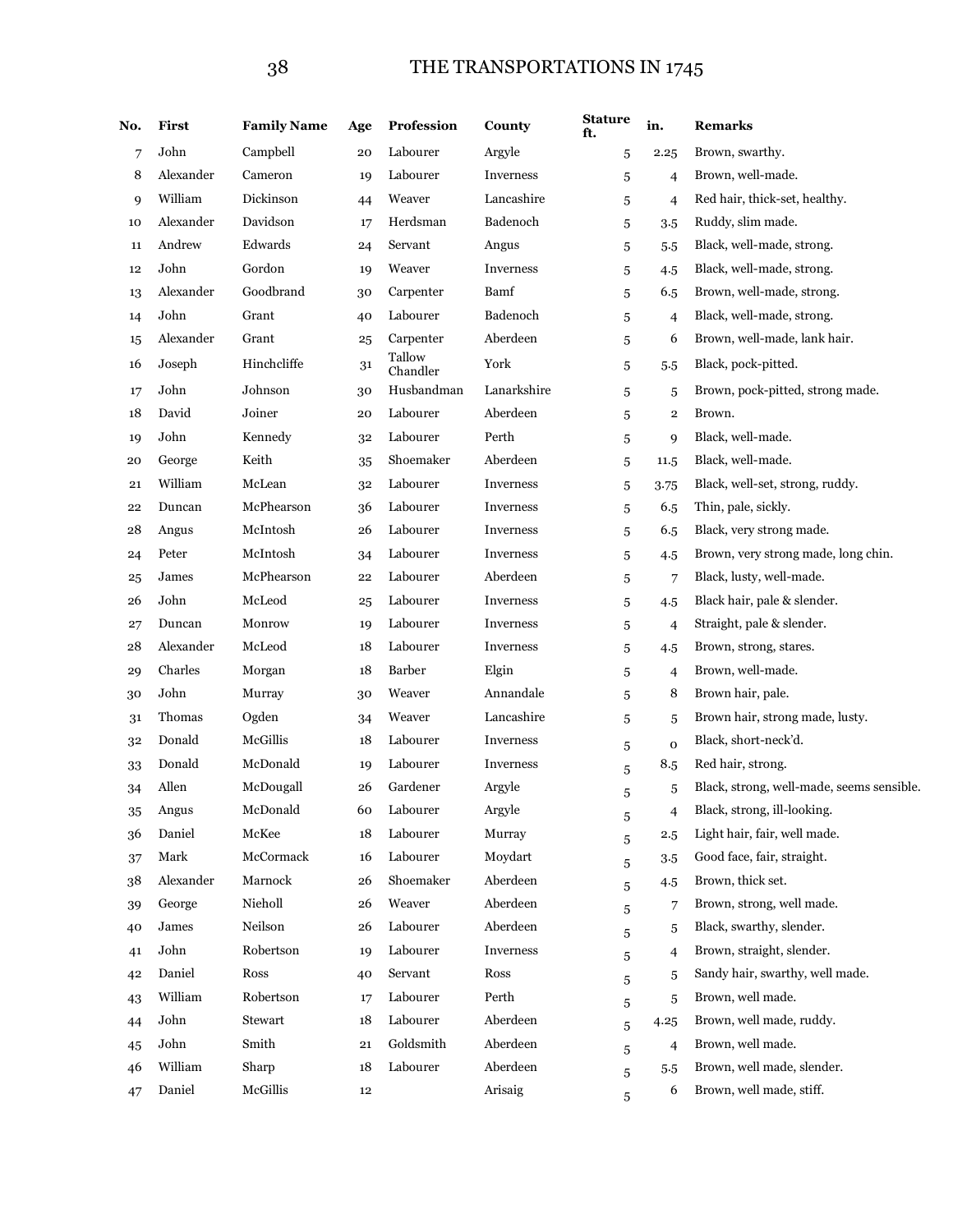# THE TRANSPORTATIONS IN 1745 39

| No. | First     | <b>Family Name</b> | Age | Profession  | County        | <b>Stature</b><br>ft. | in.          | <b>Remarks</b>                                |  |  |
|-----|-----------|--------------------|-----|-------------|---------------|-----------------------|--------------|-----------------------------------------------|--|--|
| 48  | James     | Lacky              | 16  | Weaver      | Edinburgh     | 5                     | $\mathbf{o}$ | Black, straight.                              |  |  |
| 49  | George    | Bain               | 25  | Labourer    | Aberdeen      | 5                     | 5.5          | Black, swarthy.                               |  |  |
| 50  | Hector    | McGillis           | 16  | Herdsman    | Inverness     | 5                     | $\mathbf 0$  | Black, lusty.                                 |  |  |
| 51  | John      | Scott              | 17  | Herdsman    | Perth         | 5                     | 3.5          | Light hair, fair-fac'd, slender               |  |  |
| 52  | John      | Stewart            | 18  | Labourer    | Aberdeen      | 5                     | 3.5          | Brown, well made, swarthy.                    |  |  |
| 53  | John      | Thompson           | 18  | Labourer    | Bamf          | 5                     | 4.25         | Black.                                        |  |  |
| 54  | Adam      | Sutherland         | 35  | Labourer    | Sutherland    | 5                     | 6            | Black hair, pale fac'd, slender.              |  |  |
| 55  | Isabell   | Chambers           | 25  | Knitts      | Mearnshire    | 5                     | 7            | Black, tall & slender.                        |  |  |
| 56  | Eliza     | Clavering          | 22  | Sempstress  | Bamf          | 5                     | $\mathbf 0$  | Brown, thin.                                  |  |  |
| 57  | Isabell   | Hamilton           | 50  | Knitts      | Musselburgh   | 4                     | 7            | Brown, little.                                |  |  |
| 58  | Mary      | Kennedy            | 20  | Sewing, &c. | Glengary      | 4                     | 7            | Brown, full fac'd, ruddy.                     |  |  |
| 59  | Jane      | McKenzie           | 19  | Sewing, &c. | Inverness     | 4                     | 7            | Fair hair, pock-pitted, slender.              |  |  |
| 60  | Eliza     | McFarlin           | 30  | Sewing, &c. | Perth         | 5                     | 8.5          | Black, lusty, ruddy.                          |  |  |
| 61  | Eliza     | Robb               | 35  | Knitts      | Aberdeen      | $\overline{4}$        | 11           | Brown, thick.                                 |  |  |
| 62  | John      | Crookshanks        | 14  | Herdsman    | Aberdeen      | 5                     | $\mathbf 0$  | Fair complexion, healthy.                     |  |  |
| 63  | Duncan    | McCleish           | 18  | Pedlar      | Perthshire    | $\overline{4}$        | 11.75        | Pale complexion, slender.                     |  |  |
| 64  | Alexander | Low                | 37  | Whitesmith  | Lancashire    | 5                     | 5.75         | Pock-pitted, ruddy, slender, healthy.         |  |  |
| 65  | James     | Dunbar             | 17  | Labourer    | Murray        | 5                     | $\mathbf 0$  | Dark complexion, well made.                   |  |  |
| 66  | Robert    | Tom                | 16  | Labourer    | Angus         | 5                     | $\mathbf 1$  | Black hair, strong, healthy.                  |  |  |
| 67  | William   | Chapman            | 32  | Pedlar      | Aberdeenshire | 5                     | 4.5          | Pale complexion, healthy.                     |  |  |
| 68  | Thomas    | Brownhill          | 22  | Labourer    | Perthshire    | 5                     | 6.75         | Fair complexion, slender, well made, healthy. |  |  |
| 69  | Alexander | <b>Brownlee</b>    | 20  | Watchmaker  | Edinburgh     | 5                     | 6            | Red hair, slender.                            |  |  |
| 70  | John      | Topp               | 16  | Carpenter   | Bamf          | 5                     | 3            | Brown, slender, healthy.                      |  |  |
| 71  | Joseph    | Brown              | 16  | Taylor      | Bamf          | 5                     | 6            | Dark complexion, well-made, healthy           |  |  |
| 72  | Daniel    | Duff               | 26  | Labourer    | Perthshire    | 5                     | 7.5          | Cross made, strong, healthy.                  |  |  |
| 73  | Robert    | Paterson           | 19  | Hosier      | Aberdeen      | 5                     | 5            | Slender, well made, healthy.                  |  |  |
| 74  | Alexander | Midleton           | 41  | Servant     | Edinburgh     | 5                     | 5.25         | Writes well, well looking, healthy.           |  |  |
| 75  | William   | Thompson           | 40  | Labourer    | Angus         | 5                     | 3.5          | Dark hair, healthy.                           |  |  |
| 76  | James     | Thompson           | 21  | Labourer    | Bamf          | 5                     | $2.5\,$      | Brown, sickly.                                |  |  |
| 77  | Robert    | Warren             | 20  | Weaver      | Aberdeenshire | 5                     | 5            | Brown, well-made, healthy.                    |  |  |
| 78  | James     | Urquhart           | 18  | Labourer    | Aberdeenshire |                       | 5.75         | Brown complexion, healthy.                    |  |  |
| 79  | Andrew    | Mill               | 17  | Taylor      | Bamfshire     | 5<br>5                | 7.25         | Brown complexion, healthy, slender, thin.     |  |  |
| 80  | Charles   | Grant              | 19  | Miller      | Inverness     |                       | $7.5\,$      | Brown complexion, healthy, robust, well made. |  |  |
| 81  | James     | Ross               | 20  | Carpenter   | Edinburgh     | 5<br>5                | 2.25         | Pale hair, sickly.                            |  |  |
| 82  | George    | Read               | 30  | Labourer    | Bamf          |                       | 4.5          | Dark visage, strong, healthy.                 |  |  |
| 83  | Peter     | Summerall          | 14  | Shoemaker   | Lothian       | 5<br>5                | 1.75         | Fair hair, slender, straight.                 |  |  |
| 84  | James     | Mann               | 20  | Baker       | Perthshire    |                       | $\mathbf{o}$ | Pale complexion, well made.                   |  |  |
| 85  | William   | Mills              | 22  | Servant     | Aberdeen      | 5                     | 3            | Sandy hair, healthy, Do.                      |  |  |
| 86  | Andrew    | Langer             | 40  | Weaver      | Dublin        | 5                     | 6.75         | Dark complexion, well made, healthy.          |  |  |
| 87  | James     | Lawson             | 22  | Labourer    | Angus         | 5                     | 5.5          | Well made, slender, healthy.                  |  |  |
| 88  | John      | Troop              | 20  | Gardener    | Stirlingshire | 5                     | 8.25         | Dark, sickly.                                 |  |  |
|     |           |                    |     |             |               | 5                     |              |                                               |  |  |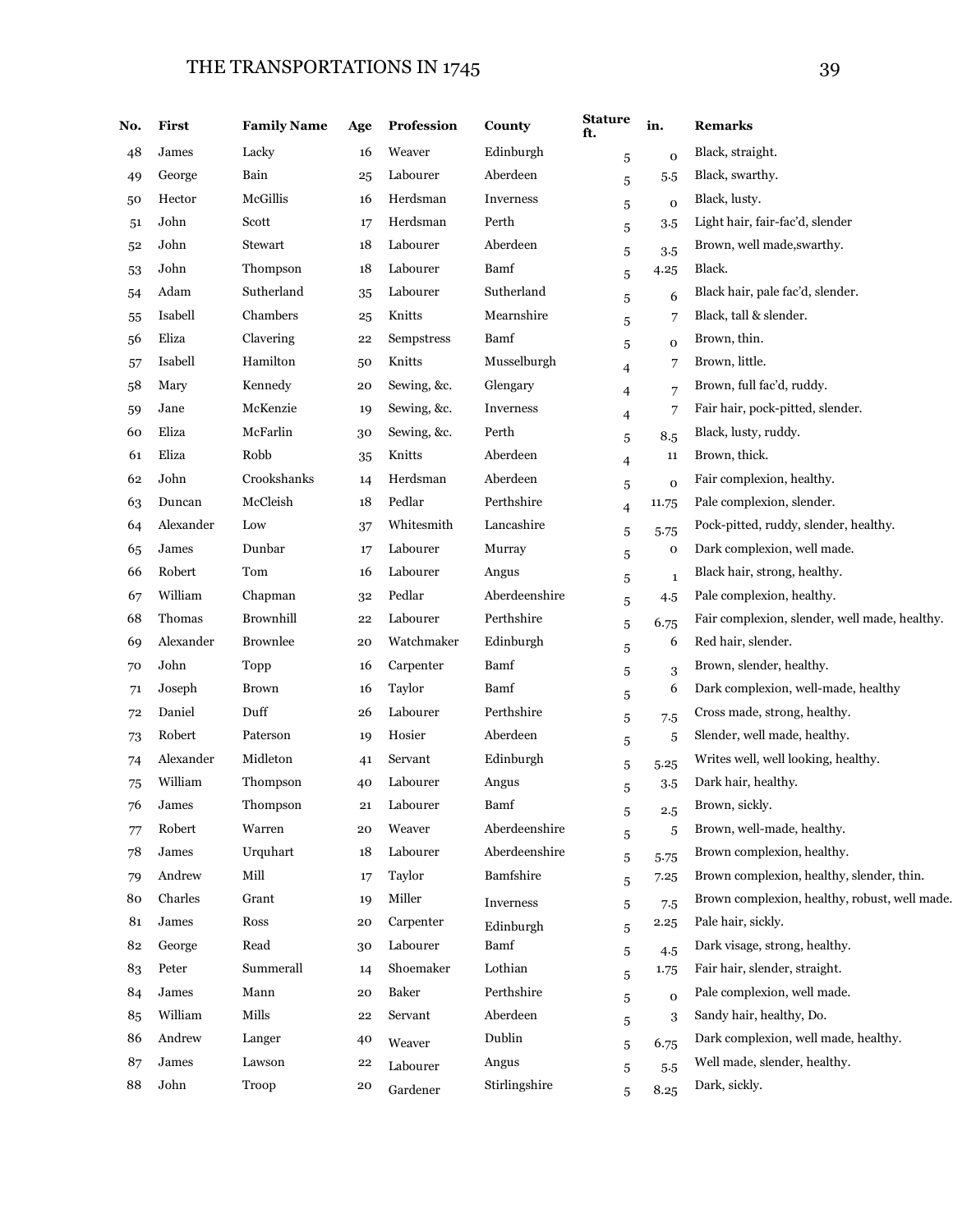# THE TRANSPORTATIONS IN 1745

| No. | <b>First</b> | <b>Family Name</b> | Age | Profession      | County        | <b>Stature</b><br>ft. | in.            | <b>Remarks</b>                       |
|-----|--------------|--------------------|-----|-----------------|---------------|-----------------------|----------------|--------------------------------------|
| 89  | George       | Samuel             | 18  | Bookbinder      | Edinburgh     | 5                     | 5              | Brown, pale, slender, sickly.        |
| 90  | James        | Donald             | 20  | Taylor          | Mearnshire    | 5                     | 7.5            | Brown complexion, well made, sickly. |
| 91  | Andrew       | Matthew            | 32  | Maltster        | Perthshire    | 5                     | 5              | Dark Dcomplexion, sickly             |
| 92  | Walter       | Minnis             | 18  | flaxdresser     | Perthshire    | 5                     | 3              |                                      |
| 93  | James        | Lamb               | 25  | Watchmaker      | Edinburgh     | 5                     | 5              | Fair, slender, healthy.              |
| 94  | William      | Jackson            | 19  | Labourer        | Angus         | 5                     | $\mathbf{o}$   | Brown, lusty, strong, well made.     |
| 95  | William      | Clapperton         | 13  | Ploughboy       | Bamfshire     | 4                     | 11             |                                      |
| 96  | Donald       | McDonald           | 58  | Servant         | Edinburgh     | 5                     | 5              | Swarthy, well made.                  |
| 97  | Hugh         | McDonald           | 13  | Servant         | Arisaig       | 4                     | 7              | Slender, sickly.                     |
| 98  | James        | McClean            | 19  | Nailmaker       | Stirlingshire | 5                     | 0.25           | Sandy complexion, healthy.           |
| 99  | William      | Ross.              | 36  | Sailor          | Aberdeenshire | 5                     | 3.5            | Dark hair, ruddy, well set, robust.  |
| 100 | John         | Livesay            | 17  | Cordwainer      | Lancashire    | 5                     | 6              | Pale, healthy, well made.            |
| 101 | Archibald    | McPhearson         | 16  | Cowherd         | Skye          | 4                     | 9.5            | Thick, pock-pitted.                  |
| 102 | Duncan       | Campbell           | 16  | Labourer        | Argyleshire   | 5                     | $\mathbf 0$    | Dark complexion, straight, healthy.  |
| 103 | Charles      | Halket             | 20  | Labourer        | Aberdeenshire | 5                     | 9.5            | Well made, sprightly.                |
| 104 | John         | Cuningham          | 32  | Labourer        | Argyleshire   | 5                     | 7.5            | Black, sturdy, his own hair.         |
| 105 | John         | McKenzie           | 22  | Gentleman       | Ross-shire    | 5                     | 10             | Well made, genteel.                  |
| 106 | Hugh         | McFee              | 30  | Labourer        | Inverness     | 5                     | 4.75           | Lusty, black.                        |
| 107 | John         | Chambers           | 21  | Labourer        | Perthshire    | 5                     | 8.75           | Dark hair, well made.                |
| 108 | Daniel       | Dingwell           | 31  | Glover          | Inverness     | 5                     | 0.5            | Brown, lame.                         |
| 109 | Donald       | McDonald           | 22  | Labourer        | Inverness     | 5                     | 6.5            | Black hair, lusty.                   |
| 110 | William      | Robertson          | 20  | Weaver          | Murray        | 5                     | 3.75           | Dark hair, well made,                |
| 111 | John         | Ostler             | 25  | Gentleman       | Lincolnshire  | 5                     | 7.5            | Brown hair, genteel.                 |
| 112 | John         | Campbell           | 15  | Servant         | Argyleshire   | 4                     | 10             | Brown hair, genteel, sprightly.      |
| 113 | Joseph       | McDonald           | 27  | Servant         | Murray        |                       |                |                                      |
| 114 | John         | Bouie              | 14  | Servant         | Aberdeenshire | 5                     | $\mathbf{o}$   | Nut-brown, lively.                   |
| 115 | John         | Anderson           | 18  | Gardener        | Aberdeenshire | 5                     | $\overline{2}$ | Dark hair, well made.                |
| 116 | James        | Anderson           | 25  | Taylor          | Ross-shire    | 5                     | $\mathbf{o}$   | Dark hair, pale.                     |
| 117 | William      | Coats              | 55  | Labourer        | Aberdeenshire | 5                     | 3              | Dark hair, shot in right shoulder    |
| 118 | John         | McIntosh           | 16  | Fidler          | Inverness     | 5                     | 0.25           | Dark hair, sprightly.                |
| 119 | William      | Campbell           | 21  | Weaver          | Perthshire    | $\sqrt{5}$            | 6              | Fair, thin, writes well, healthy.    |
| 120 | Duncan       | <b>Ore</b>         | 41  | Labourer        | Perthshire    | 5                     | 4.5            | Dark hair.                           |
| 121 | Duncan       | Ore                | 14  | Weaver          | Perthshire    | 4                     | 8              | Brown, sprightly.                    |
| 122 | James        | Reed               | 18  | Labourer        | Angus-shire   | 5                     | 6              | Brown, lively.                       |
| 123 | James        | Henderson          | 30  | $\mathrm{Cook}$ | Angus-shire   | 5                     | 6.5            | Brown hair, slender.                 |
| 124 | James        | Petre              | 20  | Labourer        | Angus-shire   | 5                     | 4.75           | Brown, sprightly.                    |
| 125 | David        | Sharrock           | 19  | Weaver          | near Preston  | 5                     | 6.25           | Thin.                                |
| 126 | Francis      | <b>Brown</b>       | 27  | Husbandman      | Lancashire    | 5                     | 3.25           | Light brown hair, thin.              |
| 127 | Richard      | Riding             | 24  | Weaver          | near Preston  | 5                     | 3              | Light brown hair, sturdy.            |
| 128 | Henry        | <b>Bibby</b>       | 22  | Weaver          | Wigan         | 5                     | 6.25           | Dark hair.                           |
|     |              |                    |     |                 | Walton        |                       |                | Light hair.                          |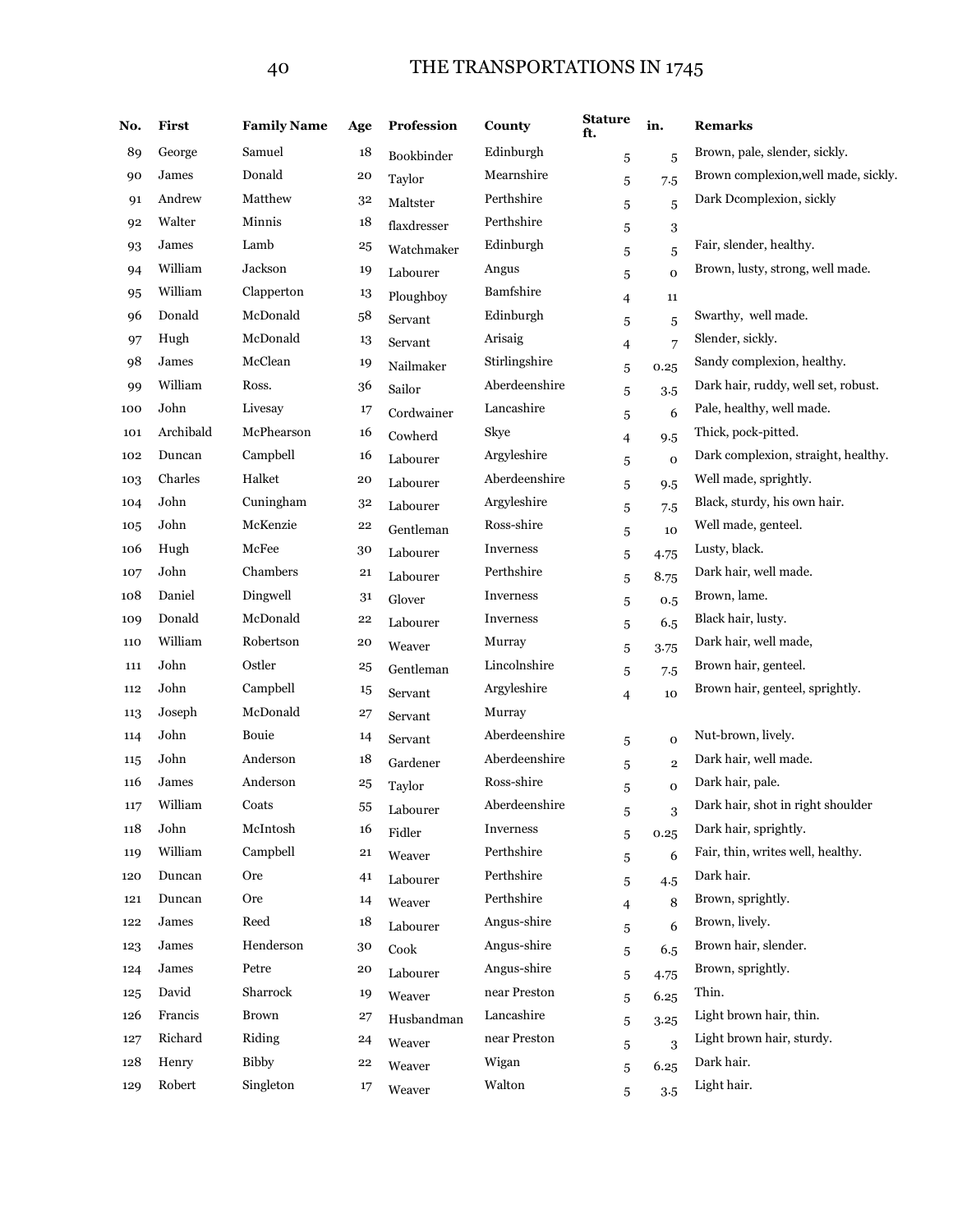#### THE TRANSPORTATIONS IN 1745

| No. | <b>First</b> | <b>Family Name</b> | Age | Profession    | County        | <b>Stature</b><br>ft. | in.            | <b>Remarks</b>            |
|-----|--------------|--------------------|-----|---------------|---------------|-----------------------|----------------|---------------------------|
| 130 | John         | Williamson         | 17  | Labourer      | Aberdeenshire | 5                     | 3.25           | Light brown, thin.        |
| 131 | Alexander    | Campbell           | 27  | Labourer      | Argyleshire   | 5                     | 7.5            | Sturdy, brown.            |
| 132 | George       | Hume               | 30  | Writer        | Edinburgh     | 5                     | $\overline{7}$ | Black man.                |
| 133 | John         | Mason              | 18  | Barber        | Aberdeenshire | 5                     | 3.25           | Brown hair, well looking. |
| 134 | John         | Stewart            | 17  | Labourer      | Perthshire    | 5                     | 3.5            | Dark hair, lively.        |
| 135 | Alexander    | Robinson           | 40  | Labourer      | Perthshire    | 5                     | 1.75           | Dark hair, pale.          |
| 136 | James        | Sharrock           | 21  | Taylor        | Preston       | 5                     | 6              | Dark hair, pale.          |
| 137 | Richard      | Leatherbarrow      | 32  | Weaver        | Winwick       | 5                     | 6.75           | Chesnut, sturdy.          |
| 138 | John         | Cottam             | 17  | Labourer      | Clifton       | 5                     | 6.5            | Sandy hair.               |
| 139 | Hugh         | Johnson            | 27  | Weaver        | Walton        | 5                     | 3              | Blind of right eye.       |
| 140 | Thomas       | <b>Bold</b>        | 21  | Labourer      | Wigan         | 5                     | 5.25           | Dark hair.                |
| 141 | Thomas       | Charnley           | 19  | Weaver        | Walton        | 5                     | 8              | Strong light brown.       |
| 142 | Richard      | Procter            | 20  | Maltster      | near Preston  | 5                     | 5.5            | Dark brown, sprightly.    |
| 143 | Margaret     | <b>Dykes</b>       | 22  |               | Lithgow       | 5                     | $\mathbf 0$    | Well-looking.             |
| 144 | Mary         | McKenzie           | 20  | Spin          | Lochaber      |                       |                | Lusty, healthy.           |
| 145 | Barbara      | Camell             | 19  |               | Perthshire    |                       |                | Red-hair, clever.         |
| 146 | Jane         | McIntosh           | 20  | Spin and knit | Inverness     |                       |                | Red-hair, clever.         |
| 147 | Flora        | Cameron            | 40  |               | Lochaber      |                       |                | Black-hair.               |
| 148 | Effy         | Cameron            | 28  | Spin and knit | Lochaber      |                       |                | Black-hair, swarthy.      |
| 149 | Anne         | Cameron            | 30  | Spin and knit | Lochaber      |                       |                | Little-woman.             |
| 150 | Margaret     | McDonald           | 23  | Spin and knit | Perthshire    |                       |                | Black-hair.               |
|     |              |                    |     |               |               |                       |                |                           |

This description was taken by Mr. Smith at Lincoln, York and Lancaster in October 1746.

The list is taken from three different gaols—Lincoln, York, and Lancaster—and it is likely that the first 46 prisoners whose names are all alphabetically arranged would come from Lincoln; the other names from York and Lancaster being inserted without any regard to sequence. Of the 135 men, 18 hailed from Perthshire, 20 from Inverness, 25 from Aberdeen, 19 from England, and 1 from Ireland. As to the trades represented, 55 were labourers, 11 servants, 20 weavers, 4 herdsmen, 2 gentlemen, viz. "No. 105, John M'Kenzie, 22, Ross-shire, well made, genteel,' and No. 111, John Ostler, 20, Lincolns, brown hair, genteel." There was an Edinburgh writer, George Hume, age 30, marked as a "Black man," whose colour would, no doubt, suit the West Indies. One man, No. 104—a labourer—is noted as having 'his own hair.' A wig was hardly to be expected from one of his class or his age—he was only 32. Then there is a fiddler from Inverness, of but 16 years and 5¼ feet in height, who is happily characterised as "sprightly." The following other occupations were represented: sailor, watchmaker, carpenter, whitesmith, pedlar, tallow-chandler, hosier, maltster, shoemaker, baker, bookbinder, flax-dresser, nailmaker, glover, gardener, cook, tailor, husbandman, ploughboy cowherd, cordwainer, and last but not least, two barbers. No. 92, Walter Minnis, would probably be Walter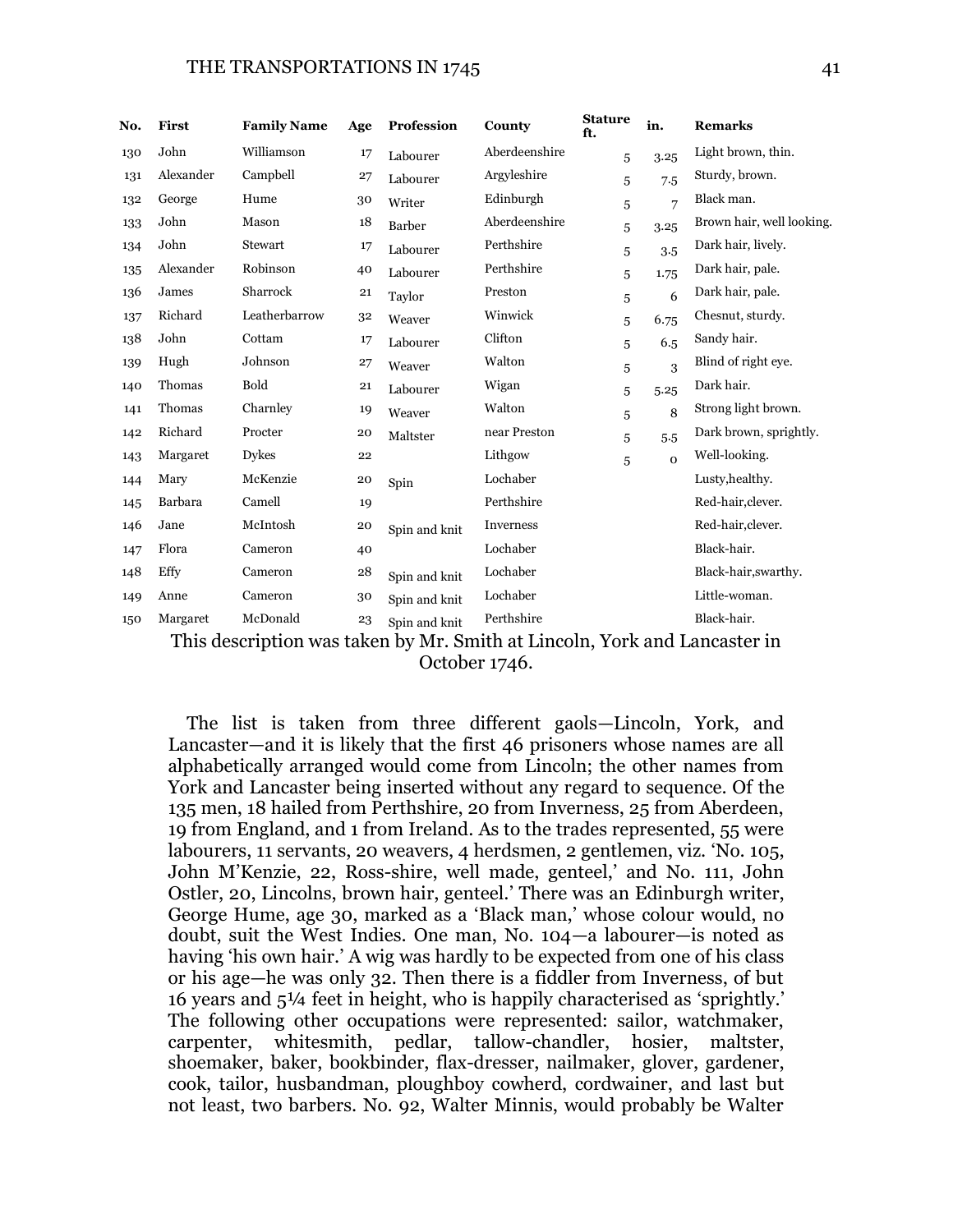Menzies. Five of them were pock-pitted, and not one of them all was six feet in height. As many as sixty were under 20 years of age.

The island of Martinico or Martinique, into which the prisoners were carried, was in French possession, though taken from the French fifteen years later by Admiral Rodney, to whom its Governor-General, De La Touche, capitulated. It was the chief of all the Leeward Islands owned by the French, and was the residence of the ruler of the French settlements in the West Indies. It was quite typical of the other islands in its character and products. Its exports were sugar, cotton, cocoa, aloes, coffee, cassia, etc., and the climate was more adapted to blacks than whites. The island was recently the scene of a terribly disastrous volcanic disturbance, which came suddenly with appalling and devastating destruction to life and property. In 1747 it was a sally-port for French privateers in the West Indian Seas, just as the Island of Bourbon was to French pirates in the Indian Ocean. As the articles of the 1762 capitulation make no reference to the 150 prisoners in course of transportation, it is to be presumed that they had previously quitted the island.

The captured vessel was duly claimed from the French in January 1748, but they peremptorily declined to hand over it or the prisoners to the British Government. They were then asked to include the latter in the next cartel for the exchange of prisoners, and again they refused to enter into any engagement implying the return of the unfortunates to English servitude. What the fate of these prisoners—these twice-taken captives ultimately was, does not transpire from the official papers. Let us hope they achieved their liberty and return to their native land in happier times.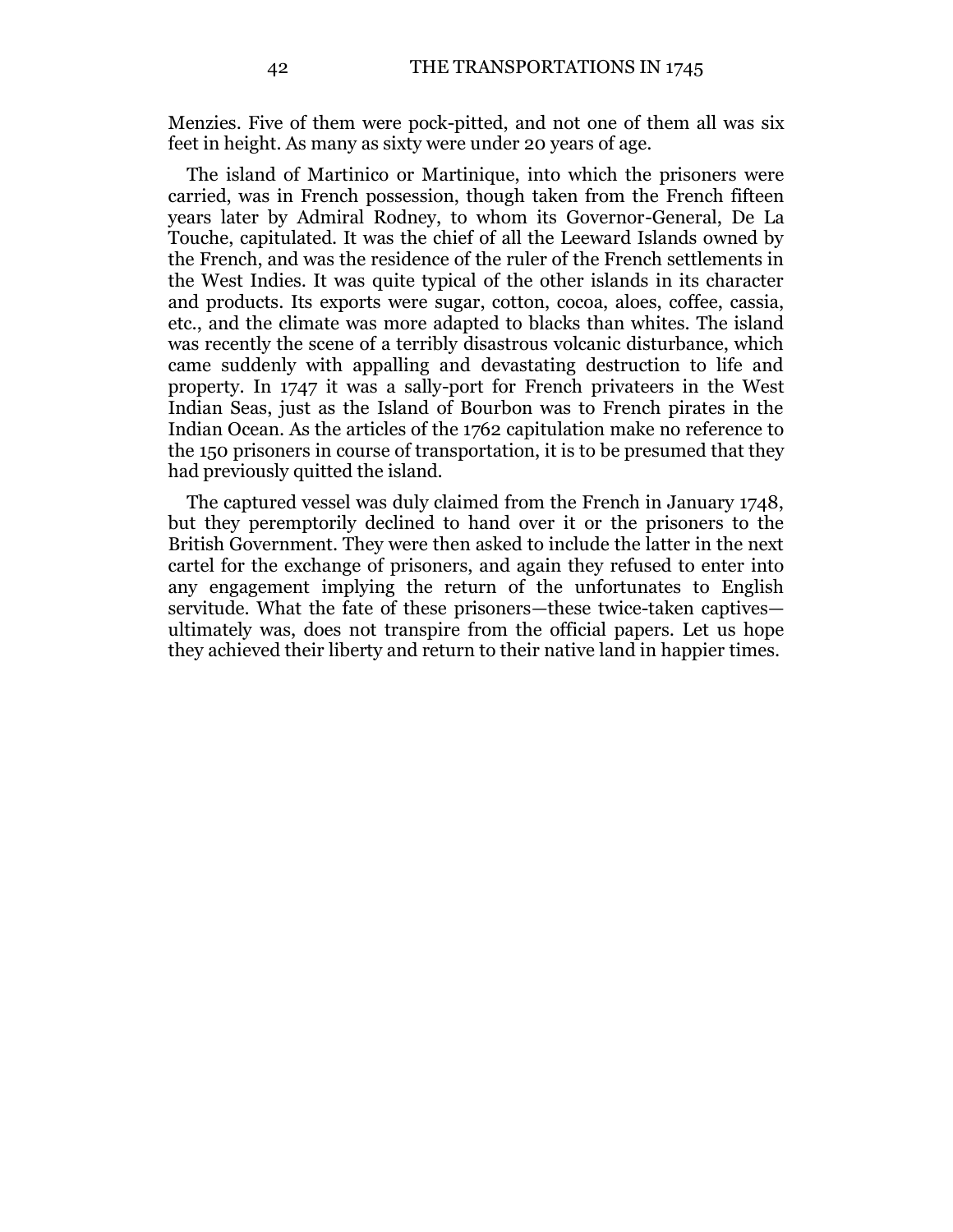#### CHAPTER V

# <span id="page-42-0"></span>Efforts to transport Jacobite officers—List of transported rebels—The Colonisation movement fed by deportation of criminals—The Lord Justice-Clerk watching rebel doings in Scotland.

ALTHOUGH the transported Jacobites were almost entirely confined to the rank and file—the 'private men' as they were termed—yet some of the higher grades would have been thankful to escape death even by the highway of transportation. What will a man not give in exchange for his life? William Drummond, who had acted in the Pretender's army as an assistant-surgeon, offered to go out to the hospital at Cape Breton in the same capacity. James Brand, major and quartermaster, would fain have saved his life by going to the Plantations, but the king spurned his petition for mercy.

Robert Forbes, son of John Forbes of Newe, Aberdeenshire, was a youth of eighteen years when he entered the rebel service. He deserted at Falkirk, and went thereafter to the house of Patrick Dundas, surgeon in Airth. While in Glasgow with the rebels, he was billeted on the Rev. Dr. Leechman, Professor of Divinity in the University; and in the course of conversation with the Professor and Mrs. Leechman, he informed them that Lord Pitsligo had got him to join at: Edinburgh, and that he had regretted having done so. . Forbes regularly attended family worship when staying at the Professor"s house. He mentioned to Mrs. Leechman that he would try to get a commission in the king's army, where he had brothers who were officers. He was apprehended at Carlisle when going south to follow his business in London. After his conviction for treason, friends did their best to obtain a reprieve for him. The Leechmans signed a petition in his favour, so did two Edinburgh citizens—Alexander Harley, merchant, and William Murray, printer, under whom Forbes had been learning the art of printing. The Provincial Synod of Aberdeen approached Lord President Forbes, and the Earl of Findlater wrote to London, on his behalf.

William Home was a prison companion of Forbes. The official description of Home was, "a boy of 14, carried the standard at Falkirk and Culloden." He was a cornet in Lord Balmerino"s troop of Life-Guards. His brother David was a Captain in the same troop, and was tried and executed. William was not fourteen when he joined, the temptations being a military dress with its fine lace and bright colours and the carrying of the standard. The Earl of Home, their relative, petitioned on behalf of both the brothers, and took occasion to hint at the services he had rendered the government at the elections. A surgeon testified to Home"s bad state of health, due to close confinement in Carlisle Castle, where fever was then raging, as a result of the prisoners having to lie on damp planks and rotten straw. Both Home and Forbes asked to be excused from serving abroad as common soldiers in the king"s army, but they were sent in custody of a messenger *en route* for Portsmouth. They absolutely refused to sign a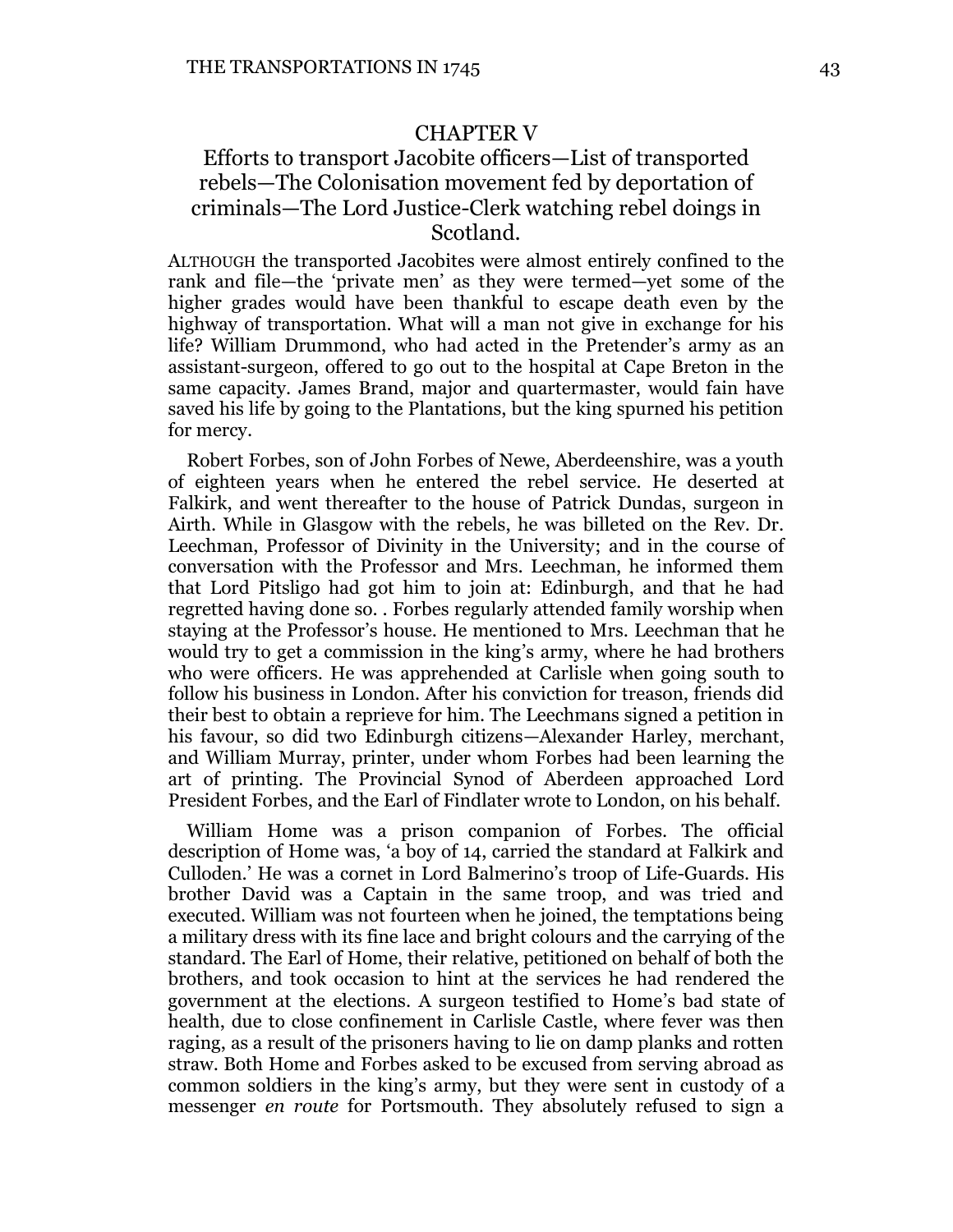paper undertaking to serve in the East India Company"s service along with Admiral Boscawen"s projected expedition to the East Indies, as they were in a wretched state of health. They wouldn"t live, they said, above a month on shipboard. In the end, a free pardon was extended to them.

James Dods was a farmer in Belton, Haddington, but in 1743 he leased from its proprietor, Mr. George Buchan of Kells, the farm of Setonhill Mains, barony of Longniddry and parish of Gladsmuir, East Lothian. He was implicated in the rebellion, and the battle of Preston was fought in the neighbourhood of his farm. His story is that he had all his effects carried off. The rebels took his horses and forced him with them, as he could have proved, but he drew for transportation and it had fallen to his lot. He could appeal, he said in his petition, to the king"s evidence John Drummond, if he did not complain frequently to the person called the Duke of Perth of his being forced by the rebels. His pastor, the Rev. William Robertson, minister of Gladsmuir Parish, filed an affidavit on 8th April 1746 on his behalf, in the true spirit of Christian charity which hopeth all things and believeth all things. After testifying that he knew James Dods, late tenant in Setonhill Mains, now a prisoner in Tilbury Fort, Mr. Robertson added: "He was sober, discreet, and peaceable, and regularly attended the Established Church. As to his behaviour since 21st September 1745, I can say nothing, having left the kingdom after the victory gained by the rebels at Preston; but as I am certainly informed, he never openly joined them during their stay in Scotland." Dods made a strong appeal to be saved from transportation on the ground that his wife and children would be beggars if he were transported. His fate is not told.

Robert Taylor was a shoemaker in Edinburgh, and being in very low circumstances joined the insurgents. He was only fifteen days with them when he was made prisoner and put in Edinburgh Castle. He was officially described as "a Captain in Rebel Army, active in enlisting soldiers, and forced James Wilson, a sheriff-officer, to read one of the Pretender"s Proclamations at the Cross of Edinburgh." At his trial in Carlisle, he pleaded guilty. Affidavits poured in testifying to his humanity to the wounded Royalists taken at the battle of Preston, whose sufferings he relieved by timely supplies and attentions. The judges in reviewing, as was their wont, the sentences passed by them, thus expressed themselves to the Duke of Newcastle on 22nd September 1746: "There is one of these prisoners, Robert Taylor, whose petition with the affidavits thereto annexed, we herewith transmit to your Grace, hoping he may be found an object of clemency." While in Carlisle prison, he seems to have suffered from the close confinement. He next appears as one who is about to be forced to enter into military service abroad, for a war official (H. Fox) writes thus to J. Eamsden on 3rd November 1747 in regard to Taylor's petition against having to serve his Majesty in scarlet: "Admiral Boscawen represents Taylor as the ringleader of those who refused to enlist, which made me name and threaten him in my letter. I know nothing of the facts mentioned in his petition; if true, he should not have suffered himself to be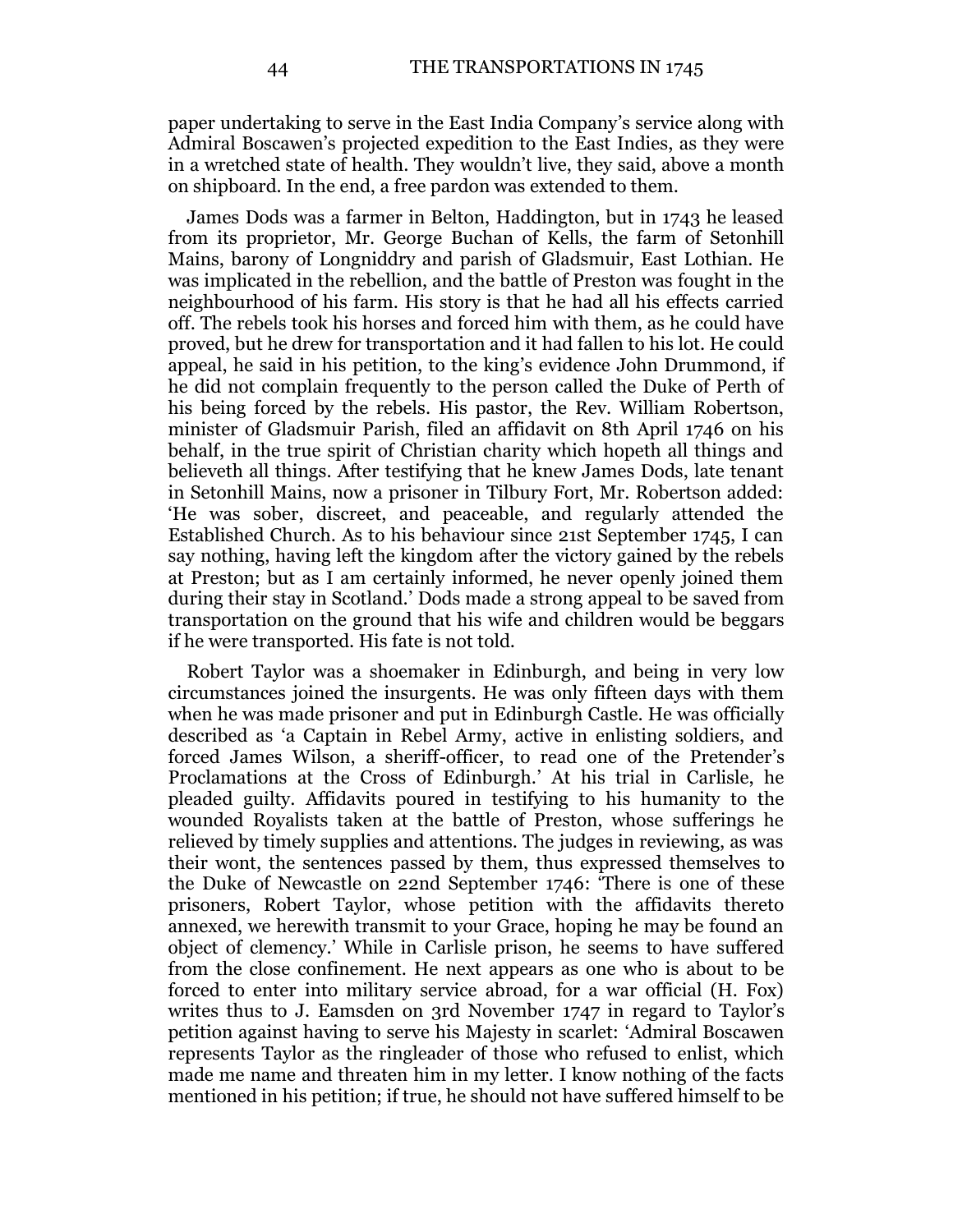brought from Carlisle, where he would have been left if he had there declared his mind about enlisting. If he is not of the lowest class of people as he seems to insinuate, and was of use to the wounded people taken by the rebels, it is a pity it was not known before; for to let the rest see that the man esteemed the worst met with favour may have bad consequences. He must stay where he is until Admiral Boscawen examines into it. If left, he must remain in prison." Taylor thus narrowly escaped transportation as a soldier and severe fighting in India.

There is recorded in the State papers a movement of transported rebels on 30th March 1747, 270 having sailed from Gravesend on that day, being 183 from Tilbury Fort, 76 from transports on the river, and 11 from Southwark. A computation was made in the prints of the period that at the beginning of April of that year upwards of 600 had been shipped. On the 24th of April, 148 were sent from Carlisle; and about the same time 68 who had cast lots in York Castle, viz.:—

William Murray. Andrew Youl. William Dickinson. Walter Mather. William Hall. John Donates. John Johnston. John Scot. Charles Shedon. John Kennedy. William Maclean. Alexander Davidson. Duncan Macpherson. John Gordon. Angus Macintosh. Peter Macintosh. James Macpherson. John Cameron. Alexander Campbell. Angus Macdonald. Donald Macdonald. Thomas Ogden. Mary Kennedy. Isabel Hamilton. Elizabeth Grant. Margaret Simpson.

Elizabeth Rob. Alexander Catanach. John Robertson. Dougal Campbell. Dougal Campbell. John Macleod. Charles Morgan. Alexander Macleod. Duncan Monro. Angus Grant. Alexander Campbell. Angus Macleod. John Stewart. Daniel Ross. John Macdonald. Hector Macgilles. Alexander Goodbrand Robert Adam. Daniel Mackay. William Bell. John Grant. Alexander Cameron. John Smith. Daniel Macgilles. Daniel Macgilles. Mark Macormick.

Thomas Ross. John Stewart. Elizabeth Macfarlane. Jean Mackenzie. Isabel Chalmers. Agnes Macartney, *alias*  Annis Cathon. Joseph Hinchley. Allan Macdougal. William Robertson. Angus Macdonald. John Thomson. John Campbell. John Murray. George Bean. George Keith. James Neilson. Alexander Marnoch. David Joiner. Alexander Grant. William Sharp. George Nichol. James Leckie. Andrew Edwards. Adam Sutherland.

These were all to sail from Liverpool for America. Of the 148 from Carlisle, 135 were "lot-men," 8 against whom no bills were drawn and who drew no lots; and 5 against whom indictments were found but who were ill at the time of the trials.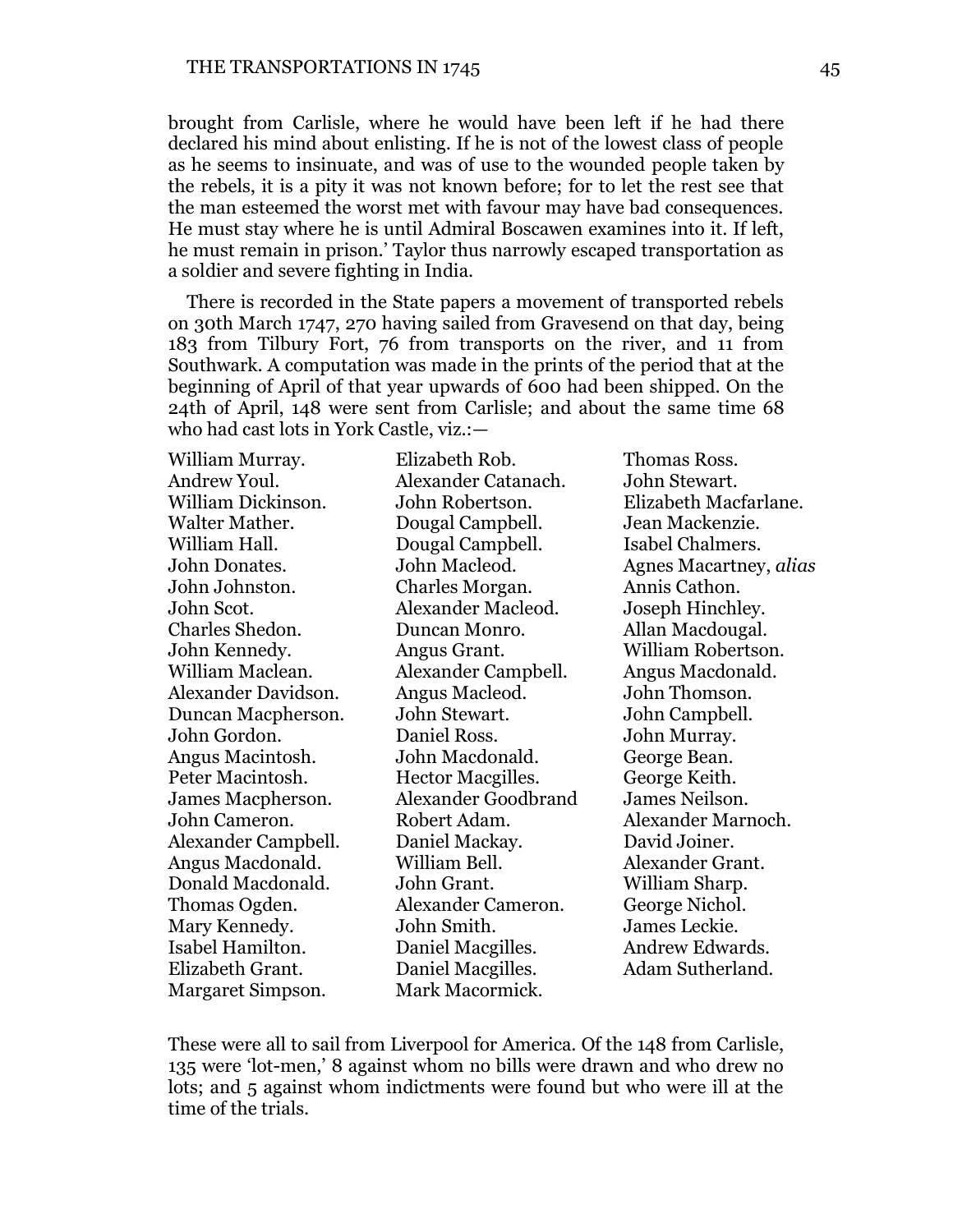While the large ships which sailed from Liverpool to the plantations with these prisoners and others from Lancaster, Chester, and Lincoln—in all 430—were taking them on board, an unfortunate accident occurred, the ship"s boat conveying some of them having run against a hawser and partially capsized, throwing into the water and drowning 8 out of the 74 brought from Chester, viz. Charles Gordon, Andrew Gib, Colin Macdonald, John Macfarlane, William Oldham, James Mackay, Hugh Macleod, and John Macconery. As they were handcuffed two and two together like felons, it was impossible for any of them to save their lives. At this time it was reckoned that rather more than 1000 prisoners had been transported.

On 4th October 1747, 38 rebels at Carlisle Castle and 37 at York Castle, who were reported to be fit for service as soldiers, set out from the last place for London under a strong guard. Their ultimate destination was the East Indies, where they were to serve under Admiral Boscawen, who had sent a mounted officer of the independent companies to take charge of them. On the way from Carlisle to York they were strongly solicited to enlist by this officer, but he could only persuade two of them. He rode on, however, to York, where he got most of the prisoners there to consent to become food for powder. Among the Carlisle contingent were Captain James Hay, who was recalled on the way and allowed to return to France with the French troops under Colonel Drummond, the two youths, William Home and Robert Forbes, who refused to join the colours, and lastly, Robert Taylor, who acted as a ringleader in dissuading the Carlisle prisoners from enlisting for service abroad.

The Government were so desirous to get soldiers to help in "the reduction of Canada,' that they had offered in June 1746 a bounty of  $\pounds$ 30 to be paid in bills of credit, a share in the plunder obtained from the French, also a blanket to each man and a bed for every two men. These were the inducements held out to volunteers and publicly advertised in the *Gazette.* Attempts were also made to enlist as many rebels as possible, though without using direct compulsion. It was tried in a more insidious way. In July 1748, William Barclay and 72 others were pardoned "on condition of their enlisting themselves into his Majesty"s service to go abroad." It is probable that somewhat more than one-third of all the prisoners would enter the army for foreign duty.

The recruiting of the army and colonising in foreign parts ran side by side. The necessity was recognised of ample immigration if the conquests of the army would be consolidated and the English race supplant or at least outnumber that of the French in the conquered territory. The two main military objectives at this time were Canada and India—both West and East, but principally East. Transportation of criminals acted also as a great feeder of colonisation. Two chapmen for fraudulent bankruptcy at Glasgow in July 1748 were ordered to be pilloried and to be transported to America for seven years; and two sextons who elsewhere took out of the graveyard and sold 150 lead coffins, were similarly sentenced. The Colonies thus became a common receptacle for all kinds of characters—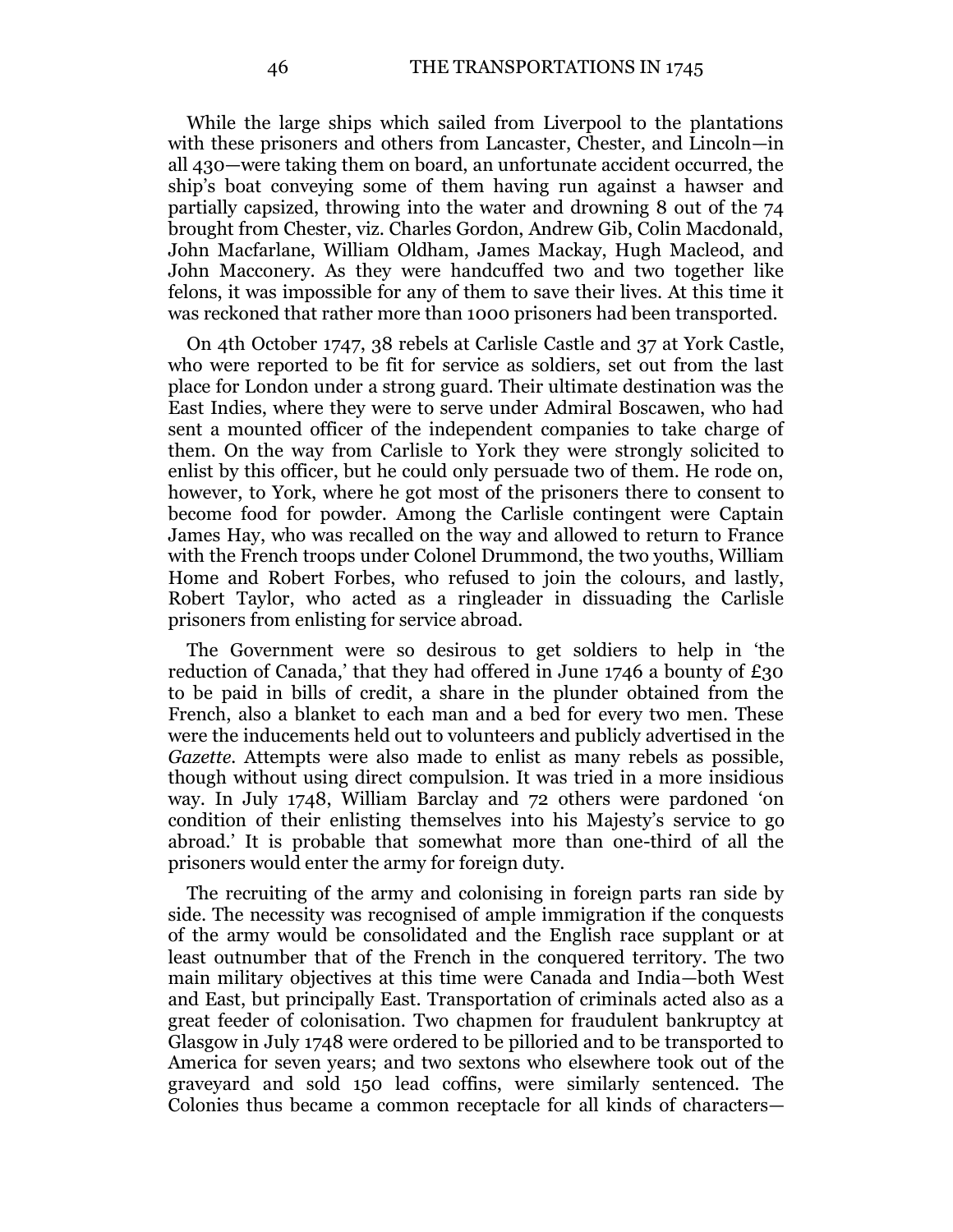bad, good, and indifferent. On the 14th.March 1749 it was announced that, responsive to a notice in the *Gazette* inserted by the Lords Commissioners, upwards of 400 persons had given their names to the Estate and Plantations Office, Whitehall, to go to Nova Scotia. To take the volunteer colonists abroad, more than fifty transports were contracted for by Government, which would probably mean 10,000 emigrants, at 200 persons for each transport. As the war with France had come to a close with the treaty of Aixla-Chapelle in October 1748, many old soldiers would not hesitate to go abroad. In allusion to gaol-birds and the impecunious betaking themselves to the backwoods of Canada, a poet thus expressed the situation:

"See distant climates they explore A rude, uncultivated shore, Transported by thy harsh decree From gaols and penury they flee.'

The transportations of rebels continued till the close of 1748 and a portion of 1749. With the expulsion of the Pretender from France, where all his hopes lay, in December 1748, the English Government could afford to exercise more clemency towards political offenders, although it is to be noted that Dr. Gameron suffered as late as 1753, and that the authorities were, even later, on the *qui vive* for another insurrection, as may be seen by extracts from the Lord Justice-Clerk"s letters. On 24th April 1755, his lordship wrote that "he was going on circuit and would report on anything suspicious that he met with." He next enclosed letter respecting suspicious doings at Drummond Castle. On 2nd March 1756 he wrote that "the French and the King"s enemies are still attempting to create an insurrection in the Highlands." On 25th May 1756, "All quiet here." On 10th November 1756 he enclosed letter as to an attempt to take a plan of the fortifications of Fort-William, and to sound the depth of the water under the Fort. His lordship had probably spies whose news was not over-reliable.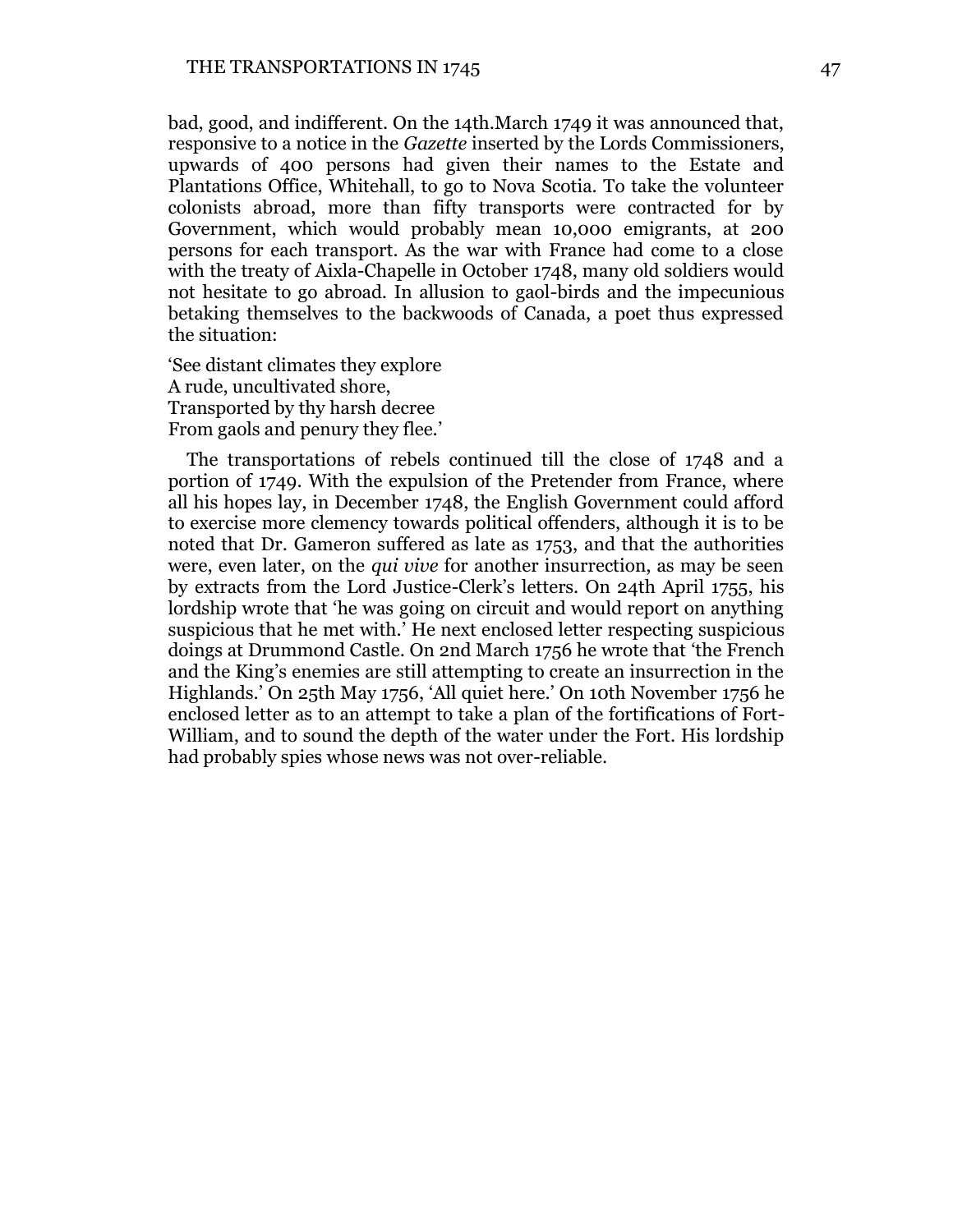#### CHAPTER VI

<span id="page-47-0"></span>The contractor's correspondence as to shipping rebels-Could the Rebellion have been terminated earlier?—Pamphlet urging clemency to rebels— Mr. Whitfield"s contribution to Colonisation—Estimated number of forced emigrants— Formation of Highland loyal regiments—Disloyalty on the wane—Instance of personal resentment against witnesses giving evidence—Scottish Colonists and their Celtic influence—The benefits of transportation.

ON 4th June 1748 Mr. Smith, the contractor, wrote to the Hon. Thomas Stanhope, enclosing copies of the letters written by the Duke of Newcastle and the Secretary of War, on the occasion of transporting the Rebel prisoners who were not convicted, but who obtained pardon "on condition of serving me, or my assigns, in the Plantations during life: which may prevent some trouble to you in making out the necessary papers for transporting the rebel convicts that remain in the gaols of Surrey, York, Carlisle, etc" He added that he was desirous to despatch them without delay, as he had several ships fitting out for the Colonies, and he hoped that the pardon would be framed in such terms as to give him a proper power over their services abroad. It is evident from this letter that he had to get fresh powers over each shipful of prisoners which he despatched abroad. A general power was not sufficient—the names of the persons affected must be included in the Government order. It was a delicate task conducting the prisoners in a body from the various gaols to the port of embarkation; and delays, owing to various causes, frequently intervened to disturb their seaward march. On the 19th November 1748, Mr. Smith, after acknowledging receipt of the warrants for Surrey sent by Mr. Stanhope, thus wrote: "By a letter I had yesterday from Liverpool, I am informed that the ship I had engaged to carry the prisoners from York and Carlisle to Jamaica was clear to sail, and my limited day for having them at the waterside elapsed, therefore as there is a risk of a disappointment for a little time, I must request the favour you will write to the messengers that you sent to Carlisle and York, in order to remain at these places until my agent, Mr. George Campbell, at Liverpool acquaints them when the other ship will be ready, which he is providing. And in case they are set out from those gaols before your order can reach them, it will be necessary to send an order to the gaoler at Liverpool to take care of them till they can be shipped off, which I hope you will do by this night's post at all events, to prevent the risk of escapes, and oblige,' etc.

Mr. Smith of Cateaton Street had a poor opinion of the "rebel convicts" over whom he desired to have the power which "chains and slavery" confer. His aim was, of course, to make money at their expense, first by shipping them, and next by letting them out to planters and others. The opinions entertained by Mr. Smith of these poor Highlanders were also held by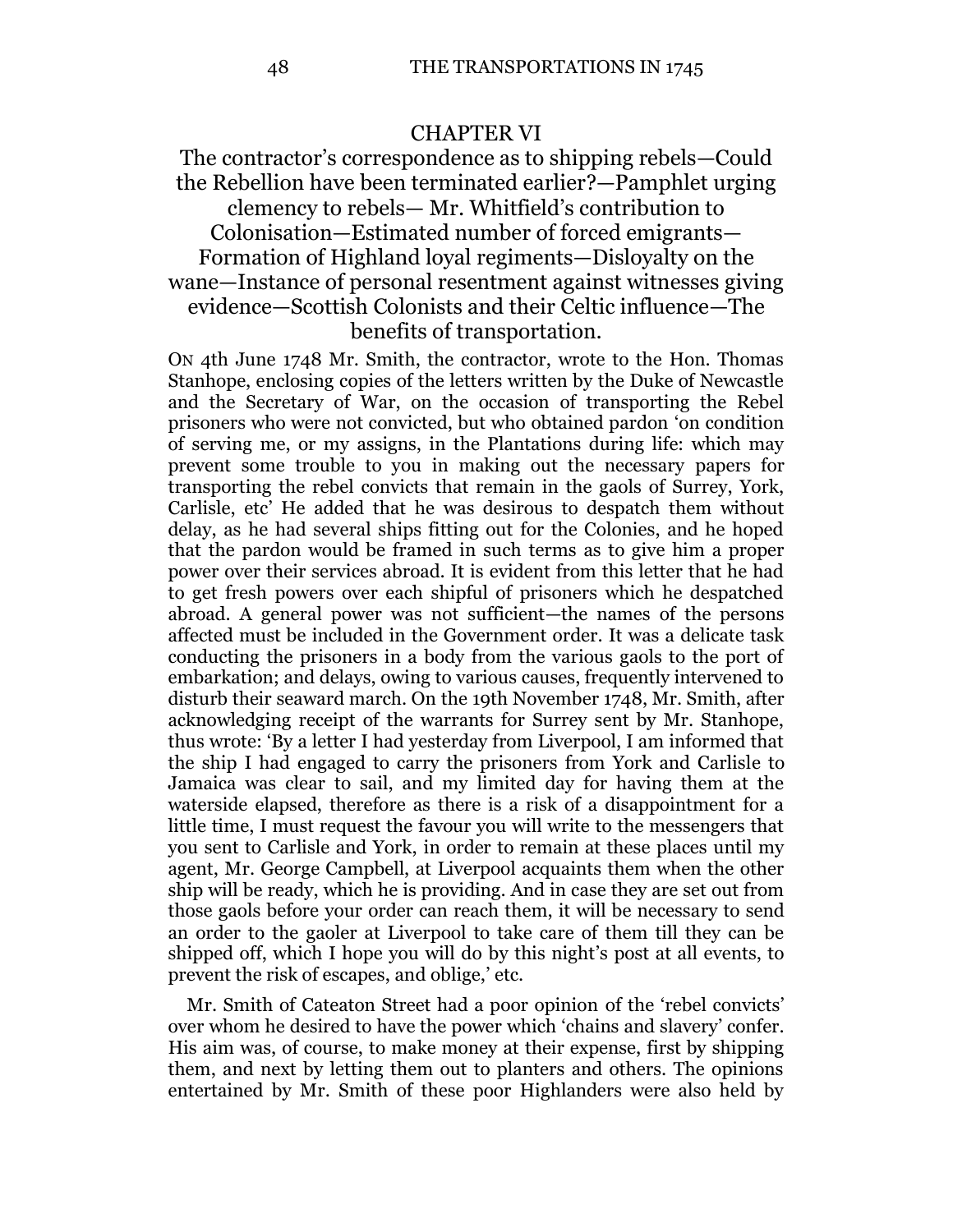Scotsmen. Lord Reay thus stigmatised them,' These idle, ignorant people.' And the Lord Justice-Clerk so expressed himself to the Secretary of State in November 1752: "The miserable inhabitants of these wilds that hitherto have been generally a terror to their neighbours, and animals of prey ready upon every occasion to ruffle the tranquility of the Government, may at last be brought to apply themselves to industry, and become good subjects and useful citizens."

The student of these times asks himself if the rebellion could at any stage have been brought to an end without the necessity for bloodshed or its alternative banishment. iEneas Macdonald, one of the intellectual adherents of the Prince, and who had both a French and Scottish connection, made a remark on the subject, in the course of his examination, which is of much interest. He said that if Marshal Wade"s proclamation had without exception pardoned all who were engaged, upon their returning quietly home and laying down their arms, he knew very well that two-thirds of the rebels would have dispersed; but that proclamation excepting the gentry and chiefs, they found themselves under the necessity of continuing with the Pretender"s son for their own preservation. Wade"s proclamation was dated the 30th October 1745, and granted pardon to those forced into rebellion by their superiors, provided they returned to their homes before the 12 th November.

The next question is whether clemency would have succeeded after the fatal Pultowa"s day at Culloden, and enemies be turned into friends by a timely act of grace and concession. Very good academic reasons are given for such a humane policy in a pamphlet which was much in evidence at the time of the "45 trials, and of which Mr. Sharpe thus wrote to his Grace the Duke of Newcastle on 4th October 1746, from Carlisle: "In order to work on the passion of the jury, the friends of the rebels the day before the trial came on, distributed among them many hundreds of the enclosed libel, which I take to be a new edition of a pamphlet said to be wrote in 1715 by the Bishop of Atterbury and others. The man (George M"Farlan) who distributed them is taken into custody." This pamphlet was entitled—"*An Argument to prove the Affections of the People of England to be the Best Security of the Government.'* Two passages may be quoted to show its nature and scope: "In all disputes, that party which has least justice on its side is commonly observed to be most violent, as hoping by superabundant passion to supply the defect of Reason. . . But in the three former cases (civil war, war against the oppression of one party by another, or an invasion of the rights of a people) it seems manifestly the interest of a Prince *to give a good account of the rebels,* rather by reducing them to their duty than by destroying them by fire, the sword, or the gibbet, which are a sort of argument altogether as preposterous to teach men allegiance as to instruct them in religion; and which, in the long run, must make the Prince the loser by depriving him of at least so much of the original strength of his kingdom, as there are persons who suffer without necessity." These moderate philosophical arguments, in place of pouring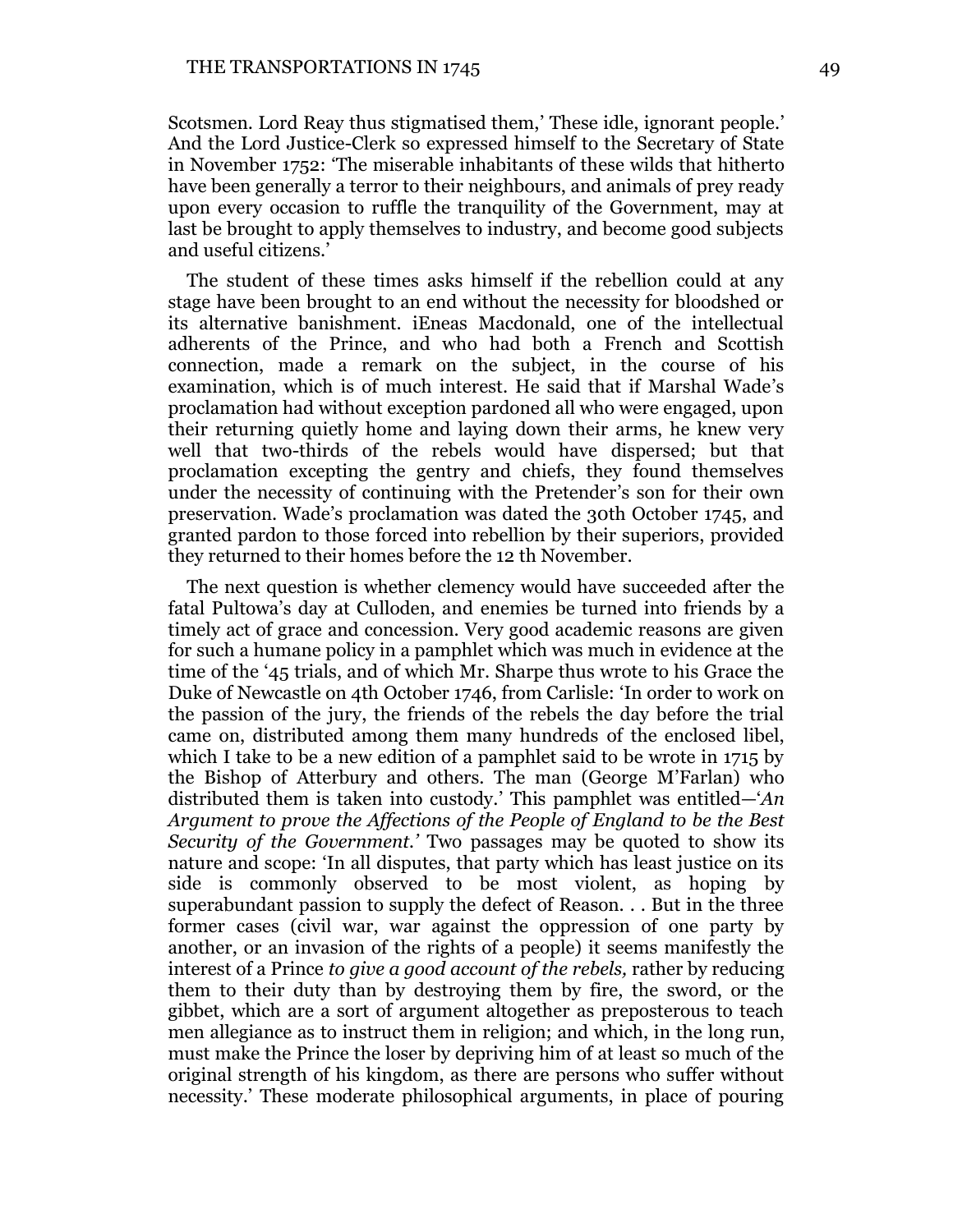oil on the troubled waters, and diverting men"s minds to moderation and clemency, were accounted by the authorities to be treasonous libels.

There may be mentioned as an interesting contribution to colonisation in South Carolina the founding there by Mr. Whitfield, the famous preacher, of an Orphan Home seventy miles from Charlestown, on a plantation of 660 acres of good land. In a sermon preached at Edinburgh in September 1748 an account was given of the progress of the institution. There were also schemes ventilated for sending out debtors to America and giving them their discharge on deportation. For many years until the American War, a stream of criminals, though not of the worst type—these were hanged—flowed into America and fertilised its lands by the humble agency of manual labour, which Adam Smith has shown to be the foundation of all material prosperity.

It is stated in the Report of the Royal Historical MSS. Commission that between the years 1717 and 1775 no less than 10,000 forced emigrants were despatched from the Old Bailey alone; while 50,000 are estimated to have been sent from the British Islands in the seventeenth and eighteenth centuries. In 1766 Judge Perrott said, at the Stafford Assizes, that transportation in the case of common offenders had almost ceased to be a punishment. The Celtic element among the emigrants proved loyal when the American War broke out, for the Highland Colonists formed themselves into the Royal Highland Emigrant Regiment. It was then that the genius of Mr. Pitt (afterwards known as Lord Chatham) showed itself in recommending his sovereign, George II., in 1757 to employ the Highlanders on military service as the surest means of securing their loyalty and attaching them to his person and throne.

This advice was accepted, and accordingly orders were issued for raising Highland regiments. A battalion was formed of Macdonalds, Frasers, Macleans, Farquharsons, and Camerons, the chiefs of these clans receiving commissions, and their clansmen acting as the rank and file. This regiment was known as the 77th, or Montgomerie's Highlanders, from their commander the Hon. Archibald Montgomerie, and numbered 1460 men. The 78th Regiment, or Fraser"s Highlanders, was raised by the Hon. Simon Fraser, who was 'out' in the '45, and was son of Lord Lovat, executed for complicity in the same rebellion. The Lovat estates were forfeited, and thus their commander wielded no landed influence, but he succeeded in bringing together 1400 men, of whom 800 were obtained by himself and 600 by his officers. There were also raised Keith's and Campbell"s Highlanders, Lord Macleod"s regiment, and Lord Seaforth"s. Lord Macleod was in the rebellion, but returned from Sweden in 1777 and raised a regiment of 1100 men, and another battalion was formed in the Highlands. Lord Seaforth was in the rebellion of 1715, but his son raised in 1778 a regiment of 1100 men, of whom 500 were Seaforth Highlanders, 400 other Highlanders, and 200 Lowlanders.

It was evident from these military displays of loyalty that rebellious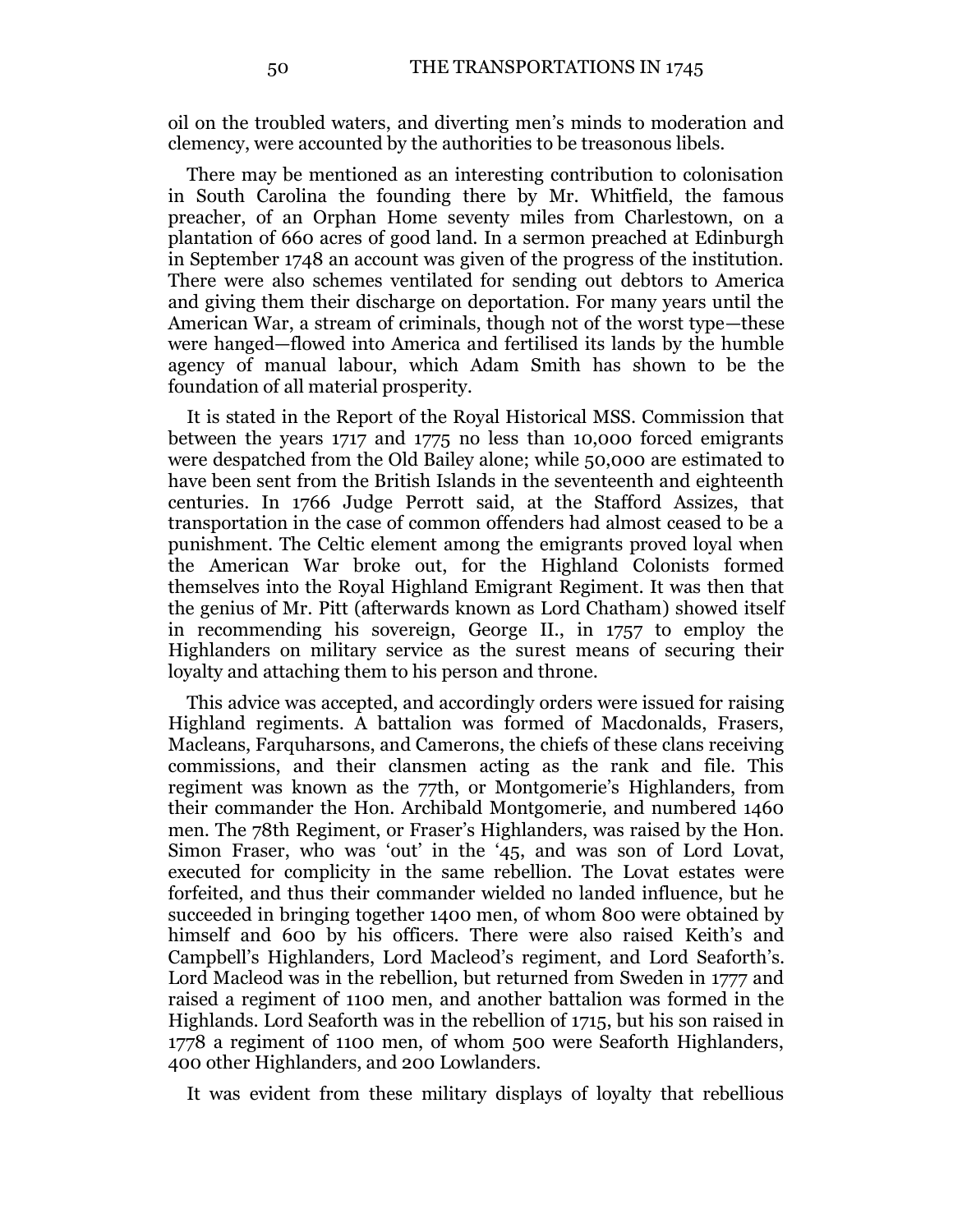feelings were entirely on the wane. Seven years earlier, viz. in 1771, the Lord Justice-Clerk had referred in his report to "the happy change in the sentiments of the disaffected, which began about the reign of George II., and has made progress." There were still angry feelings and resentments against individuals, which might be set down among the sequelae of the rebellion. These were very marked in the case of rebel prisoners who had turned King"s evidence, or were ready to do so against their fellows. Testimony of this kind was very risky, as will be seen in a typical case of three rebel witnesses against the State prisoners in the Tower. Such witnesses were detained in the messengers' hands and in the Savoy. As many as fourteen were confined at the Angel in Piccadilly under the care of a messenger in June 1747.

The three rebel witnesses in question were cited to appear against Æneas Macdonald, banker, who was charged with High Treason. Being in mortal fear, they sent a petition to the Duke of Newcastle in which they said:—"Our lives are threatened, not in a public but private manner, our dwellings marked, and there is danger of our being convoyed from giving evidence by a mock press-gang. We are exposed to beggary, our persons known, and our enemies watchful. We cannot but think they will effectually take care to prevent our being employed or to have a bite of bread, as is the case with others. And if this has been the fact with such who were not on this trial but returned to Scotland, where they can scarce find even the nearest relation to give them shelter, what must ours be?" It may parenthetically be remarked that the petitioners received as witnesses an allowance of 2s. a day, while Lord Lovat's witnesses received 5s. a day, all of them getting a free pardon as well.

Having a practical object in view, the three petitioners thus described the situation:—"Giving evidence in open Court where the criminal"s friends will swarm, attended with such imminent danger that we do not find ourselves under a necessity to run such a risk to be left that moment to the miseries of want, contempt, rage, beggary, loss of character, and life itself.' They therefore asked for a small sum to begin the world, or an annuity. At this time they were living out of custody of the messengers—an important point, indicating that they might be spirited away or might leave, and thus be valueless as evidence. The letter accompanying the petition bore for address," c/o John Urquhart, servant to the Bisket Baker, Wapping, New Stairs." The petitioners appear to have occupied separate lodgings, for one of them, bearing the Highland name of Donald Stuart and residing near the Seven Dials, was the recipient of a threatening letter, which was forwarded to his Grace along with the petition.

The letter, which was of course anonymous, was addressed and couched as follows:—

To Donald Struat, Grate St. Andrews Street, by the 7 Dlayes, next door to the Blew Ball, London.

"Sr,—You are an evidence & has nothing to hope for from the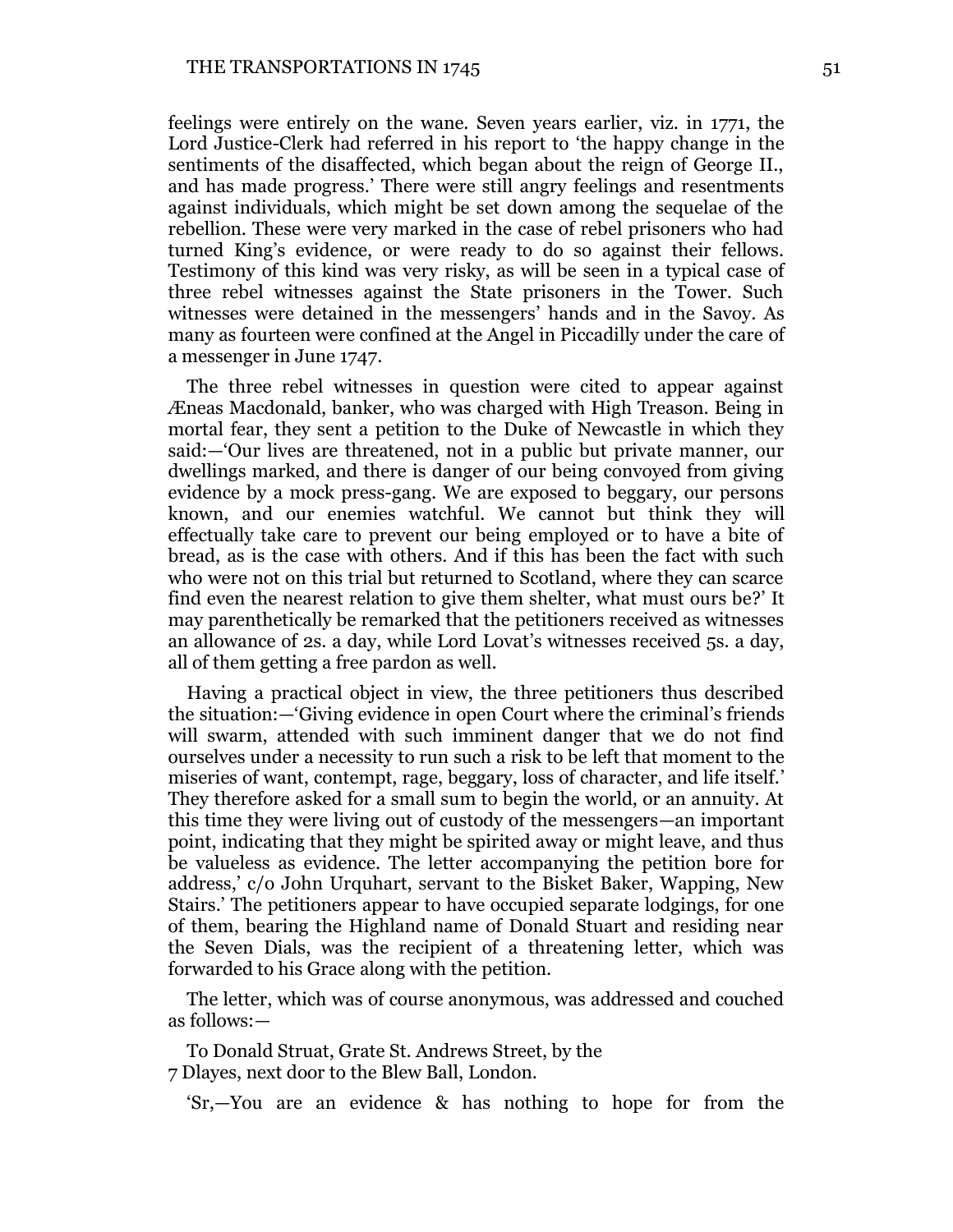Government But you may hope for something by sending a line to A. B. Ferguson Coffee House otherwise Sir you shall meet with Immediate Distruction & the Government shall not protect you nor any of your associates."

The authorities tried by a ruse to get at the writer of this letter. They fabricated an epistle which was handed in to "A. B. Fergusson"s Coffee-House," but nobody came, though the person who delivered it waited till 9 P.m. The anonymous letter-writers were too astute to be caught, and evidently contented themselves with giving a fright to the three witnesses. As for the petition, here was the result in the words of Mr. Sharpe to the Duke of Newcastle: "The Lord Chancellor, Attorney-General, and Solicitor-General thought, like your Grace, that no immediate attempt should be made to take up the witnesses forcibly, but that they be detained by Carrington and kept separate in order to be examined and try to find out the contrivers of this attempt." Thus no mention was made of special remuneration to these men who were in presumed peril of their lives. The Crown"s practice was to pay such witnesses from the date of their pardon till their full discharge. To complete the story, the trial having been put off till the 10th December, the three witnesses were taken to an alehouse at St. Margaret"s Hill, where a messenger guarded them till their evidence was given. They were discharged from custody on the 21st December 1747. It is strange that they should have been thus threatened some hundreds of miles from home. They had, at any rate, the benefit of having very forcibly placed before them the fate of others who had been practically boycotted, and who could get no shelter even from relations.

Reverting to the transported prisoners, there are no statistics as to the rate of mortality of these in the various colonies and plantations to which they were sent. Bishop Hay in his Jacobite *Memoirs* tells of eighty-one Highlanders who were tempted to submit in Inverness, and were thereupon placed on board the king"s vessels, and subjected to wretched treatment in them. Those who survived were sent to Barbadoes, where only eighteen were alive, three years after, out of the eightyone.

John Fiske in his *Old Virginia and her Neighbours* rather delights in the circumstance that many Scottish prisoners became colonists in America, 150 having been sent to Boston and 1670 to Virginia in the year 1650 by Cromwell, who captured them at Dunbar. The rising of 1715 was responsible for the deportation of about 1000, and the rebellion of 1745 for probably about 1600, if forced soldiers and indentured prisoners be taken together. As to the latter period, Fiske says: "Later on, in 1745, after the suppression of the Jacobite rebellion, there came to North Carolina a powerful reinforcement of Scotch Highlanders, among them many of the clan Macdonald, including the romantic Flora Macdonald, who had done so much for the young fugitive prince."

How far the Celtic leaven, due to deportation, has leavened the West Indian and Transatlantic lump it would be difficult to say, but in Cape